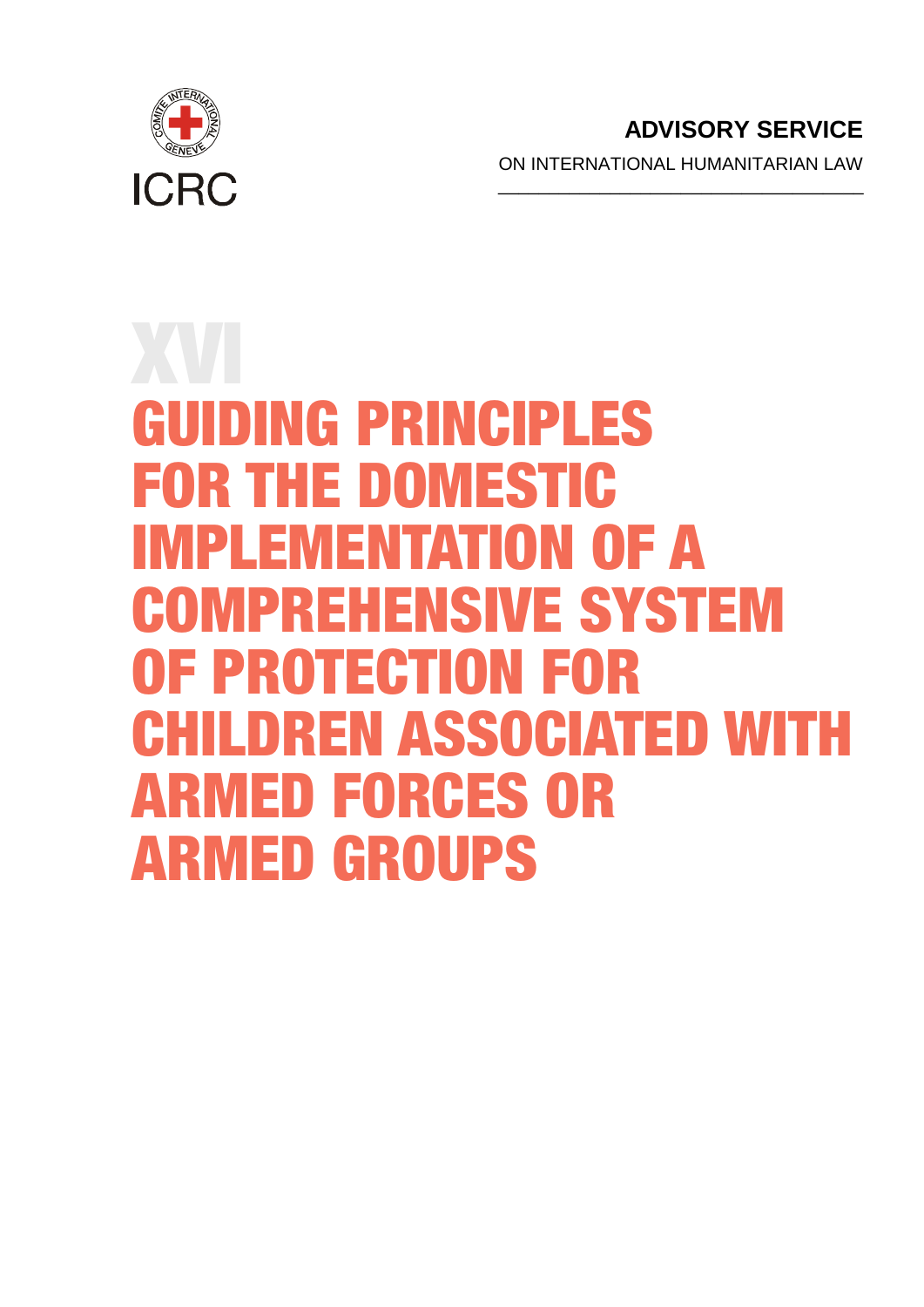# **Presentation**

Recruiting children into armed forces or armed groups and forcing them to get involved in the fighting is a recurrent practice in contemporary armed conflict. The consequences in humanitarian terms are often tragic and irreversible, for the children concerned and for their families and communities. Children who take part in fighting and witness atrocities, or themselves commit atrocities, may unwittingly destroy their childhood and be marked for life.

The issue of children's association with armed forces or armed groups is one to which the International Committee of the Red Cross (ICRC), a humanitarian organization and the custodian of international humanitarian law, devotes particular attention. It does this not only in the context of its operational activities to benefit victims but also in its work to promote and spread knowledge of humanitarian law and to ensure its implementation and respect by States involved in armed conflicts.

The protection of children affected by armed conflicts, international and non-international, has been a source of concern for many decades. A significant number of legal instruments, binding and non-binding, have been gradually adopted with a view to minimizing the risks to such children. These instruments pay particular attention to the question of the minimum age of involvement of children in hostilities and to the types of activity that should be prevented.

The gradual process of codifying the regime of protection for children has undoubtedly contributed to improving the general protection for them against the effects of conflicts. It has however also led to practical difficulties because, depending on the legal framework applicable in a given context, the types and extent of the obligations of the parties involved in the conflict may vary considerably.

Together with a number of international and non-governmental organizations, the ICRC has actively contributed to the development of international rules protecting children against the effects of armed conflicts. The ICRC is also investing a great deal of effort in promoting the ratification of relevant treaties, as well as their extensive implementation.

The ICRC is committed to helping States – through its Advisory Service on International Humanitarian Law – to establish domestic frameworks for implementing and enforcing, and thus ensuring respect for, the law. It should be noted that the need for such normative frameworks exists in *all countries*.

On the basis of its legal work and its activities in conflict situations, the ICRC has reached the conclusion that, although some important questions have not yet been fully addressed in legal instruments, most of the suffering endured by children during armed conflicts can be prevented or alleviated if there is greater respect for and more scrupulous implementation of *existing* rules. Unfortunately, experience clearly demonstrates that, in the absence of practical measures of implementation developed at the domestic level, accepted rights and obligations are often a dead letter.

It was with this in mind that the ICRC decided to work on the development of a set of *Guiding Principles for the Domestic Implementation of a Comprehensive System of Protection for Children Associated with Armed Forces or Armed Groups*, presented for the first time in this publication.

The Guiding Principles are the result of a consultation process that included detailed examination of the various rules and principles relevant to the protection of children affected by armed conflicts. They also benefited from the work carried out during a meeting of experts organized by the ICRC in December 2009 (Children Associated with Armed Forces or Armed Groups: Implementation of International Norms on the Recruitment and Participation of Children in Armed Conflicts, Geneva, 7-9 December 2009).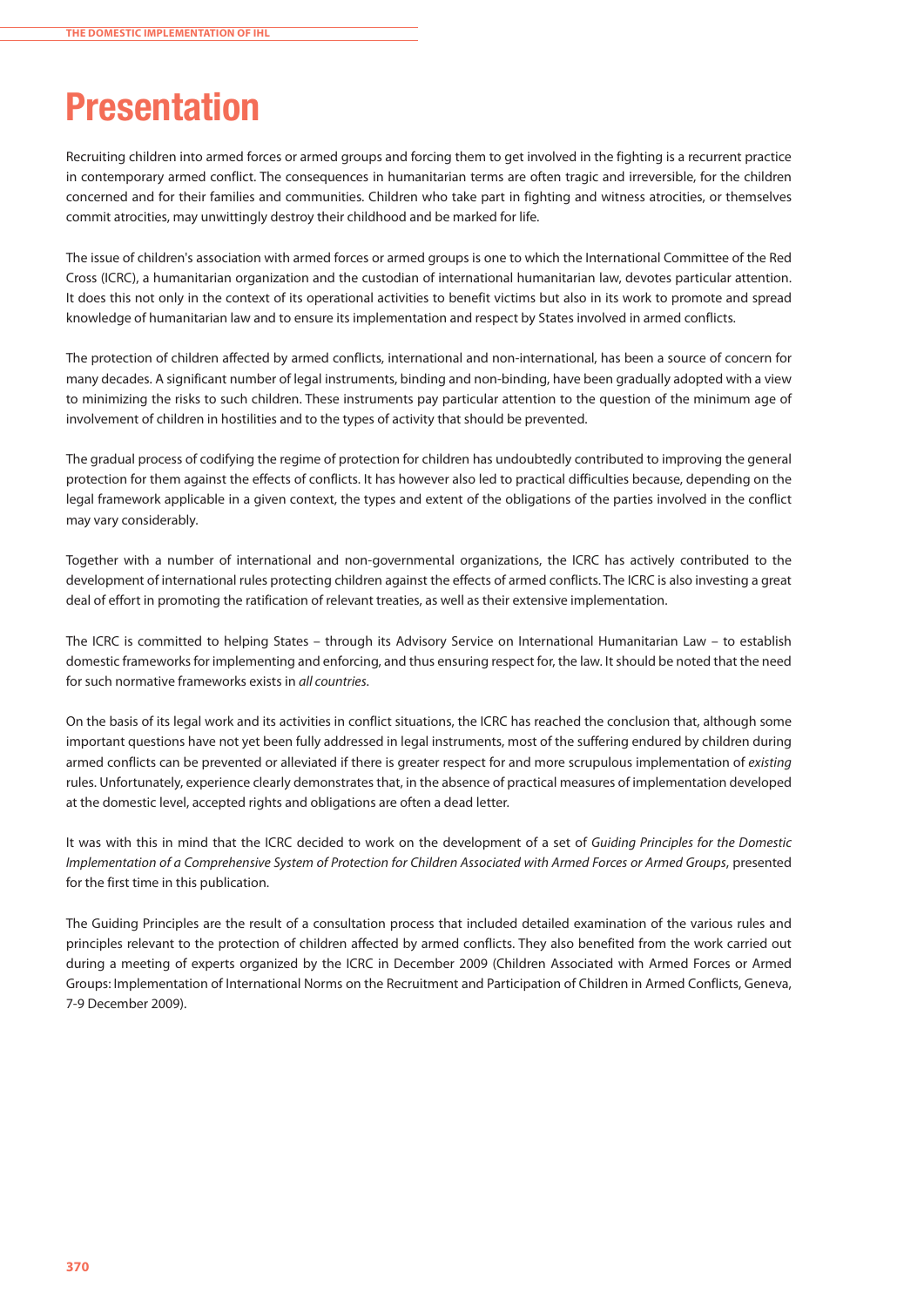The general objectives of these discussions with government officials, representatives of the various UN agencies, and experts from non-governmental organizations engaged in securing protection for children during armed conflicts were:

- to analyse the international legal framework applicable to the involvement of children in armed conflicts and the commitments made in this regard on the international and regional levels, as well as the implications for the laws and the domestic practice of States; and
- to encourage the development of, and compliance with, legislative and other national measures for implementing the international rules relating to the recruitment and use of children in hostilities by armed forces and/or armed groups, with a particular focus on the Optional Protocol of 25 May 2000 to the Convention on the Rights of the Child on the involvement of children in armed conflict.

A series of presentations introduced a number of different topics, which were eventually discussed in small working groups. Participants based their discussions on a detailed questionnaire whose purpose was to raise pertinent legal and policy issues.

The Guiding Principles, which were drafted by the ICRC, draw heavily on the views expressed at the meeting of experts in 2009.

# **Although a number of experts made extremely useful contributions during the drafting phase, the ICRC takes full responsibility for the final version of the Guiding Principles.**

The specific aim of the Guiding Principles is to suggest practical and detailed measures for effective domestic implementation of the international rules protecting children affected by armed conflict.

The Guiding Principles emphasize the *obligations of the States party to international treaties*, but that in no way alters the fact that these obligations also apply to armed groups involved in armed conflicts.<sup>1</sup>

Finally, it must be noted that the Guiding Principles are not aimed at *developing* new law. They are intended a) to **clarify existing obligations** (taking into consideration the fact that the degree of ratification of the applicable treaties is uneven); b) **to facilitate** – through legislative, administrative and practical measures – **respect for existing obligations;** and c) to **serve the purpose of promoting, disseminating and, in particular, implementing the relevant provisions**.

The Guiding Principles, and the laws, regulations and other measures already adopted by States may be found in the 'National Implementation Database' on the ICRC website (http://www.icrc.org/eng/resources/ihl-databases/index.jsp).

<sup>1</sup> Optional Protocol to the Convention on the Rights of the Child on the involvement of children in armed conflict (Optional Protocol), Art. 4(1).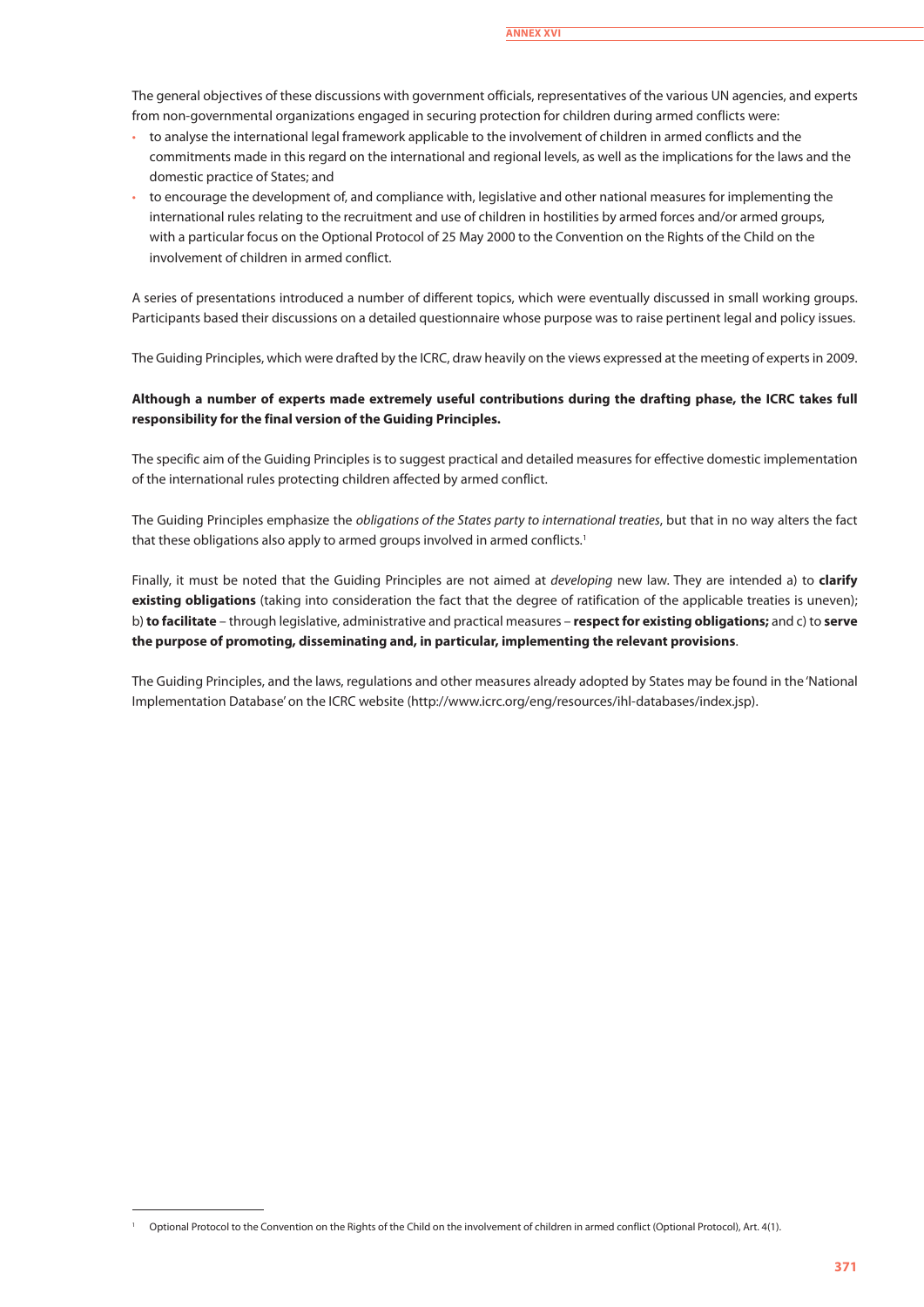# **CONTENTS**

|    | Introduction: Purpose and methodology                                                                                                                                                                                          | 373 |
|----|--------------------------------------------------------------------------------------------------------------------------------------------------------------------------------------------------------------------------------|-----|
|    | 1. Legal protection for children in armed conflicts: A summary [1996] [1996] [1996] [1996] [1996] [1996] [1996] [1996] [1996] [1996] [1996] [1996] [1996] [1996] [1996] [1996] [1996] [1996] [1996] [1996] [1996] [1996] [1996 | 375 |
|    | 2. National measures to incorporate legal protections manufactured and continuum and continuum and continuum                                                                                                                   | 378 |
|    |                                                                                                                                                                                                                                | 379 |
|    |                                                                                                                                                                                                                                | 381 |
|    |                                                                                                                                                                                                                                | 382 |
|    |                                                                                                                                                                                                                                |     |
|    |                                                                                                                                                                                                                                |     |
|    |                                                                                                                                                                                                                                |     |
|    |                                                                                                                                                                                                                                | 384 |
| a) | Arrest and detention material contracts and states are all the states of the states of the states of the states of the states of the states of the states of the states of the states of the states of the states of the state |     |
| b) |                                                                                                                                                                                                                                |     |
| C) |                                                                                                                                                                                                                                |     |
| d) |                                                                                                                                                                                                                                |     |
|    | 7. Mechanisms to enforce the prohibition on recruiting children and provide redress for its victims.                                                                                                                           | 388 |
| a) |                                                                                                                                                                                                                                |     |
| b) |                                                                                                                                                                                                                                |     |
| C) |                                                                                                                                                                                                                                |     |
|    |                                                                                                                                                                                                                                | 392 |
| a) |                                                                                                                                                                                                                                |     |
| b) |                                                                                                                                                                                                                                |     |
| C) |                                                                                                                                                                                                                                |     |
| d) |                                                                                                                                                                                                                                |     |
| e) |                                                                                                                                                                                                                                |     |
| f) |                                                                                                                                                                                                                                | 393 |
|    | 9. Disarmament, demobilization and reintegration programmes                                                                                                                                                                    | 395 |
|    | Annex I.                                                                                                                                                                                                                       | 397 |
|    | Applicable law (extracts)                                                                                                                                                                                                      |     |
|    | Annex II.                                                                                                                                                                                                                      | 420 |
|    | <b>Resolutions and Reports</b>                                                                                                                                                                                                 |     |
|    | <b>Annex III</b>                                                                                                                                                                                                               | 422 |
|    | Bibliography<br><b>Annex IV</b>                                                                                                                                                                                                | 424 |
|    | Checklist of States' Obligations relating to Children Associated with Armed Forces or Armed Groups                                                                                                                             |     |
|    |                                                                                                                                                                                                                                |     |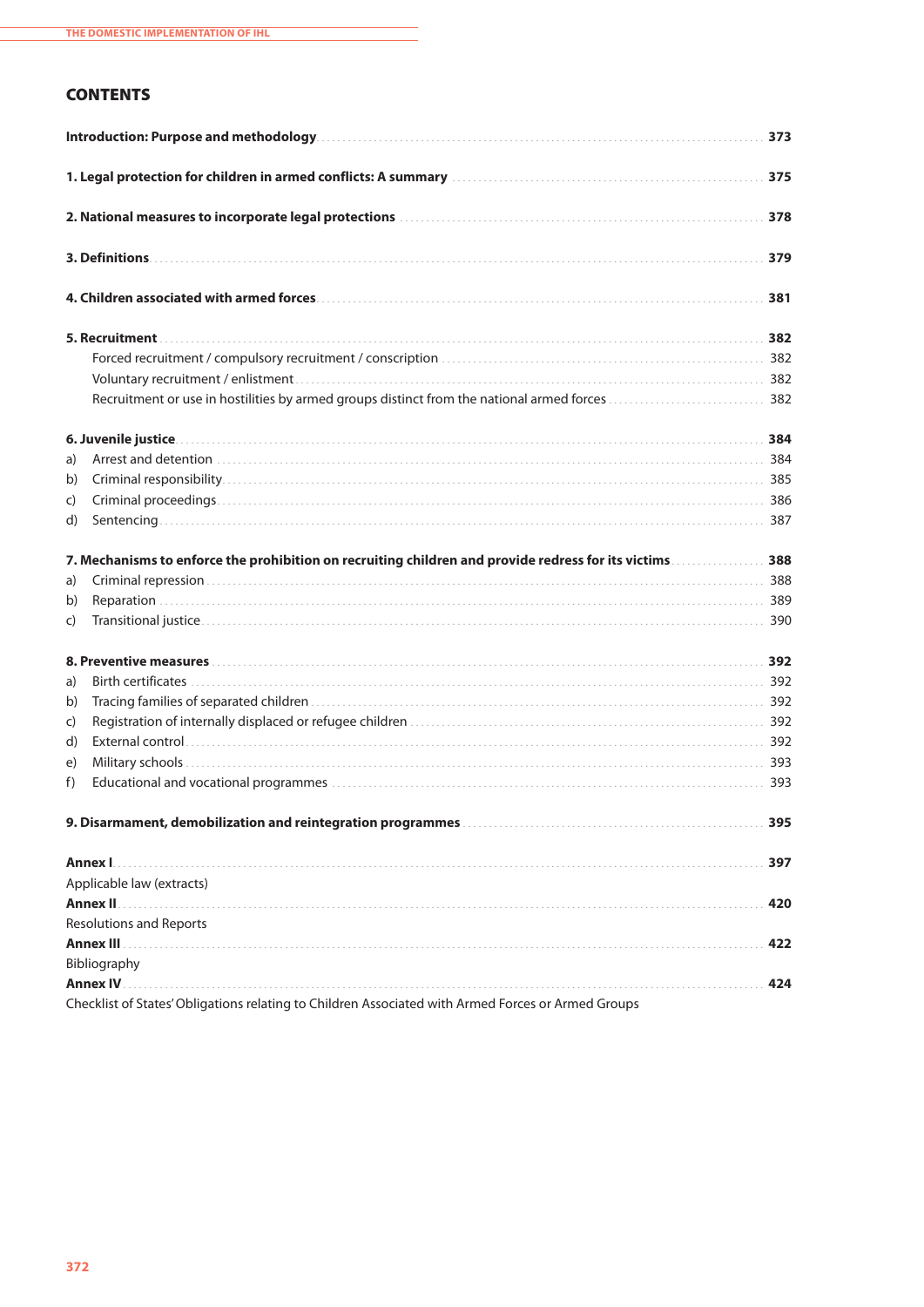# **Introduction: Purpose and methodology**

These Guiding Principles are intended to serve the purpose of promoting and spreading knowledge of international humanitarian law and, in particular, of implementing the provisions protecting children affected by armed conflicts, especially children associated or previously associated with armed forces or armed groups.

The Guiding Principles suggest a number of practical, regulatory and legal measures as means to encourage States to improve such protection. They are based mainly on binding international rules (taking into account the specific obligations of all relevant treaties and of customary law). They also refer to widely accepted instruments of a non-binding character ("soft law"). A checklist of the main obligations regarding children associated with armed forces and armed groups is provided in Annex IV.

# **In the Guiding Principles, measures based on binding international rules can be recognized by the use of the word**  "**must.**" **Recommendations based on soft law instruments,** "**best practices,**" **or proposals made during the meeting of experts mentioned in the preceding pages can be recognized by the use of the words** "**should**" **or** "**could.**"

The aim of the Guiding Principles is to recommend practical and detailed measures for the effective domestic implementation of the international rules protecting children affected by armed conflicts and thus enhancing the protection afforded to children. Although the emphasis is on the *obligations of States party to international treaties*, the obligations of armed groups have also been mentioned when appropriate. Many of the proposed measures could be applied, *mutatis mutandis*, by and to armed groups; others clearly depend on the existence of a State apparatus.

Although the Guiding Principles will have to be applied in accordance with the domestic legal orders and drafting traditions of the countries where they are used, they provide specific directions on how laws, regulations and other measures can ensure respect for recognized international legal standards. They should not, however, be viewed as a model law. Legislative traditions are too various and no single format can accommodate all the differences. Furthermore, the task of protecting children affected by armed conflict involves a number of different problems that should be tackled separately. Finally, it is important that all the laws, regulations and other measures that are developed to protect children against the effects of hostilities should emerge from a process of analysis and assessment that includes all interested parties.

The measures proposed are preventive, suppressive, educational and rehabilitative in nature. It is important that they be implemented through the most suitable legal channel. The Guiding Principles are designed to facilitate the work of national committees on international humanitarian law (where such bodies have been established) as well as to serve as a guide for national authorities and for commanders of armed groups in developing and adopting legislation or codes of conduct regarding the recruitment and participation of children in armed conflict.

The Guiding Principles cover the fundamental aspects of the law and propose a graduated approach to providing the strongest protection for children associated – at present and in the future – with armed forces or armed groups. They include a commentary that sets out, principle by principle, the rights, obligations and responsibilities under international law of responsible authorities or commanders.

As has already been mentioned, the Guiding Principles are the result of a consultation process that involved detailed examination of the various rules and principles relevant to the protection of children affected by armed conflicts. The legal framework proposed here has its basis in a number of international instruments – specifically, the following provisions (See Annex I: Applicable law [extracts]):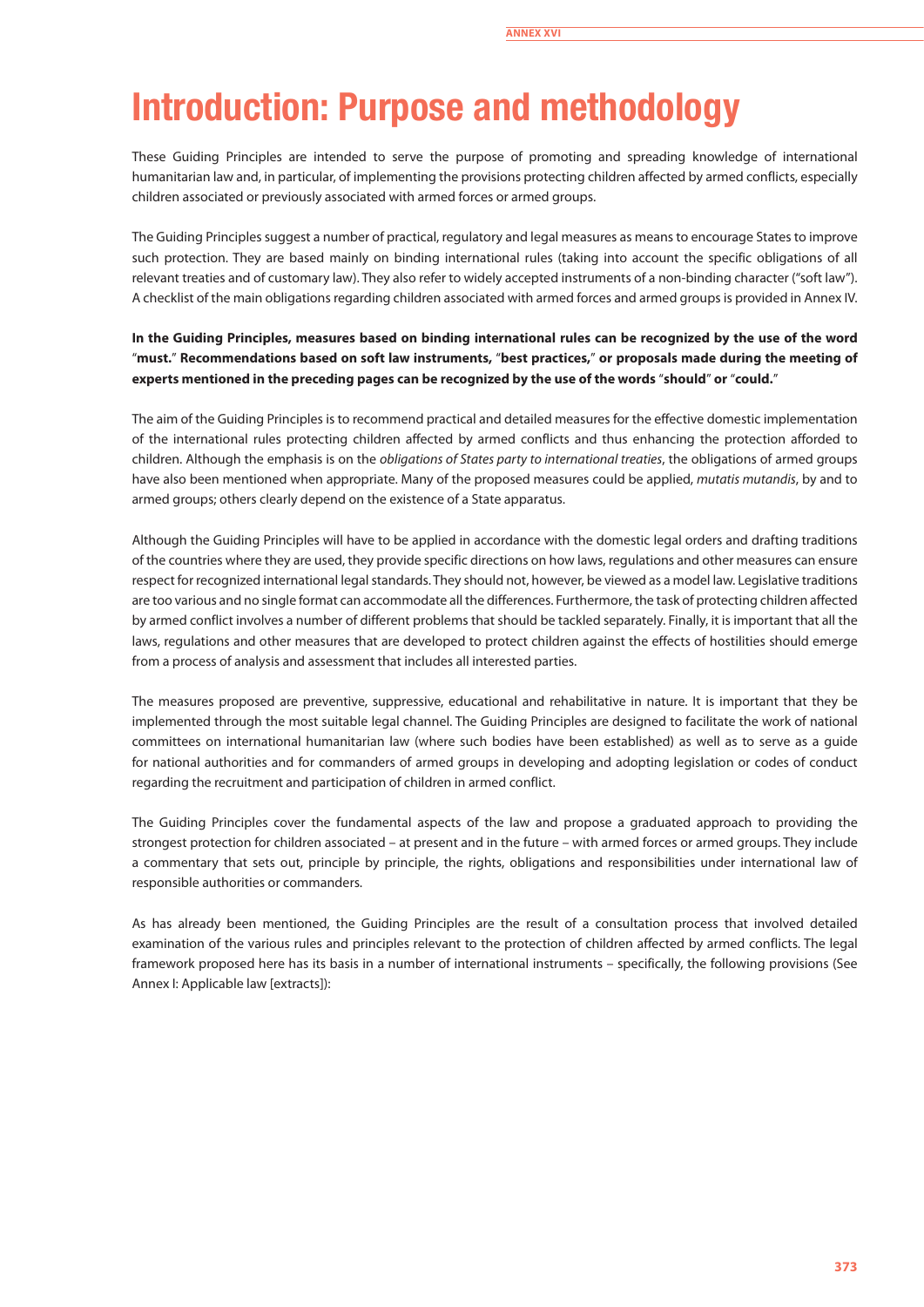# *International humanitarian law: Treaty law*

- • Geneva Convention relative to the Treatment of Prisoners of War, of 12 August 1949, (GCIII) Articles 4, 16, 49;2 *universally ratified3*
- Geneva Convention relative to the Protection of Civilian Persons in Time of War, of 12 August 1949 (GCIV) Articles 14(1), 23(1), 24, 38(5), 40(3), 50, 68(4), 76, 89;4 *universally ratified5*
- Protocol additional to the Geneva Conventions of 12 August 1949, and relating to the Protection of Victims of International Armed Conflicts (API), of 8 June 1977 – Articles 43, 44, 48, 51, 70(1), 75, 77, 86;<sup>6</sup> 170 States Parties<sup>7</sup>
- Protocol additional to the Geneva Conventions of 12 August 1949, and relating to the Protection of Victims of Non-International Armed Conflicts (APII), of 8 June 1977 – Articles 4(3), 6, 13.8 *165 States Parties9*

# *International humanitarian law: Customary law*

ICRC Study – Rules 135-137.10

# *International human rights law*

- • Convention on the Rights of the Child (1989) Articles 1, 37, 38, 40, 44;11 *193 States Parties12*
- The African Charter on the Rights and Welfare of the Child (1999) Article 22;<sup>13</sup> 45 States Parties
- Optional Protocol to the Convention on the Rights of the Child on the involvement of children in armed conflict (2000);<sup>14</sup> *141 States Parties15*
- Protocol to the African Charter on Human and Peoples' Rights on the Rights of Women in Africa (2003) Article 11(4);<sup>16</sup> 46 *States Parties*
- Ibero-American Convention on the Rights of Youth (2005) Article 12;<sup>17</sup> 17 States Parties
- United Nations Committee on the Rights of the Child General Comment No. 10 (2007): Children's rights in Juvenile Justice, 25 April 2007, CRC/C/GC/10.18

# *Other relevant instruments* **(including regional codes)**

International Labour Organization Convention concerning the Prohibition and Immediate Action for the Elimination of the Worst Forms of Child Labour: C182 (1999) – Articles 3(a-d), 7;19 *173 States Parties*

- Detailed listing of States party to these conventions, dates of signature and ratification/accession, and text of declarations and reservations is available at http://www.icrc.org/ihl.nsf/WebSign?ReadForm&id=375&ps=P (last visited 25 March 2011).
- <sup>4</sup> Available at http://www.icrc.org/ihl.nsf/FULL/380?OpenDocument (last visited 10 June 2011).
- <sup>5</sup> See above note 3.
- <sup>6</sup> Available at http://www.icrc.org/ihl.nsf/FULL/470?OpenDocument (last visited 10 June 2011).
- Detailed listing of States party to this protocol, dates of signature and ratification/accession, and text of declarations and reservations is available at http:// www.icrc.org/ihl.nsf/WebSign?ReadForm&id=470&ps=P (last visited 25 March 2011).

- Detailed listing of States party to this protocol, dates of signature and ratification/accession, and text of declarations and reservations is available at http:// www.icrc.org/ihl.nsf/WebSign?ReadForm&id=475&ps=P (last visited 25 March 2011).
- <sup>10</sup> Available at http://www.icrc.org/customary-ihl/eng/docs/v1\_cha\_chapter39\_rule135, http://www.icrc.org/customary-ihl/eng/docs/v1\_cha\_chapter39\_ rule136 and http://www.icrc.org/customary-ihl/eng/docs/v1\_cha\_chapter39\_rule137 (last visited 10 June 2011).
- <sup>11</sup> Available at http://www.icrc.org/ihl.nsf/FULL/540?OpenDocument (last visited 10 June 2011).
- <sup>12</sup> Detailed listing of States party to this convention, dates of signature and ratification/accession, and text of declarations and reservations is available at http:// www.icrc.org/ihl.nsf/WebSign?ReadForm&id=540&ps=P (last visited 25 March 2011).
- <sup>13</sup> Available at http://www.africa-union.org/Official\_documents/Treaties\_%20Conventions\_%20Protocols/A.%20C.%20ON%20THE%20RIGHT%20AND%20 WELF%20OF%20CHILD.pdf (last visited 25 March 2011).
- <sup>14</sup> Available at http://www.icrc.org/ihl.nsf/FULL/595?OpenDocument (last visited 10 June 2011).
- Detailed listing of States party to this convention, dates of signature and ratification/accession, and text of declarations and reservations is available at http:// www.icrc.org/ihl.nsf/WebSign?ReadForm&id=595&ps=P (last visited 10 June 2011).
- <sup>16</sup> Available at http://www.achpr.org/english/\_info/women\_en.html (last visited 10 June 2011).
- <sup>17</sup> Available at http://www.unhcr.org/refworld/publisher,OIJ,,,4b28eefe2,0.html (last visited 10 June 2011).
- <sup>18</sup> Available at http://www2.ohchr.org/english/bodies/crc/docs/GC10\_en.doc (last visited 10 June 2011).
- <sup>19</sup> Available at http://www.ilo.org/ilolex/cgi-lex/convde.pl?C182 (last visited 10 June 2011).

<sup>2</sup> Available at http://www.icrc.org/ihl.nsf/FULL/375?OpenDocument (last visited 10 June 2011).

<sup>8</sup> Available at http://www.icrc.org/ihl.nsf/FULL/475?OpenDocument (last visited 10 June 2011).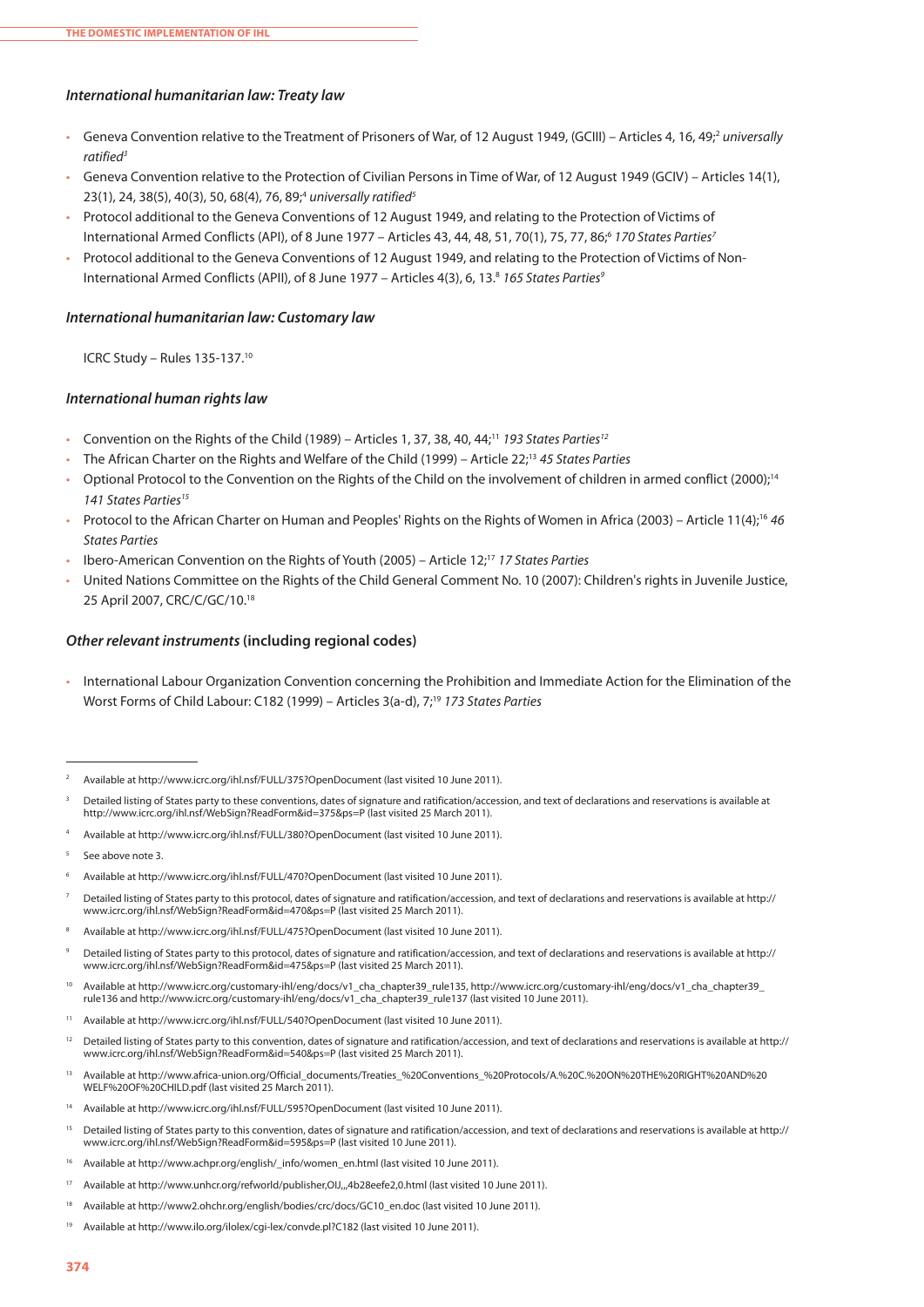**annex XVI**

- • Statute of the International Criminal Court (1998) Articles 8(2) (b xxvi), 8(2e vii), 25, 26, 31(1a-b-d);20 *114 States Parties21*
- Guidelines on Children and Armed Conflict adopted by the European Union (2003, updated 2008);<sup>22</sup>
- United Nations Security Council resolution 1612 on Children and Armed Conflict (S/RES/1612 [2005]);<sup>23</sup>
- United Nations Security Council resolution 1882 on Children and Armed Conflict (S/RES/1882 [2009]);<sup>24</sup>
- United Nations Standard Minimum Rules for the Administration of Juvenile Justice [Beijing Rules] (General Assembly resolution 40/33 of 29 November 1985);25
- The Paris Commitments to protect children from unlawful recruitment or use by armed forces or armed groups [Paris Commitments] (2007);<sup>26</sup>
- The Paris Principles: Principles and Guidelines on Children Associated with Armed Forces or Armed Groups [Paris Principles] (2007) – Articles 2 and  $8;^{27}$
- • N'Djamena Declaration on Ending Recruitment and Use of Children by Armed Forces and Groups (2010) Article 4.

# **1. Legal protection for children in armed conflicts: A summary**

International humanitarian law provides broad protection for children. In the event of armed conflict, whether international or non-international, children benefit from the **general protection** provided for civilians not taking part in the hostilities. Civilians are guaranteed humane treatment and covered by the legal provisions on the conduct of hostilities. Given the particular vulnerability of children, the Third and Fourth Geneva Conventions of 1949 (hereafter GCIII and GCIV) and their Additional Protocols of 1977 (hereafter API and APII) lay down a series of rules according them **special protection**. Children who have taken a direct part in hostilities do not lose that special protection. In particular, the 1977 Additional Protocols, the 1989 Convention on the Rights of the Child and its 2000 Optional Protocol on the involvement of children in armed conflict also set limits on children's **recruitment and participation in hostilities**.

#### **General protection**

In an **international armed conflict,** children who are not members of the armed forces of a State are protected by GCIV on the protection of civilians and by API. They are covered by the fundamental guarantees that these treaties provide, particularly the right to life, the prohibition of coercion, corporal punishment, torture, collective punishment and reprisals (Art. 27-34 of GCIV and Art. 75 of API) and by the rules of API on the conduct of hostilities, including both the rule that a distinction must be made between civilians and combatants and the prohibition on attacks against civilians not taking part in hostilities (Art. 48 and 51).

In a **non-international armed conflict**, children are covered by the fundamental guarantees for persons not taking direct part in the hostilities or having ceased to taking part (Art. 3 common to the Geneva Conventions and Art. 4 of APII). They are further protected by the principle that "the civilian population as such, as well as individual civilians, shall not be the object of attack" (Art. 13 of APII).

### **Special protection**

In an **international armed conflict**, GCIV guarantees special "care" for children, but it is API that lays down the principle of special protection: "Children shall be the object of special respect and shall be protected against any form of indecent assault. The Parties to the conflict shall provide them with the care and aid they require, whether because of their age or for any other reason" (Art. 77). This principle also applies to **non-international armed conflict** (Art. 4[3] of APII). The provisions setting out

<sup>20</sup> Available at http://www.icrc.org/ihl.nsf/FULL/585?OpenDocument (last visited 10 June 2011).

<sup>21</sup> Detailed listing of States party to these conventions, dates of signature and ratification/accession, and text of declarations and reservations is available at http://www.icrc.org/ihl.nsf/WebSign?ReadForm&id=585&ps=P (last visited 29 March 2011).

<sup>22</sup> Available at http://www.consilium.europa.eu/uedocs/cmsUpload/GuidelinesChildren.pdf (last visited 10 June 2011).

<sup>&</sup>lt;sup>23</sup> Available at http://www.unhcr.org/refworld/docid/43f308d6c.html (last visited 10 June 2011).

<sup>24</sup> Available at http://www.un.org/children/conflict/\_documents/SC-RESOLUTION1882-2009.pdf (last visited 10 June 2011).

<sup>25</sup> Available at http://www2.ohchr.org/english/law/pdf/beijingrules.pdf (last visited 10 June 2011).

<sup>26</sup> Available at http://www.un.org/children/conflict/\_documents/pariscommitments/ParisCommitments\_EN.pdf (last visited 10 June 2011).

<sup>27</sup> Available at http://www.un.org/children/conflict/english/parisprinciples.html (last visited 10 June 2011).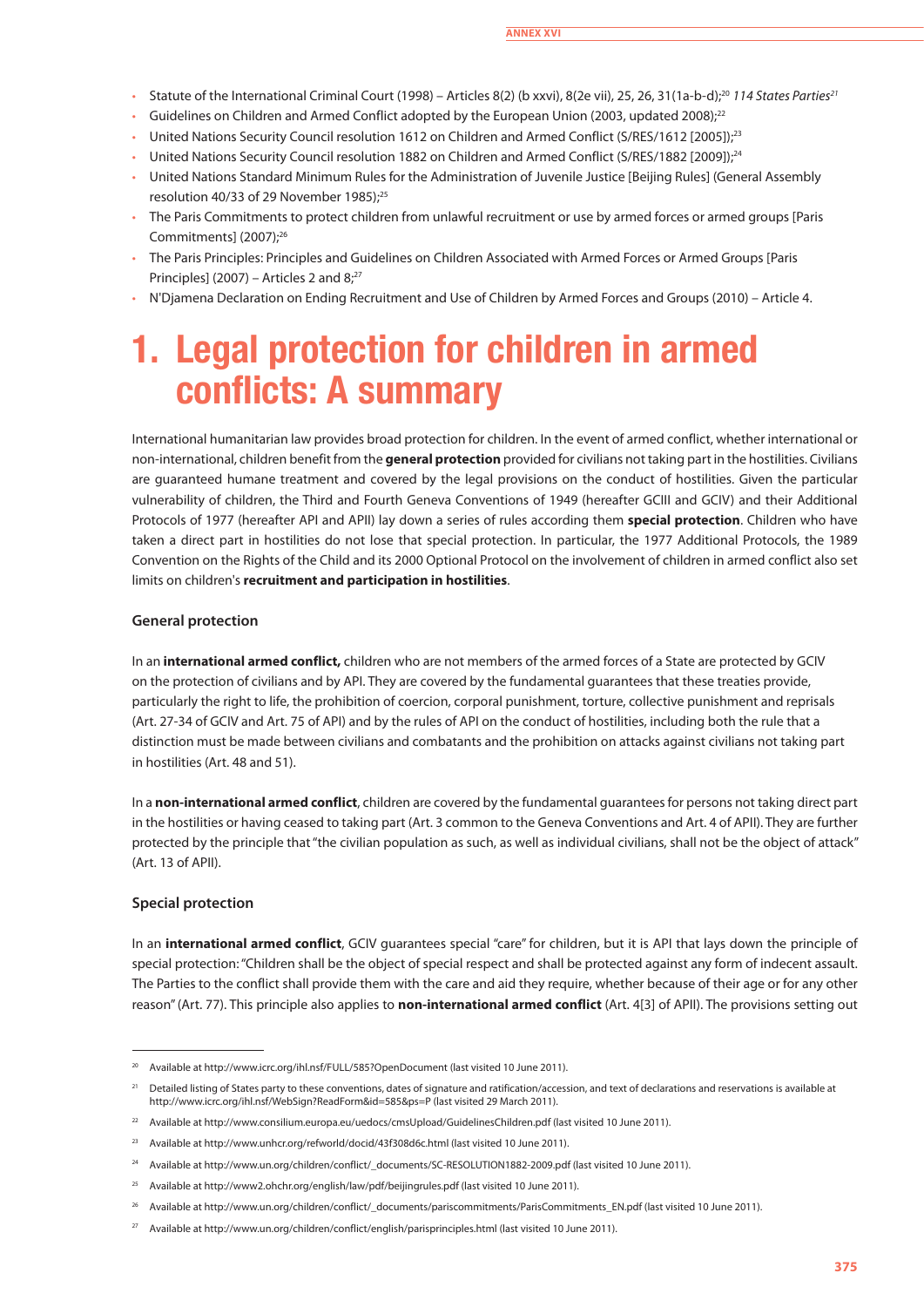this protection include rules on evacuation;<sup>28</sup> assistance and care;<sup>29</sup> identification, family reunification and unaccompanied  $children<sup>30</sup> education<sup>31</sup> arested, detailed or internal children<sup>32</sup> examination from the death penalty and protection against$ recruitment and participation in hostilities.<sup>33</sup>

The principle of special protection for children affected by armed conflict is considered as a customary rule of international  $l$ aw $^{34}$ 

## **Recruitment and participation in hostilities**

## *The 1977 Additional Protocols*

Children frequently take part in armed hostilities. Their participation may range from aiding combatants (bringing them weapons and munitions, carrying out reconnaissance missions, etc.) to being recruited to serve as combatants in national armed forces or fighters in armed groups. Article 77 of API obliges the States to take all feasible measures to prevent children under 15 years of age from taking direct part in hostilities. It expressly prohibits their recruitment into the armed forces and advises the parties to conflict to give priority in recruiting, among those aged between 15 and 18, to the eldest (Art. 77). APII goes further, prohibiting both the recruitment of children under 15 years of age and their participation – direct or indirect – in hostilities (Art. 4[3c]).

Members of armed forces involved in an international armed conflict – children included – *are considered as combatants* and in the event of their capture are entitled to prisoner-of-war status under GCIII and customary law.35

The Additional Protocols stipulate that children taking a direct part in hostilities under the age of 15 are entitled to privileged treatment: in the event of capture they continue to benefit from the special protection accorded to children by international humanitarian law (Art. 77[3] of API and Art. 4[3d] of APII).

## *The 1989 Convention on the Rights of the Child*

This treaty covers all the fundamental rights of children. Article 38 refers to the applicability of international humanitarian law and urges the States Parties to take all feasible measures to ensure that those less than 15 years old do not take direct part in hostilities (para. 2) and to ensure that recruiters give priority to the oldest of those aged between 15 and 18 (para. 3). The article applies to all States Parties irrespective of the existence of hostilities. The Convention on the Rights of the Child does not contain a derogation clause.

The treaty also provides for a monitoring mechanism that is strengthened by the States Parties' obligation to report on the national measures they have adopted (Art. 44).

# *The 2000 Optional Protocol to the Convention on the Rights of the Child on the Involvement of Children in Armed Conflict*

The Optional Protocol strengthens protection for children involved in armed conflict:

- • The States Parties are required to take all feasible measures to ensure that members of their armed forces who have not reached the age of 18 do not take direct part in hostilities (Art. 1).
- • Compulsory recruitment into State armed forces of persons under 18 years of age is prohibited (Art. 2).
- The States Parties are required to raise the minimum age for voluntary recruitment from 15 years. This rule does not apply to military academies (Art. 3).
- The States Parties are required to deposit a binding declaration upon ratification or accession that sets forth the age at

<sup>28</sup> GCIV, Art. 14, 17, 24 (para. 2), 49 (para. 3) and 132 (para. 2); API, Art. 78; APII, Art. 4 (para. 3e).

<sup>29</sup> GCIV, Art. 23, 24 (para. 1), 38 (para. 5), 50 and 89 (para. 5); API Art. 70 (para. 1) and 77 (para. 1); APII, Art. 4 (para. 3).

<sup>30</sup> GCIV, Art. 24-26, 49 (para. 3), 50 and 82; API, Art. 74, 75 (para. 5), 76 (para. 3) and 78; APII, Art. 4 (para. 3b) and 6 (para. 4).

<sup>31</sup> GCIV, Art. 24 (para. 1), 50 and 94; APII, Art. 78 (para. 2); API; Art. 4 (para. 3a).

<sup>32</sup> GCIV, Art. 51 (para. 2), 76 (para. 5), 82, 85 (para. 2), 89, 94, 119 (para. 2) and 132; API, Art. 77 (para. 3 and 4); APII, Art. 4 (para. 3d).

<sup>33</sup> GCIV, Art. 68 (para. 4); API, Art. 77 (para. 5); APII, Art. 6 (para. 4).

<sup>&</sup>lt;sup>34</sup> ICRC Study, Rule 135.

<sup>&</sup>lt;sup>35</sup> ICRC Study, Rules 136 and 137.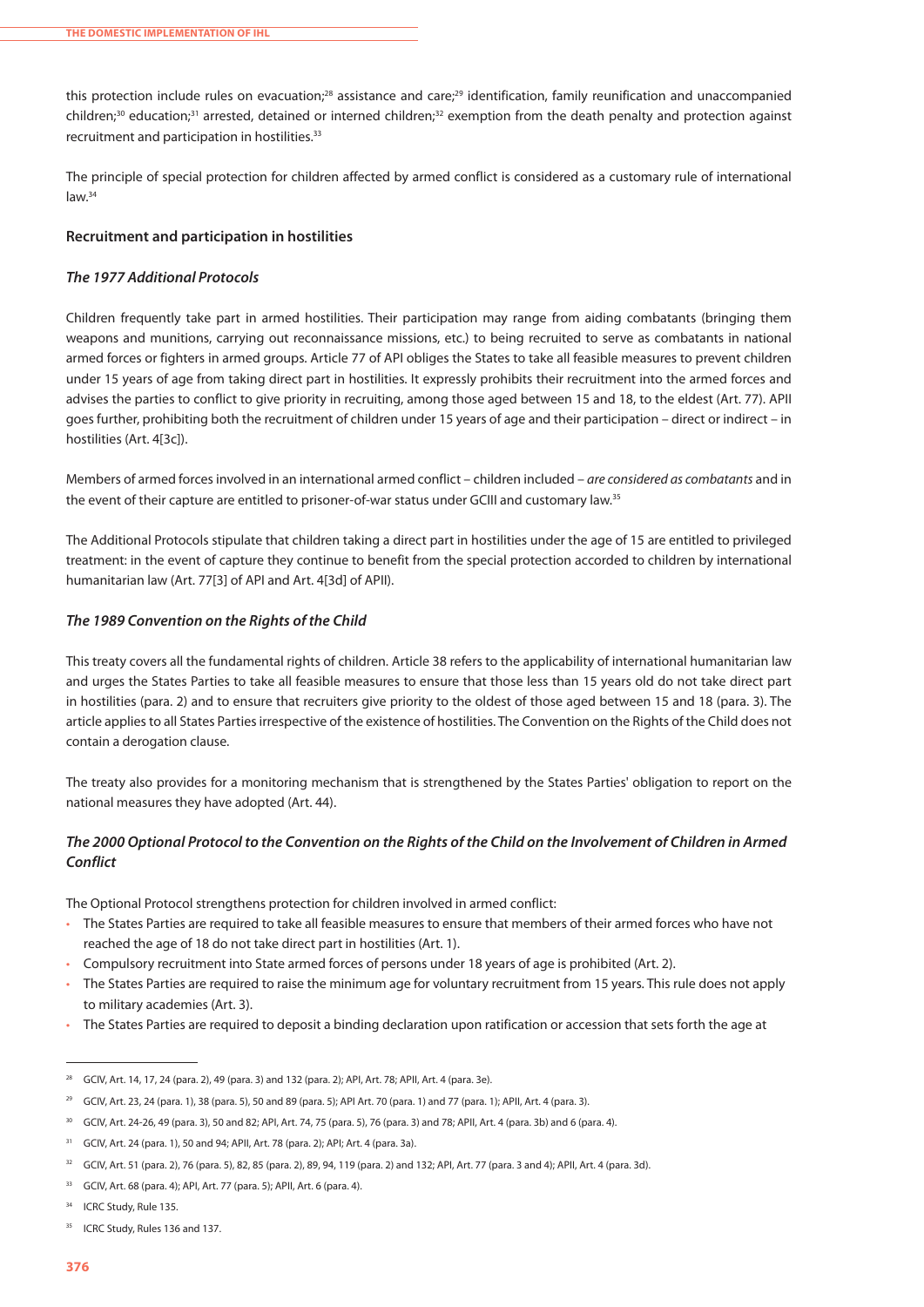**annex XVI**

which they will permit voluntary recruitment (Art. 3[2]).

• Armed groups distinct from the national armed forces should not, under any circumstances, recruit (on either a compulsory or a voluntary basis), or use in hostilities, persons under the age of 18. The States Parties are required to take all feasible measures to prevent, prohibit and criminalize such practices (Art. 4).

## *The 1998 Statute of the International Criminal Court*

This Statute, also known as the Rome Statute, includes in its list of war crimes within the Court's jurisdiction the use of children under 15 years of age to participate actively in hostilities or their conscription or enlistment into national armed forces during an international armed conflict (Art. 8 [2b xxvi]) or into the national armed forces or other armed groups during a noninternational armed conflict (Art. 8 [2e vii]).

In accordance with the principle of complementarity on the basis of which the Statute is framed (Art. 17-19), the Court has jurisdiction in situations where a State is unwilling or unable genuinely to carry out the investigation or prosecution. In order to take advantage of this principle and to ensure – at the national level – the suppression of such crimes, States should adopt legislation enabling them to prosecute perpetrators.

As the Court focuses on the prosecution of the most serious crimes and the most serious offenders, a lack of appropriate national law may result in some violators escaping prosecution.

# *The 1999 International Labour Organization Convention concerning the Prohibition and Immediate Action for the Elimination of the Worst Forms of Child Labour (C 182)*

Article 3(a) of the Convention No. 182<sup>36</sup> considers the forced recruitment of children to be a form of slavery and includes it amongst the worst forms of child labour. Under Article 7, the States Parties are required to take measures to ensure the effective implementation and enforcement of the Convention's provisions.

## *Other norms*

In addition to these treaty provisions, children are also protected by a number of rules of customary international humanitarian law and by several instruments of "soft law" (See Annex I on applicable law).

ILO Convention No. 182 has been ratified by 173 of the 183 ILO member States (as of December 2010).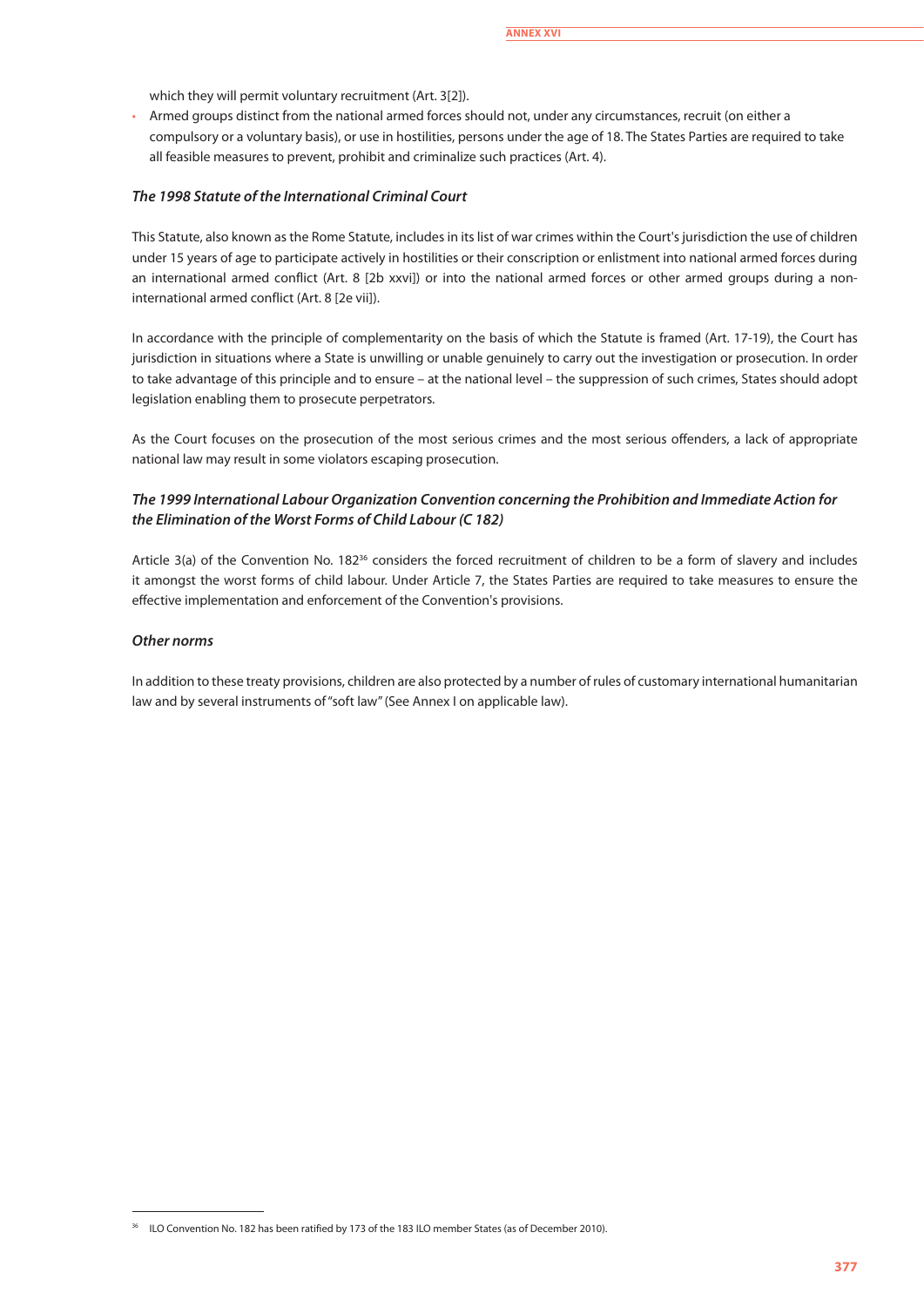# **2. National measures to incorporate legal protections**

# *National implementation*

Despite the rules laid down by international law, thousands of children are today taking an active part in and are victims of hostilities.

*The States have a responsibility* to put an end to this situation. They are therefore urged to *ratify the treaties* protecting children in armed conflict and *to take national measures adapted to their legal systems* to implement those treaties. Whether in legislative or other form, such measures are needed to enable the States to respect and to ensure respect for the rules laid down by the treaties.

It is suggested that priority be granted to implementing the rules listed below.

# *Recruitment and participation in hostilities*

- • A State bound by the **Optional Protocol** to the Convention on the Rights of the Child must take legal, administrative and other measures to ensure effective implementation of the Protocol's provisions (Art. 6). This implies that all feasible measures must be taken to ensure that children under 18 years of age do not take direct part in hostilities (Art. 1) and to ensure that there is no compulsory recruitment of children under 18 years of age (Art. 2). Since armed groups that are distinct from the national armed forces should not recruit or use children under 18 years of age in hostilities (Art. 4[1]), the States Parties must adopt legal measures to prohibit and criminalize such recruitment and use (Art. 4[2]).
- The States party to the **Convention on the Rights of the Child** (Art. 38[3]) or to API (Art. 77[2]) must take legislative, administrative and other measures in accordance with Article 4 of the Convention on the Rights of the Child prohibiting the recruitment into their armed forces of children under 15, and measures ensuring that recruiters give priority to the oldest among those between 15 and 18 years of age.
- • The States party to **API** must take all feasible measures to suppress the recruitment in their armed forces of children under 15 (Art. 86).
- • The States party to **APII** must take all feasible measures (in non-international armed conflicts) to prohibit the recruitment of children under 15 years of age and their participation in hostilities (Art. 4[3c]).
- In order to take advantage of the principle of complementarity, the States party to the **ICC Statute** should ensure that their national criminal legislation makes it possible to prosecute persons who have conscripted or enlisted children under 15 years of age or who have used children under 15 as active participants in hostilities (Art. 8[2b-xxvi, and e-vii]).

# *Detention and internment*

• The States party to the 1977 **Additional Protocols** must take all feasible measures to ensure that any child under 15 years of age who is arrested, detained or interned for reasons relating to conflict enjoys the special protection provided by international humanitarian law (Art. 77[3] of API and Art. 4[3d] of APII).

# *Death penalty*

- • The States party to **GCIV** (Art. 68[4]) and the 1977 **Additional Protocols** (Art. 77[5] of API and Art. 6[4] of APII) and the **Convention on the Rights of the Child** (Art. 37) must take the measures needed under penal and military law to prohibit the pronouncement or carrying out of a death sentence against anyone less than 18 years old at the time of the offence, when the offence is related to an armed conflict.
- The States party to the **Convention on the Rights of the Child** (Art. 37) may not impose capital punishment for offences committed by persons below 18 years of age.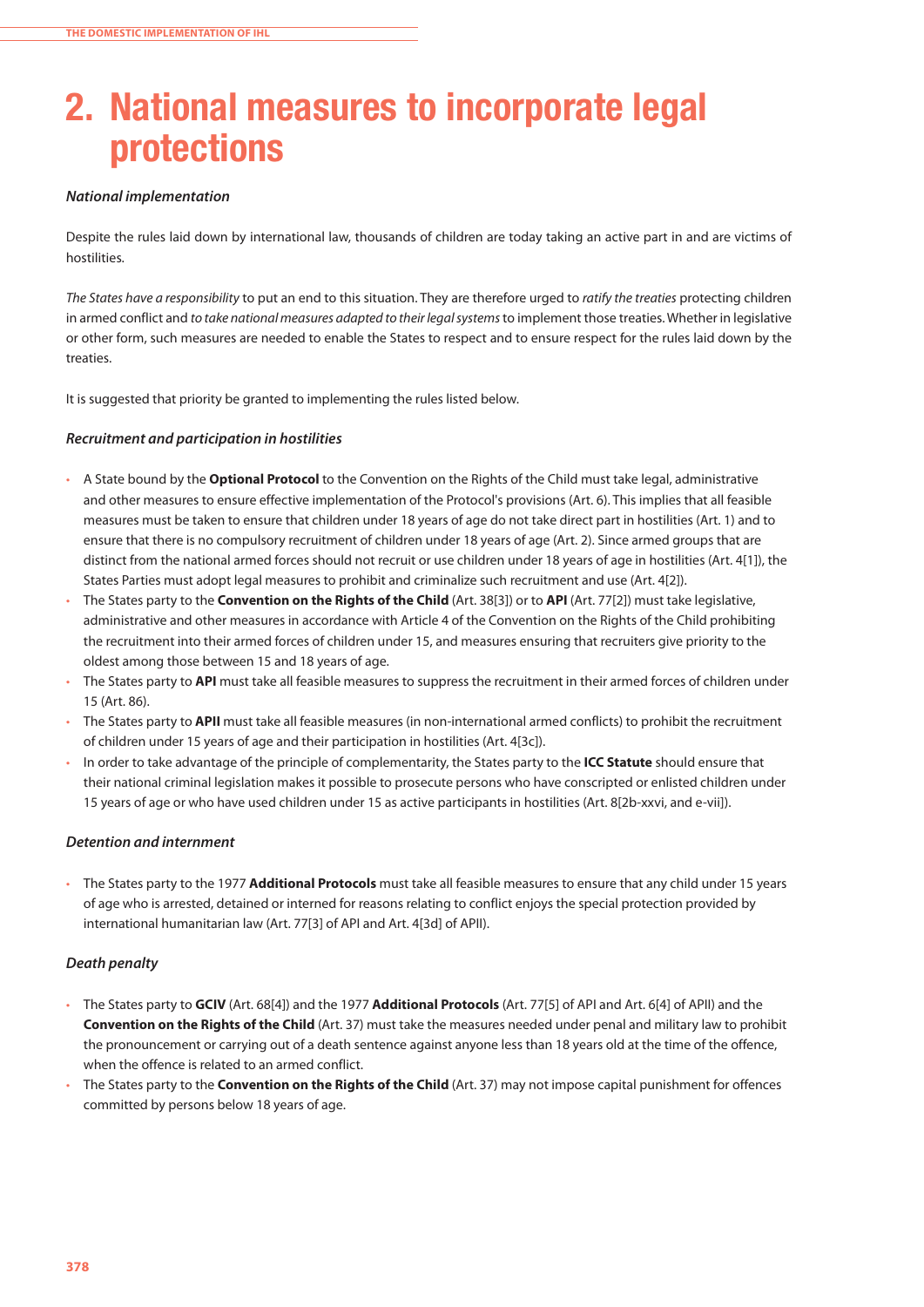# **3. Definitions**

For the purpose of this document, the following definitions (mostly taken from the Paris Principles, see Annex I) are used: The word *child* refers to every human being below the age of 18 years.<sup>37</sup>

*A child associated with armed forces or armed groups* refers to any person below 18 years of age who is, or has been, recruited or used by an armed force or armed group in any capacity, including but not limited to children – boys and girls – used as fighters, cooks, porters, messengers and spies or for sexual purposes.<sup>38</sup>

*Recruitment* refers to the involvement of children in any kind of armed force or armed group.39

- **•**  *Enlistment* **or** *voluntary recruitment* occurs when persons facing no threat or penalty join armed forces or groups of their own free will.<sup>40</sup>
- **Conscription** is compulsory recruitment into armed forces.
- **Forced recruitment** is a form of forced labour: it takes place without the consent of the person joining the armed forces or an armed group.41 It is achieved mainly through coercion, abduction or under threat of penalty.
- *Unlawful recruitment* is recruitment of children under the age stipulated in the international treaties applicable to the armed forces or armed groups in question or in domestic law.42

*Armed forces* of a Party to a conflict consist of all organized armed forces, groups and units which are under a command responsible to that Party for the conduct of its subordinates. Such armed forces shall be subject to an internal disciplinary system.<sup>43</sup>

Armed groups refers to groups distinct from the armed forces of a State.<sup>44</sup>

*"Straight 18 Approach"* means the prohibition of recruitment and use of children in hostilities under 18 without exception.45

## **Commentary**

There is no comprehensive definition of the term "child" in international humanitarian law. The Geneva Conventions and their Additional Protocols, however, provide different rules with a different scope of application depending on the age. Three main rules can be easily extrapolated from an interpretation of some articles of the 1949 Geneva Conventions<sup>46</sup> and the 1977 Additional Protocols: 1) these treaties differentiate between children under the age of 15, to whom special protection must be accorded and children between the age of 15 and 18; 2) neither compulsory labour nor a death sentence may be imposed to children; 3) special protection is provided for younger children.<sup>47</sup>

Article 1 of the Convention on the Rights of the Child (CRC) has for the first time enshrined a definition of the word "child" in an internationally binding instrument of almost universal validity (a claim based on the extent of its ratification). Therefore, the 2000 Optional Protocol to the Convention on the Rights of the Child on the Involvement of Children in Armed Conflict sets provisions using this definition as a starting point.

Generally speaking, the term "recruitment" means the entire process of recruiting military personnel for the armed forces or armed groups and takes in all the phases of selection and training. Enlistment, conscription and forced recruitment are

- Paris Principles 2007, Art. 2(4).
- <sup>40</sup> Optional Protocol, Art. 3(2).
- ILO Convention 182, Art. 3(a).
- <sup>42</sup> Paris Principles 2007, Art. 2(5).
- <sup>43</sup> API, Art. 43(1).
- <sup>44</sup> Optional Protocol, Art. 4.
- <sup>45</sup> Optional Protocol, Arts 1, 2 and 3.

47 See for instance: Art. 24(3) of the GCIV for children less than 12 years of age.

<sup>&</sup>lt;sup>37</sup> Unless, under the law applicable to the child, majority is attained earlier. (UN Convention on the Rights of the Child, Art. 1).

<sup>&</sup>lt;sup>38</sup> Paris Principles 2007, Art. 2.1.

<sup>46</sup> More specifically, a number of articles in GCIV contain provisions on children under 15 years of age (Arts 14[1], 23[1], 24, 38[5] and 50) and to those under the age of 18 (Arts 40[3] and 68[4]).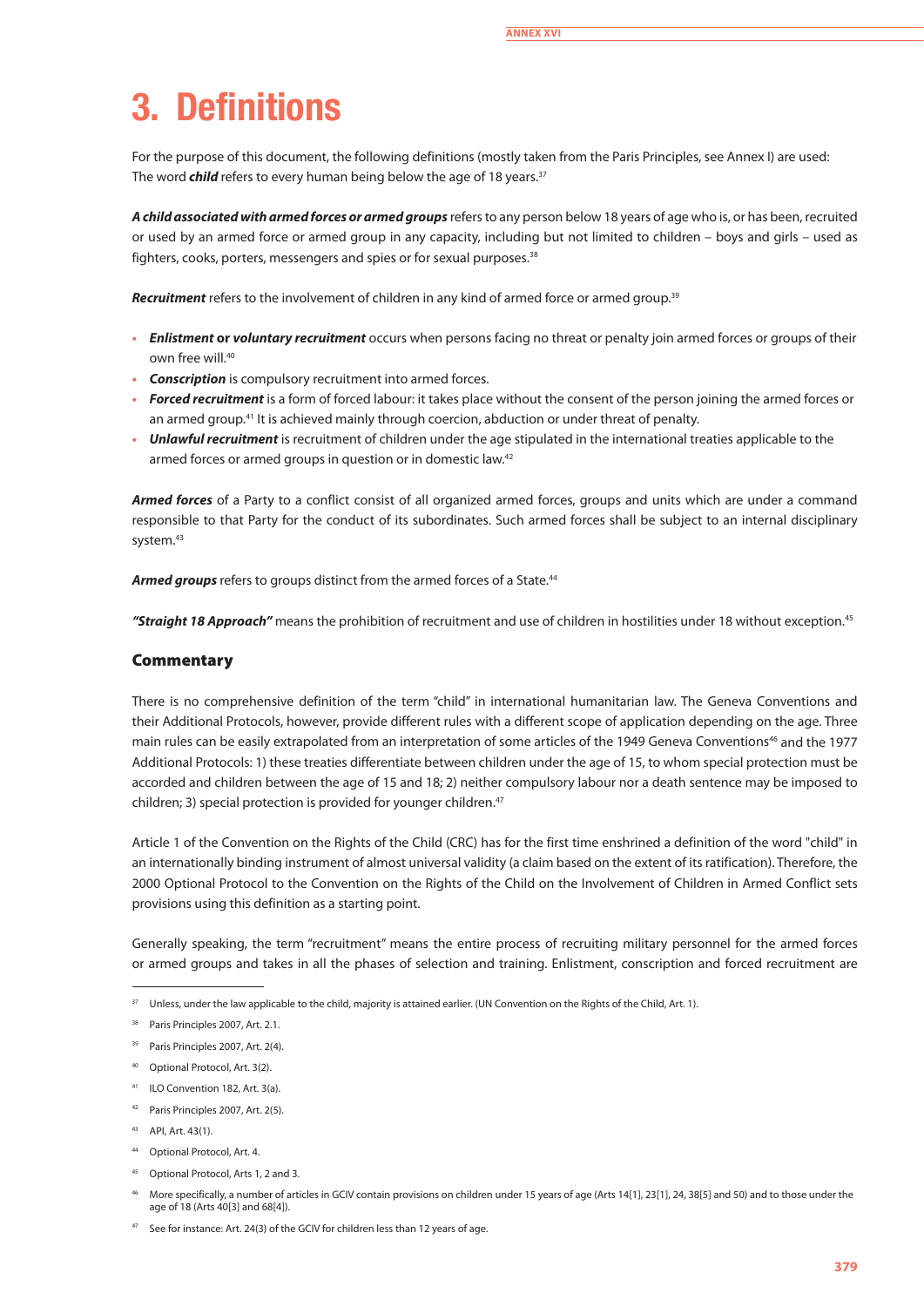governed by international law as follows. Recruitment of children under the age of 15 is prohibited by API and APII, by the CRC, and by customary international humanitarian law.<sup>48</sup> It is a crime under the Rome Statute. Conscription and forced recruitment of children less than 18 years of age are prohibited by the Optional Protocol (Art. 2) and ILO Convention No.182 (Art. 3[a]). Under the Optional Protocol, the age for voluntary recruitment of children must be raised above 15 years (Art. 3). In recruiting among persons who have attained the age of 15 but who have not yet attained the age of 18, the States must endeavour to give priority to the oldest (CRC Art. 38, API Art. 77[2]). The Optional Protocol imposes an absolute obligation on States Parties to raise their minimum age for voluntary recruitment from 15, as well as to consider a graduated process of working toward the goal of fully complying with the "straight-18" approach. (It is important to bear in mind that the "straight-18" concept refers to the principle that, "under the CRC, persons under the age of 18 are entitled to special protection."49)

The obligations regarding unlawful recruitment thus vary from State to State depending on their national legal framework, and particularly on the age at which recruitment is prohibited.

When it is not already the case, the Committee on the Rights of the Child recommends to States Parties that they raise the minimum age for recruitment into armed forces to 18 years.

Any State that cannot effectively differentiate between different regimes of obligations based on the various treaties to which it is party is strongly advised to take the "straight-18" approach.

See Annex I, ICRC Study, Rules 136-137.

<sup>49</sup> See Optional Protocol, Art. 3.1.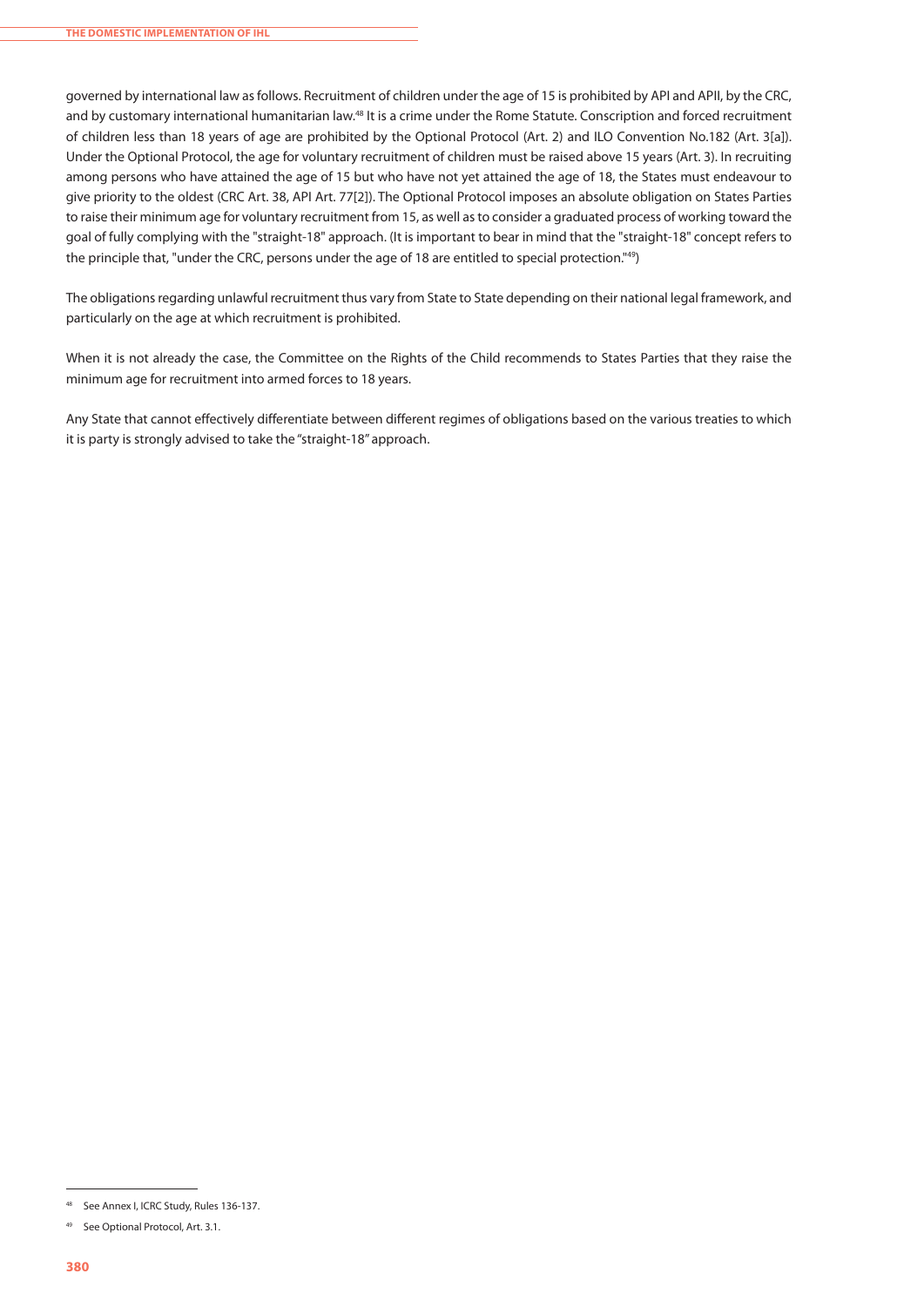# **4. Children associated with armed forces**

States bound by **API** must take all feasible measures to ensure that children under the age of 15 do not take direct part in hostilities.<sup>50</sup> They must also refrain from recruiting them into their armed forces.<sup>51</sup> When children between the ages of 15 and 18 are recruited and used in hostilities, priority should be given to the oldest.

States bound by **APII** must ensure that the recruitment of children under the age of 15 and their participation in hostilities – direct or indirect – are prohibited.

States bound by the **Optional Protocol** must ensure that the compulsory recruitment of children under the age of 18 is prohibited.<sup>52</sup> They must also take all feasible measures to ensure that children do not take direct part in hostilities.<sup>53</sup> The States Parties must take all feasible measures to prohibit and criminalize recruitment and use of children under the age of 18 by armed groups distinct from the armed forces, in accordance with Article 4. As stipulated in Article 3(1) of the Optional Protocol, they must raise the minimum age for voluntary recruitment from 15 while taking all feasible measures to guarantee that special protection is given for persons under 18 years of age. When becoming bound by the Optional Protocol, the States must deposit a binding legal declaration of their minimum voluntary recruitment age.

# **Commentary**

States must adopt comprehensive measures at the domestic level to meet their obligation on the recruitment and participation in hostilities of children. Implementation of international obligations at the domestic level undeniably begins with legislation from which subsequent regulatory and practical measures must be derived. These legal tools are at the core of effective protection.

A State that wishes to ban the recruitment of children under the age of 18 and their direct participation in hostilities can do so by adhering to the Optional Protocol and depositing a binding declaration as required in Article 3, setting 18 as the minimum age for voluntary recruitment. The declaration should express the State's commitment to not recruiting children under a fixed age either within its territory or on that of another State, regardless of whether they enlist voluntarily. Further, it must describe the safeguards that it has adopted to ensure that such recruitment is not forced or coerced.<sup>54</sup> As a minimum, safeguards must ensure the genuineness of consent, the informed consent of the parents or legal guardians, the full disclosure of the duties involved in the military service, and a reliable proof of age.<sup>55</sup>

The obligations relating to the prohibition of recruitment and participation of children in hostilities differ somewhat from one document to the other. While the States are encouraged to prohibit all types of recruitment and participation of children under 18 in armed conflicts, they are bound by the treaties to which they adhere. While API requires the States Parties to take all feasible measures to ensure that children under 15 do not take direct part in hostilities, APII extends this rule to all forms of participation in non-international armed conflict. For instance, while performing services for an armed group is indirect participation, involvement in combat is unequivocally considered direct participation.

When children between the ages of 15 and 18 are nevertheless recruited and used in hostilities, it is strongly recommended that priority should be given to the oldest among them.

<sup>50</sup> API, Art. 77(2).

<sup>51</sup> API, Art. 77(2).

<sup>52</sup> Optional Protocol, Art. 2.

<sup>53</sup> Optional Protocol, Art. 1.

<sup>54</sup> Optional Protocol, Art. 3(2).

<sup>55</sup> Optional Protocol, Art. 3(3).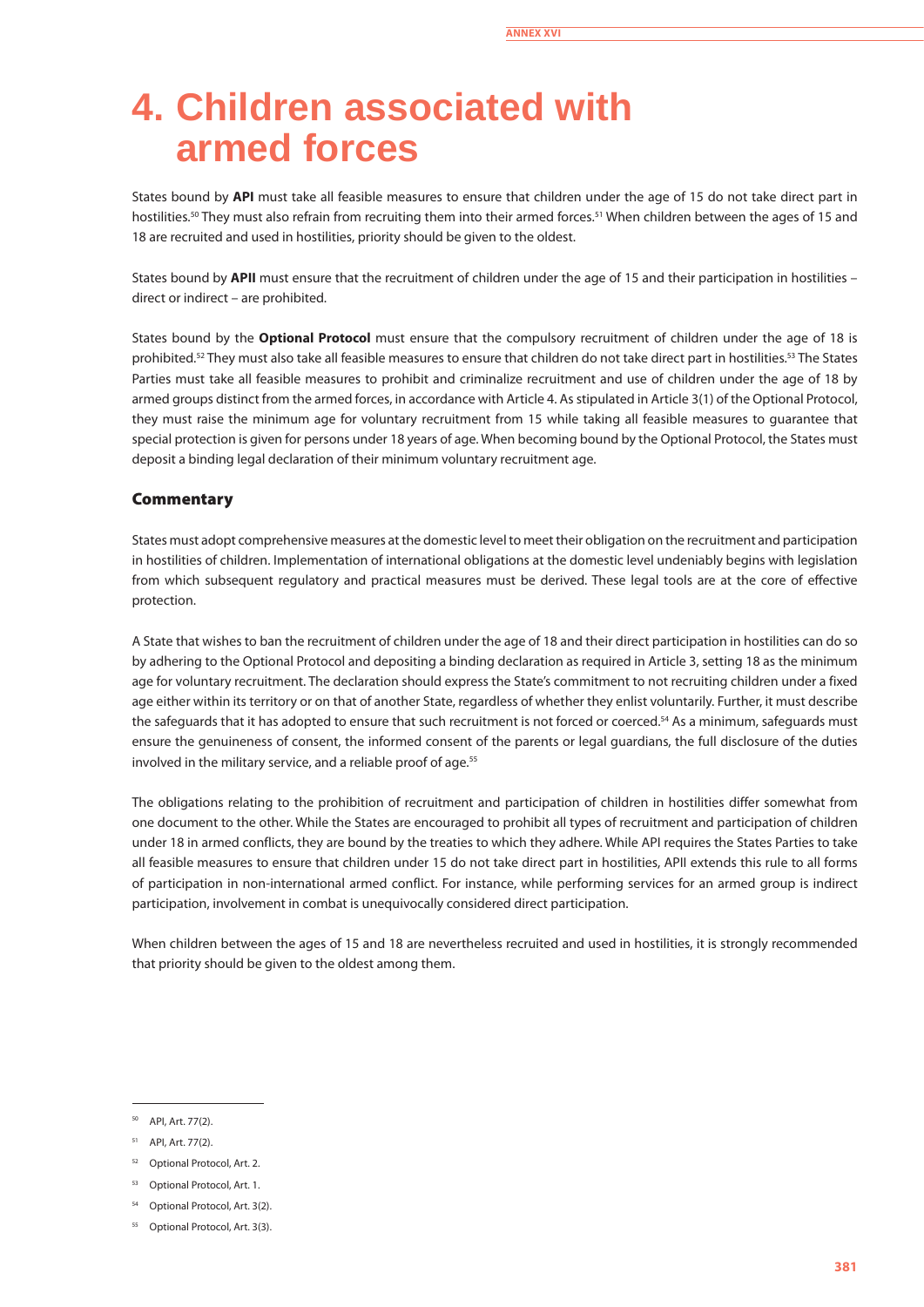# **5. Recruitment**

# · Forced recruitment / compulsory recruitment / conscription

In States bound by **API** and **APII**, measures must be taken to prohibit all forms of recruitment (including forced recruitment, compulsory recruitment and conscription) of children under the age of 15.

States bound by the **Optional Protocol** must take all necessary legal, administrative and other measures to ensure the effective implementation and enforcement of the prohibition of compulsory recruitment or conscription of children under the age of 18.<sup>56</sup>

State authorities should ensure that the relevant legislation requires registration for conscription to take place only the year when individuals reach the age of 15 or 18, as the case may be. While ascertaining an individual's ability to undertake military training, through a full medical examination, recruiters should also verify the reliability of his or her identification documents.

States bound by **ILO Convention 182** must take all measures needed to ensure the effective implementation and enforcement of the prohibition and suppression of forced recruitment of children under the age of 18.<sup>57</sup>

# Voluntary recruitment / enlistment

States bound by **API** and **APII** must take measures to ensure that all forms of recruitment, including voluntary recruitment or enlistment in the armed forces of children under the age of 15, are prohibited.58

The States party to the **Optional Protocol** are obliged to make a declaration raising the minimum age for such recruitment higher than 15 years.<sup>59</sup>

State authorities should enact legislation providing minimum safeguards in order to verify that the recruitment of children is genuinely voluntary in every instance.

# · Recruitment or use in hostilities by armed groups distinct from the national armed forces

States must take all feasible measures to prohibit and criminalize the recruitment and use of children less than 18 years by armed groups distinct from the armed forces.<sup>60</sup>

# **Commentary**

## **Forced recruitment**

Article 3(a) of ILO Convention No. 182<sup>61</sup> considers the forced recruitment of children to be a form of slavery and includes it amongst the worst forms of child labour. The States Parties must therefore take all measures needed to ensure the effective enforcement of the prohibition of this practice, including the application of penal sanctions (Art. 7.1).

## **Compulsory recruitment / Conscription**

International humanitarian law prohibits the recruitment, voluntary or compulsory, of children under the age of 15.62 In recent decades, the State practice prohibiting the recruitment of children under the age of 18 has been abundant, reflecting an

<sup>56</sup> Optional Protocol, Art. 6.

<sup>57</sup> ILO Convention 182, Art. 7(1) in relation to Art. 3 (a).

<sup>58</sup> API, Art. 77 (2) and APII, Art. 4 (3) (c).

<sup>59</sup> Optional Protocol, Art. 3.

Optional Protocol, Arts 4 (1) and (2).

<sup>61</sup> ILO Convention No. 182 has been ratified by 173 of the 183 ILO member states (as of December 2010).

<sup>62</sup> API, Art. 77; APII, Art. 4 (3).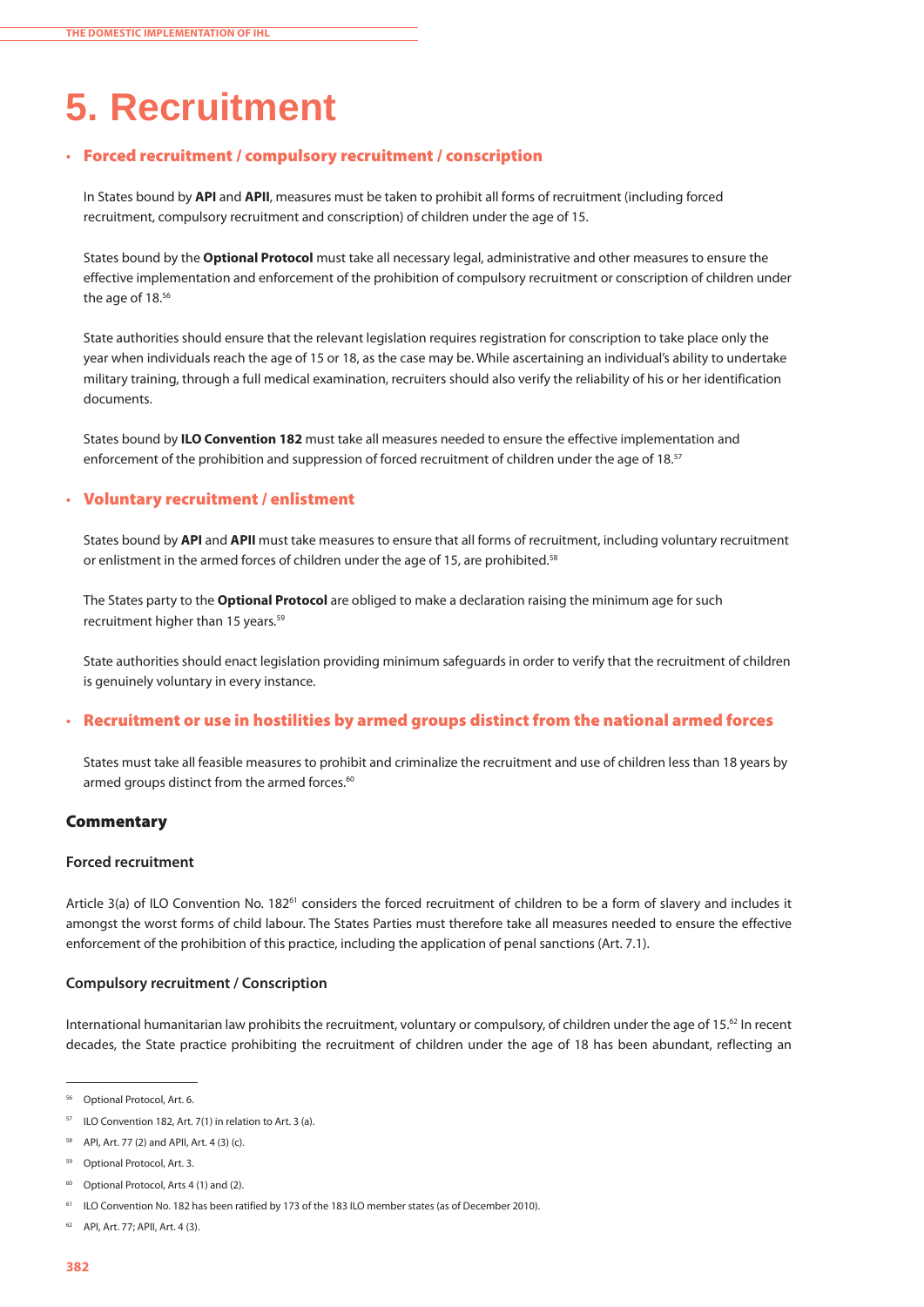emerging "straight-18" approach, which is gradually gaining support. Undoubtedly, it constitutes a good practice. States still obliging children between the ages of 15 and 18 to be recruited but who want to comply with the prohibition could do so by specifying in the relevant legislation that the registration process should take place the year in which an individual reaches the age of 18. Military authorities bear responsibility for verifying the age of recruits through medical examinations and other legal means: identity cards, birth certificates, and so on.

An alternative to military service should be offered when possible.

### **Voluntary recruitment / Enlistment**

Under Article 77 of API and Article 4(3) of APII, the minimum age for the recruitment, voluntary or obligatory, of children into armed forces is 15. Under Article 3(1) of the Optional Protocol, however, the States Parties are required to raise the minimum age for voluntary recruitment above 15 years. Article 3(1) of the Optional Protocol reflects the compromise reached during the negotiation phase, when it was decided that States Parties could each establish a minimum age, between 16 and 18, in their domestic legislation. The majority of States Parties established 18 in their domestic legislation as the minimum age for voluntary recruitment. This shows that a trend towards a "straight-18" approach is developing at the international level. Only a small minority of States does not adhere to the "straight-18" approach.

Since children are entitled to special protection, the national authorities should adopt appropriate practical, regulatory and legal measures. When effective implementation appears to be challenged, the States should embrace the "straight-18" approach. It is critically important that the military authorities receive the necessary documents well before determining whether to approve the voluntary recruitment of a child. Those documents should include a written declaration attesting to the child's willingness to volunteer; a written statement (supported by a valid identity card or birth certificate) attesting to the child's age, and the written consent of the parents or guardians. At least two measures to strengthen protection for children are available to the military authorities: (1) a medical examination to ascertain the child's ability to perform military activities; and (2) psychological tests to ascertain the child's aptitude to military life. Asking the right questions can also help to determine whether the child genuinely wants to enlist and the reasons why the child has decided to do so.

Recruitment methods should be designed and implemented so as to make compliance with the law practicable. All recruitment should be done in a transparent manner, explaining all the implications of commitment. Such commitment should be reasonable, especially in duration.

In addition, the national authorities should provide information concerning the rights and obligations of potential voluntary recruits. The legislation should include pre-established conditions concerning duties, duration, discharge and sanctions, of which the child and its parents or guardians have to be fully aware. Competent authorities should establish a mechanism for lodging complaints, in order to protect children from any abuse.

States and armed groups should consider avoiding recruitment campaigns that target children, especially in schools. Furthermore, precautions should be taken to ensure that the premises used for recruitment are not attacked afterwards. Civilian sites of recruitment campaigns should retain their civilian character.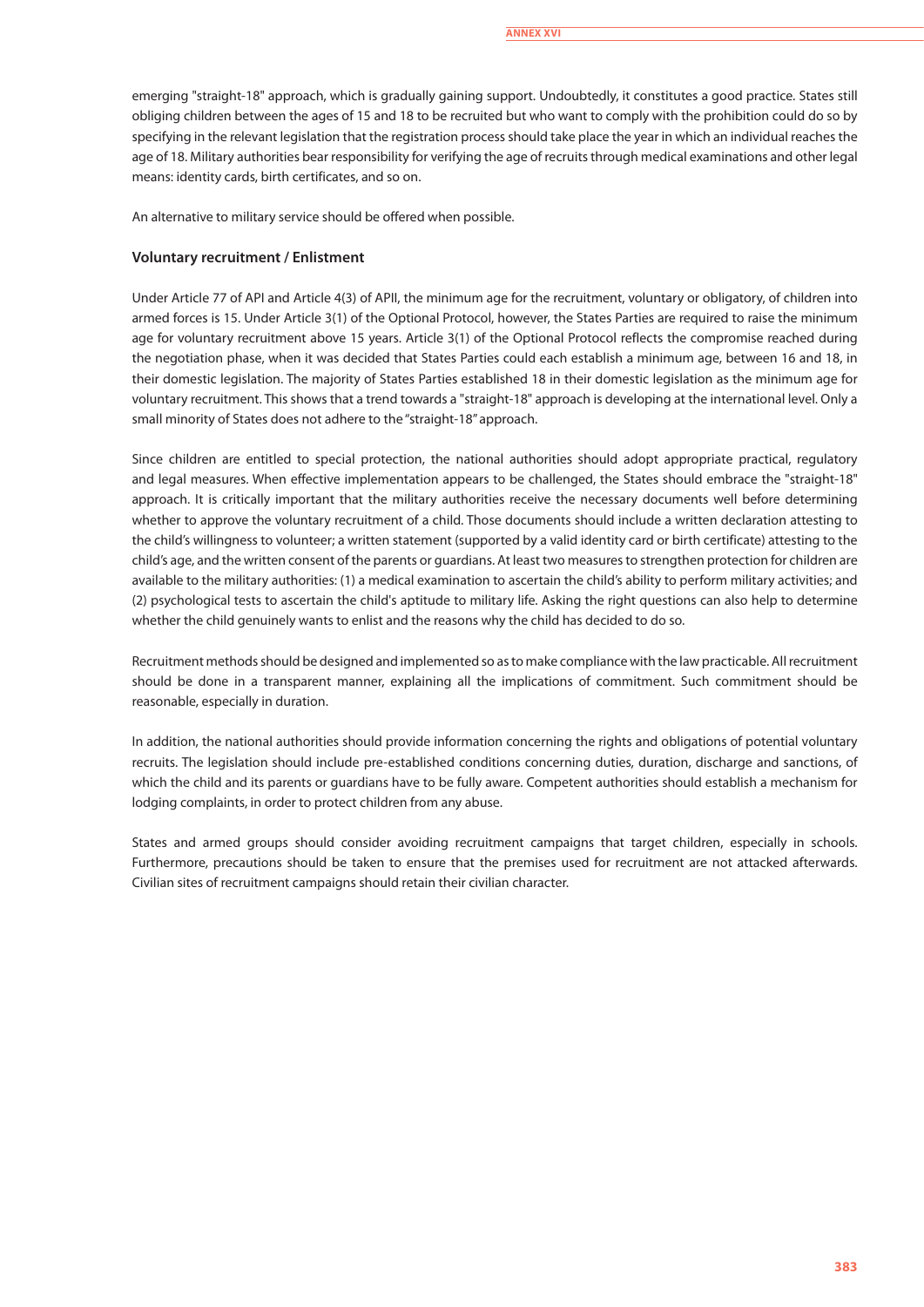# **6. Juvenile justice**

# a) Arrest and detention

Children deprived of their liberty must be treated with humanity.

Children accused of crimes under international or domestic law, allegedly committed while associated with armed forces or armed groups, must be detained only as a last resort.<sup>63</sup> In cases where detention is unavoidable, it must be imposed only for the shortest possible time<sup>64</sup> and be accompanied by the right to challenge its legality before a court or other competent, independent and impartial authority and the right to a prompt decision on any such action.<sup>65</sup> Children must have the right to maintain contact with their families through correspondence and visits.<sup>66</sup>

Considering the vulnerability of children, States should refrain from prosecuting them for mere association with an armed group and in such cases consider granting them amnesty.<sup>67</sup>

No matter the reason for their detention, special measures should be implemented to benefit detained children, such as educational programs, medical care, psychological support, adequate legal assistance and access to a mechanism for lodging complaints in the event of torture or other cruel, inhuman or degrading treatment or punishment.<sup>68</sup>

Children must be held separately from adults unless they are held together with their family. Boys should be separated from girls. Special attention should be paid to the needs of girls who are detained.<sup>69</sup>

While detention must be used only as a last resort, pre-trial detention must be avoided completely.<sup>70</sup> Collective punishments are prohibited.<sup>71</sup>

## **Commentary**

Children may have been deprived of their liberty by simple association with armed groups; as civilian internees; or on accusation of committing crimes.

International humanitarian law, the CRC, other instruments of human rights and soft law (see *The United Nations Standard Minimum Rules for the Protection of Juveniles Deprived of their Liberty*),<sup>72</sup> require that detained children accused of violations of the law be treated with humanity and dignity. This starts by ensuring that any detention of a child is in conformity with the law. Hence, no child must be deprived of liberty in an unlawful or arbitrary manner. Children must be given the opportunity to challenge the legality of that deprivation and therefore be given access to legal counsel. The detention of a child must be a last resort and limit itself to the shortest period of time. Indeed, alternatives to detention should be sought.

Children should also be accorded a number of practical benefits, such as educational programs combined with recreational activities and physical and psychological support to help them recover from the traumatic experience of conflict. Detained children should only be restrained in cases where they pose a threat to themselves or others. Therefore, detention must be used in the best interests of the children rather than as a means of punishment.<sup>73</sup>

<sup>63</sup> CRC, Art. 37(b); General Comment No. 10, para. 79.

<sup>64</sup> CRC, Art. 37(b).

<sup>&</sup>lt;sup>65</sup> CRC, Art. 37(d).

<sup>66</sup> CRC, Art. 37(c); GCIII Art. 71; GCIV, Art. 116; APII, Art. 5(2).

<sup>67</sup> APII, Art. 6(5); N'Djamena Declaration on Ending Recruitment and Use of Children by Armed Forces and Groups (2010) – Art. 4; Paris Principles, Art. 8, para 7.

<sup>&</sup>lt;sup>68</sup> CRC, Arts 39 and 40(4).

<sup>69</sup> AP1, Art. 77(4); CRC, Art. 37(c).

<sup>70</sup> General Comment No. 10, paras 80-81.

<sup>71</sup> GCIV, Art. 33 (para. 1).

<sup>72</sup> Available at http://www.un.org/documents/ga/res/45/a45r113.htm.

<sup>73</sup> General Comment No. 10, para. 89.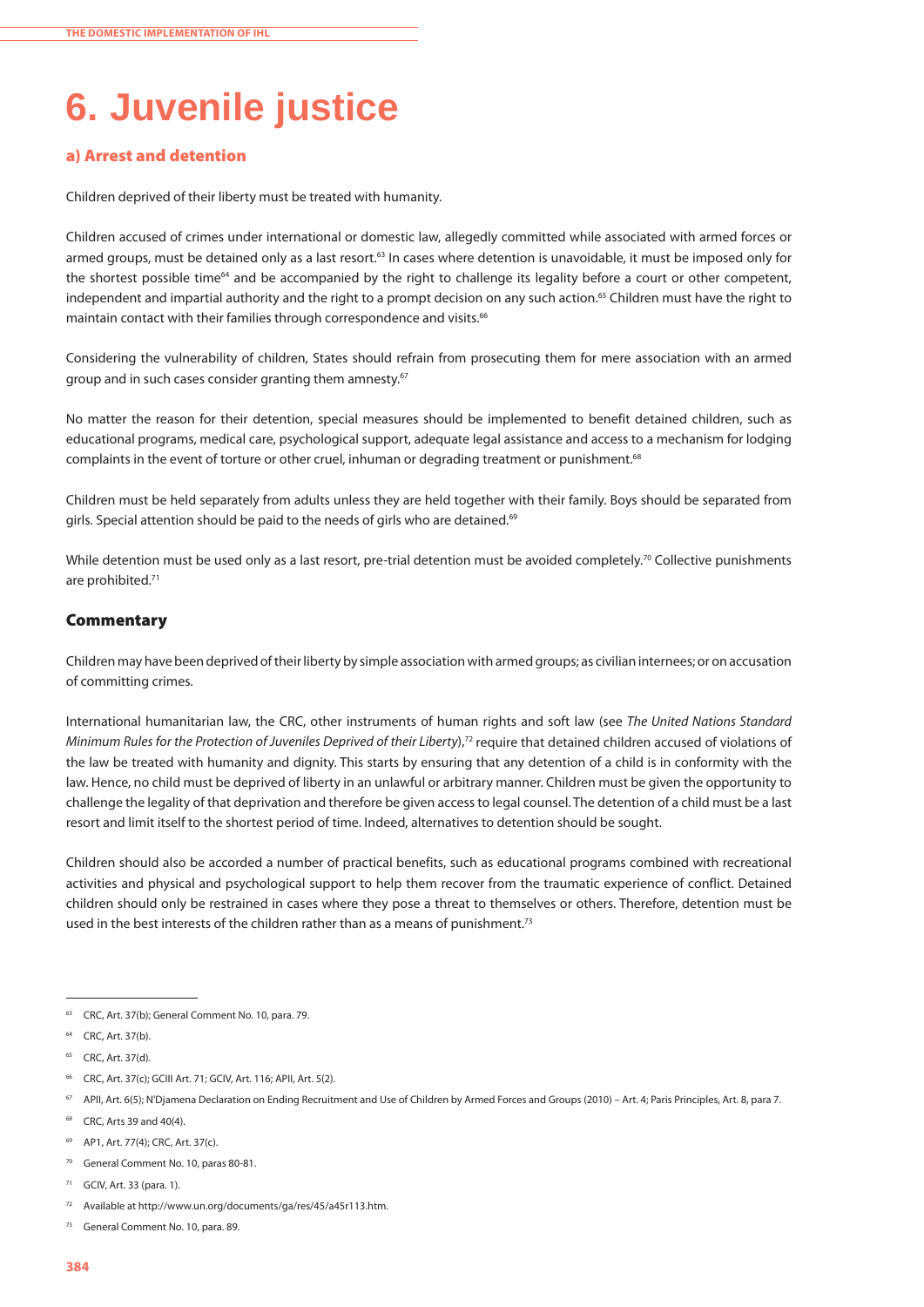Under the CRC, family visits and correspondence must be authorized except in the legally prescribed exceptional circumstances.<sup>74</sup> Under the Third and the Fourth Geneva Conventions, prisoners of war and civilian internees are entitled to correspond with family members.<sup>75</sup> Under Additional Protocol II<sup>76</sup>persons whose liberty has been restricted shall be allowed to send and receive letters.

Following their arrest, children should be turned over as quickly as possible to a rehabilitation and reintegration agency. The States party to the CRC must acknowledge the right of every child to be treated consistently with his dignity and worth, thereby promoting alternatives that favour rehabilitative measures over punitive measures.<sup>77</sup> States should also encourage the use of close supervision, intensive care and placement in a home or educational setting.<sup>78</sup>

During international armed conflicts, States must grant the ICRC regular access to children detained in connection with the conflict.79 During non-international armed conflicts, the States should regard with favour such offers by the ICRC or other impartial humanitarian organizations.<sup>80</sup>

While children must be separated from adults (unless detained in family units), $81$  it is also recommended that girls be separated from boys. Such decisions must be made case by case according to the child's best interests.<sup>82</sup> The aim of detention being rehabilitation and reintegration into society, children must be granted care and protection based on their specific needs. Thus, offenders must receive special care that addresses their past involvement in armed conflict and their need for rehabilitation and reintegration. All children must receive fair treatment and not be placed under the negative influence of adults detained in the same facility.<sup>83</sup>

# b) Criminal responsibility

Children alleged to have committed crimes under international or domestic law while associated with armed forces or armed groups must be treated in accordance with international norms and standards for juvenile justice, keeping in mind that the principle of the best interests of the child must be a primary consideration in the administration of juvenile justice.<sup>84</sup>

## **Commentary**

The States must fix a minimum age for criminal responsibility, which should not be less than 12 years (CRC General Comment No. 10). Below the age of criminal responsibility, no prosecution must take place.

Children who are alleged to have committed war crimes should be primarily considered as victims and should be treated as such. On the other hand, to ignore their criminal responsibility could imply impunity and have the reverse and perverse effect of rendering them attractive to armed forces and armed groups since crimes committed by them would go unpunished. A solution to this problem has yet to be found by the international community.

In cases where persons under 18 are prosecuted, the fact that the prosecuted person is a minor must be taken into account in all aspects of the process. All relevant international norms set in the CRC must be taken into account with due consideration for their legal status as children. Other standards, as set out in the Beijing Rules and CRC General Comment No. 10, should also be considered.

The States party to the CRC must promote special procedures adapted to the children's specific needs. This means appropriately adapting the guarantees to a fair trial; the presumption of innocence, the right to be heard, the right to effective participation

- <sup>76</sup> APII, Art. 5 (2) b.
- <sup>77</sup> CRC, Art. 40(1).
- <sup>78</sup> General Comment No. 10, para. 23.
- <sup>79</sup> GCIII, Art. 126; GCIV, Art. 76(6) and 143.
- 80 GCI-IV, Common Art. 3.
- <sup>81</sup> CRC, Art. 37(c); AP1, Art. 77(4).
- 82 General Comment No. 10, para. 85.
- 83 "Beijing Rules", Art. 26.
- 84 CRC, Arts 3 and 40(1).

<sup>74</sup> CRC, Art. 37 (c); General Comment No. 10, para. 87.

<sup>75</sup> GCIII, Art. 71; GCIV, Art. 116.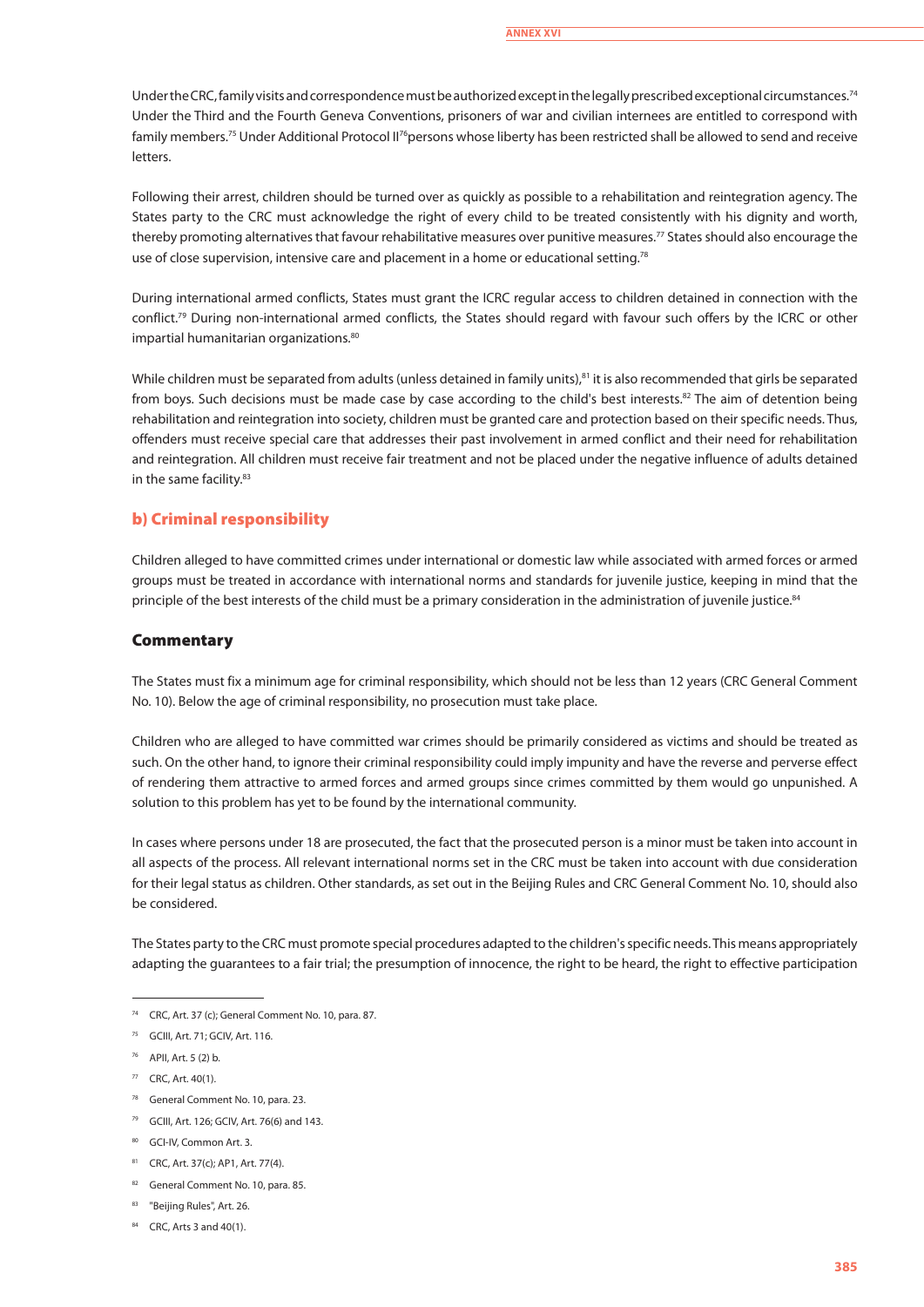in the proceedings, prompt and direct information on the charges, legal or other appropriate assistance, decisions without delay and with involvement of parents or guardians, freedom from compulsory self-incrimination, presence and examination of witnesses, the right to appeal, free assistance from an interpreter, as well as the attention to the special needs of children.<sup>85</sup>

It is imperative that the child's best interests and well-being be considered in all circumstances. Age should be regarded as a mitigating circumstance. The use of age as a mitigating circumstance has gained international approval.<sup>86</sup>

Finally, the principle of the child's best interests dictates that the aim of criminal justice for children should shift from repression and retribution to rehabilitative and restorative justice. Diversion mechanisms should thus be allowed and utilized as appropriate.

There is an emerging consensus that international courts have no jurisdiction over any person who was under the age of 18 at the time of the alleged commission of a crime. This consensus is based on the statute of the International Criminal Court and the practice of the Special Court for Sierra Leone amongst others. However, serious violations of international humanitarian law remain a matter of jurisdiction and do not exclude the legality of criminal prosecution under other courts, especially domestic ones.

Any child alleged to have committed, accused of committing, or recognized as having committed a war crime must be treated in a manner consistent with promoting that child's sense of dignity and worth. Whatever action is taken to ascertain the child's accountability, his or her age must be taken into account as well as the obligation to promote his reintegration into society. Due consideration must be given to the likelihood that the child has been a victim of war crimes. Whenever appropriate and desirable, such action should not include judicial proceedings. International human rights standards and legal safeguards should be fully respected at all times.

# c) Criminal proceedings

When prosecuted for crimes under international or domestic law allegedly committed while associated with armed forces or armed groups, children must be tried before domestic courts or other independent and impartial judicial bodies affording all judiciary guarantees that are generally recognized as indispensable.<sup>87</sup> In addition, the States party to the CRC must ensure that children receive a fair trial<sup>88</sup> and that neither capital punishment nor life imprisonment without possibility of release is imposed.<sup>89</sup>

The judicial bodies should not be military in nature. The States should establish a separate justice system for children.<sup>90</sup> In addition, whenever appropriate, measures for dealing with children without resorting to judicial proceedings should be taken.<sup>91</sup>

Where large numbers of people are facing criminal proceedings as a result of armed conflict, the processing of cases involving children should take priority.<sup>92</sup>

# Commentary<sup>93</sup>

Juvenile justice is intended to promote the physical and psychological recovery of children as well as their reintegration into society. Criminal proceedings should be adapted to those objectives and take into consideration the special needs of children as victims.

<sup>85</sup> CRC, Art. 40(2)(b).

<sup>86</sup> For example, in 1998 the International Criminal Tribunal for the former Yugoslavia considered youth as a mitigating factor in the case of *Prosecutor* v. *Furundzija* (1998), available at http://www.icty.org/case/furundzija/4 (last visited 10 June 2011).

<sup>87</sup> GCI-IV, Common Art. 3; CRC, Art. 37(d).

<sup>88</sup> CRC, Art. 40.

<sup>89</sup> GCIV, Art. 68(4); CRC, Art. 37; General Comment No. 10 (2007), Children's rights in Juvenile Justice: 25 April 2007, paras 23-27.

<sup>90</sup> CRC, Art. 40(3), General Comment No. 10 (2007), Children's rights in Juvenile Justice: 25 April 2007, para. 30-31.

<sup>&</sup>lt;sup>91</sup> CRC, Art. 40(3b).

Paris Principles, Art. 8.10. The prioritization of prosecution of children has been practised in several countries (Burundi, Timor-Leste, etc.) and is considered good practice.

 $93$  See also Chapter 7(c) on Transitional Justice.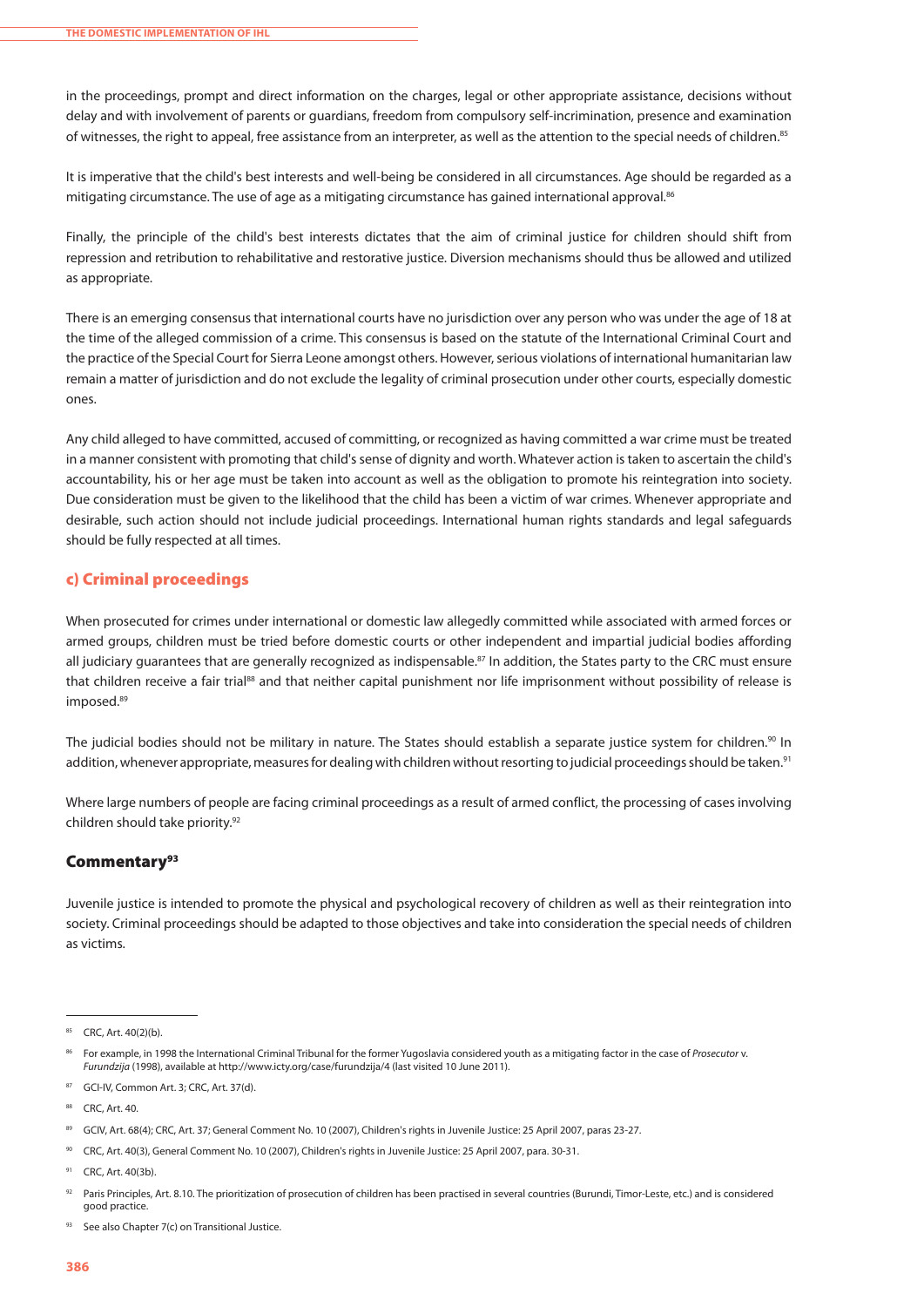Children prosecuted under a domestic judicial system should be granted protection specific to their age. Should judicial proceedings be initiated, the principles of a fair trial as well as other relevant applicable standards and guarantees must be applied.<sup>94</sup> Proceedings relating to children who are alleged to have infringed, accused of infringing, or recognized as having infringed criminal law must take social and/or educational measures and strictly limit deprivation of liberty, particularly pretrial detention, as a measure of last resort and for the shortest appropriate period of time. A variety of services – such as care, guidance and supervision orders; counseling; probation; foster care; education and vocational training programs and other alternatives to institutional care – must be available to ensure that children are dealt with in a manner that promotes their wellbeing and is proportionate both to their circumstances and the offence.<sup>95</sup>

Article 40 of the CRC and various instruments of soft law (see for example the Beijing Rules) address the special protection that should be granted to children brought before criminal courts or other competent authorities. For instance, special assistance and other measures should be accorded if children are called to testify, and psychological support should be made available to the extent possible. No child should be forced to testify. The same sources, mainly Article 40(3) of the CRC, encourage the States to promote the establishment of a separate justice system for juvenile justice.

Children should be prosecuted in a separate – and civilian – justice system. The Committee on the Rights of the Child, however, has noted with concern information regarding attempts by certain States to incorporate international standards for juvenile justice into the proceedings of military courts.<sup>96</sup>

## d) Sentencing

Sentencing must aim to foster the rehabilitation of children and there must be an effort to reintegrate the children into their communities. National authorities should directly contribute to this effort. The sentences handed down could take the form of residential placement or community service, for instance.<sup>97</sup>

In cases where punishment is considered, neither capital punishment nor life imprisonment without possibility of release should be imposed.<sup>98</sup>

## **Commentary**

Cases where children are imprisoned for crimes under international or domestic law committed while they were associated with armed forces or armed groups should remain exceptional. National authorities should take appropriate measures for the re-education, rehabilitation, and social reintegration of children. States should consider the possibility of suspending sentences and allowing alternative follow-up.

Practical measures should be designed and implemented at the national level to facilitate the reintegration into society of children convicted of crimes committed when they were associated with armed forces or armed groups. This could take the form of some combination of educational programs and community service. Transitional justice mechanisms have demonstrated that doing something to benefit the community is likely to strengthen children's feeling that they have an active role to play in society and also restore their self-confidence, while at the same time encouraging the community to accept the returning children.<sup>99</sup> The child's family and/or the community should be involved whenever appropriate in the process of dealing with the crimes in order to discuss the facts of the case. This may help prevent community members from discriminating against or stigmatizing children formerly associated with armed forces or armed groups.

Under the Fourth Geneva Convention (Art. 68[4]), the "death penalty may not be pronounced on a protected person who was under eighteen years of age at the time of the offence." The Covenant on Civil and Political Rights (Art. 6[5]) states that the death sentence may not be imposed for crimes committed by persons below 18 years of age. The CRC (Art. 37[a]) lays down the same obligation, adding that children may not be sentenced to life imprisonment without the possibility of eventual release.

<sup>94</sup> CRC, Art. 40(2); General Comment No. 10, paras 40-67.

<sup>95</sup> CRC, Art. 40(4).

<sup>96</sup> Committee on the Rights of the Child, Consideration of reports submitted by States Parties under Art. 8 of the Optional Protocol to the Convention on the Rights of the Child on the involvement of children in armed conflict, CRC/C/OPAC/ISR/CO/1, para. 33.

<sup>&</sup>quot;Beijing Rules", Rules 11 and 19; Paris Commitments, Art. 12; CRC, Art. 40(4).

<sup>98</sup> CRC, Art. 37(a).

See also Chapter 7(c) on Transitional Justice.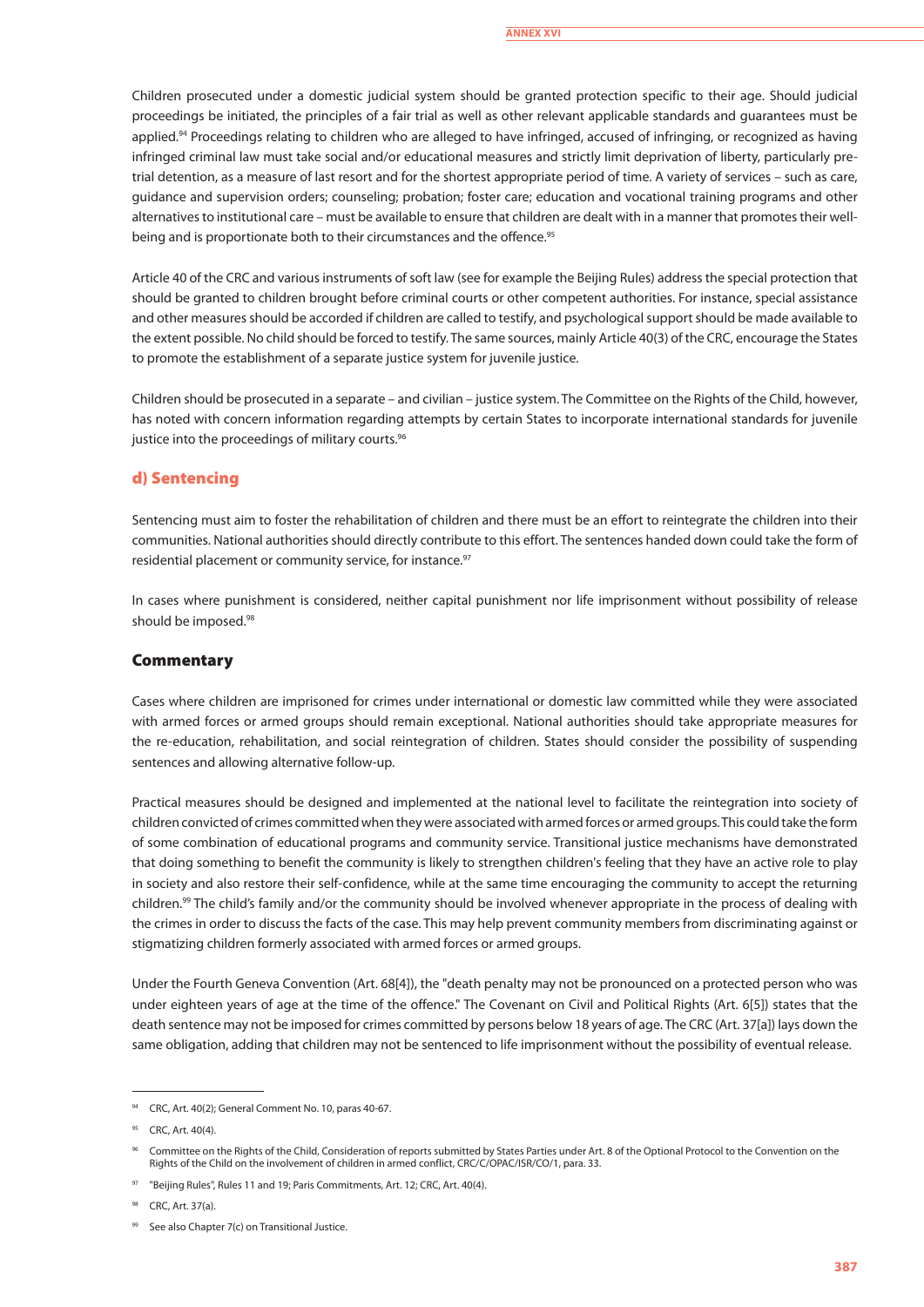# **7. Mechanisms to enforce the prohibition on recruiting children and provide redress for its victims**

# a) Criminal repression

The States party to **API** and **APII** should adopt legislation stating that the recruitment of children under the age of 15 into the armed forces or armed groups, and their participation in hostilities, are criminal offences.<sup>100</sup>

The States party to the **Optional Protocol** must adopt legislation stating that the compulsory recruitment of children under the age of 18, and their participation in hostilities, are criminal offences.<sup>101</sup>

The States party to the **Optional Protocol** must take all feasible measures to prevent the recruitment or use in hostilities of children under the age of 18 by armed groups that are distinct from the armed forces of the State. The States Parties must adopt the legal measures needed to prohibit and criminalize such practices.<sup>102</sup>

The principle of complementarity dictates that the States party to the **ICC Statute** should ensure they are able to prosecute individuals for conscripting<sup>103</sup> or enlisting children under the age of 15 years into the national armed forces or causing them to participate actively in hostilities. The law should establish individual criminal responsibility for the perpetrators of these crimes as well as command responsibility for all commanders who fail to prevent or punish their perpetration. The States should ensure that these crimes are not covered by any amnesty law.104

Extraterritorial criminal jurisdiction should be established in the form of universal jurisdiction, namely for the recruitment and use in hostilities of children contrary to the relevant international rules.

# **Commentary**

## **a) Criminal repression**

International humanitarian law prohibits the recruitment of children under the age of 15 into armed forces or armed groups and their use in hostilities. Every violation of this rule should be punished adequately, regardless of whether the children's participation was direct or indirect.

There is some evidence in State practice to suggest that a similar rule of customary law is developing, which regards all recruitment and use in hostilities of persons under the age of 18 as a serious violation of international law.

The recruitment of children under the age of 15 into armed forces or armed groups as well as their active participation in hostilities is a war crime under Article 8 (2b xxvi) of the Rome Statute. The commission of war crimes entails individual criminal responsibility, which means that those who commit the crimes will be held criminally responsible for them. Their military superiors will also be held responsible for failing to prevent or punish the criminal conduct of their subordinates (command responsibility).105

<sup>100</sup> API, Art. 77(2) and APII, Art. 4(3)(c).

<sup>101</sup> Optional Protocol, Art. 6(1) in relation to Arts 1 and 2.

<sup>102</sup> Optional Protocol, Art. 4(2).

<sup>103</sup> ICC Statute, Art. 8(2b xxvi).

<sup>104</sup> N'Djamena Declaration on Ending Recruitment and Use of Children by Armed Forces and Groups (2010) – Art. 4.

<sup>105</sup> ICRC Study on Customary International Humanitarian Law, Rule 153, reads "Commanders and other superiors are criminally responsible for war crimes committed by their subordinates if they knew, or had reason to know, that the subordinates were about to commit or were committing such crimes and did not take all necessary and reasonable measures in their power to prevent their commission, or if such crimes had been committed, to punish the persons responsible."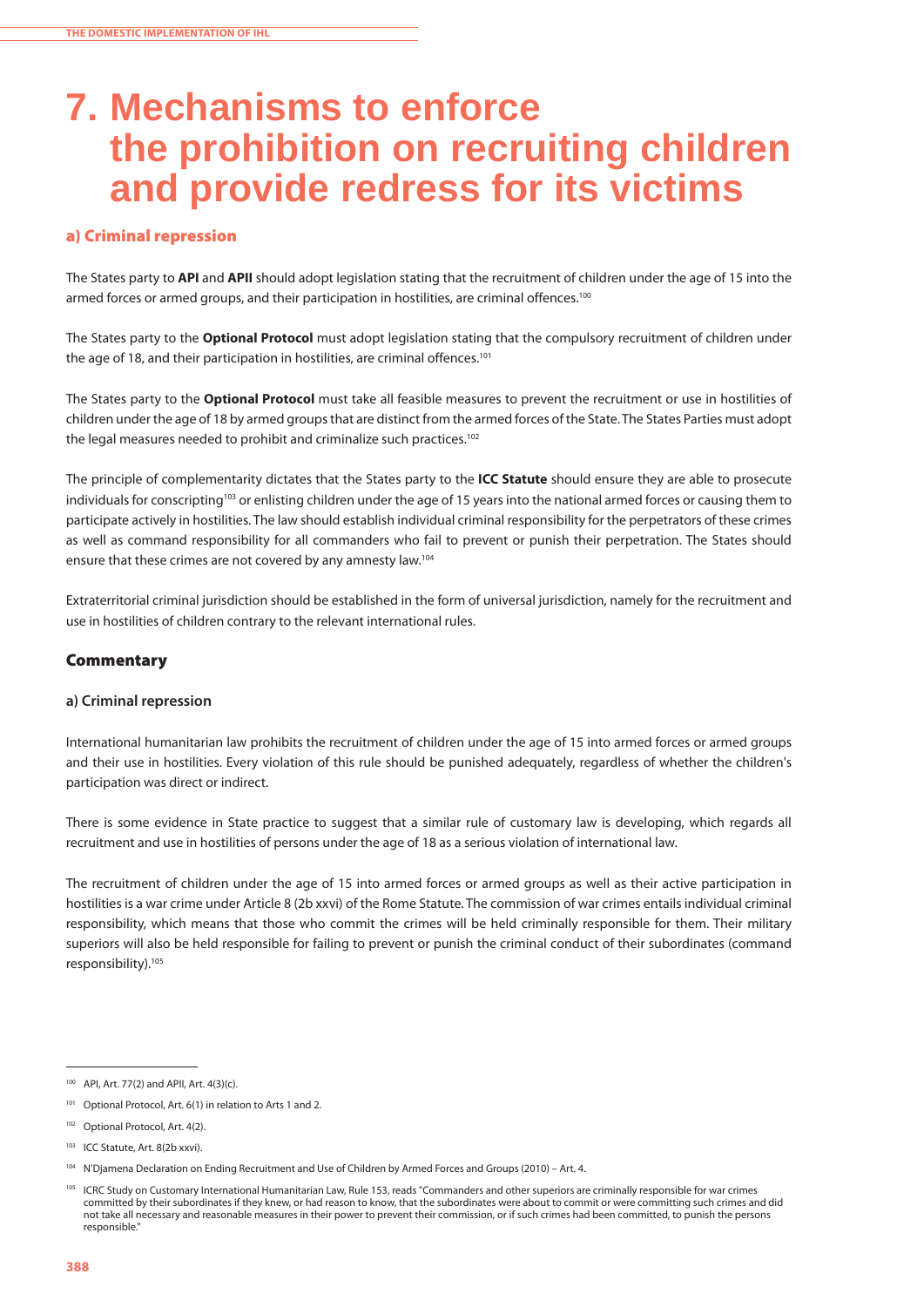At present, there are proceedings before the ICC<sup>106</sup> for war crimes, particularly for the unlawful recruitment of children under the age of 15 and their use in hostilities.

In order to comply with the principle of complementarity set out in the Rome Statute,<sup>107</sup> States should undertake to reform or amend their domestic legal framework with the aim of criminalizing such conduct.

A State party to the Rome Statute should amend its criminal law in order for the principle of extraterritorial criminal jurisdiction – in the form of universal jurisdiction – to be used regarding the crime of recruiting and using children under the age of 15. The universality principle is based on the concept that a crime – in this instance the recruitment and use in hostilities of children under the age of 15 – is universally held to be of such gravity that all States are competent to prosecute those guilty of it. This competence is valid regardless of where the crime was committed, the nationality of the perpetrator, the nationality of the victim, and whether or not the accused is in custody or even present in the forum State. The principle of universal jurisdiction allows national authorities to commence criminal investigations of persons suspected of such crimes and to gather evidence. They may thus exercise criminal jurisdiction over these persons, without requiring that the person first be present, even temporarily, in the country.

National authorities could also consider submitting to universal jurisdiction the recruitment and use in hostilities of children between 15 and 18 years of age.

#### b) Reparation

Given that children who are unlawfully recruited are victims and also have rights, adequate reparation should be made to them. Effective reparations should amount to a combination of measures providing restitution, rehabilitation and compensation.<sup>108</sup> They may take the form of administrative programs such as an educational curriculum and professional training. Another approach to reparations may be to offer children symbolic amends such as satisfaction, assurances, and guarantees of nonrepetition and of commemoration. Material benefits often take the form of concrete projects such as community centers for the purpose of rehabilitation.<sup>109</sup>

## **Commentary**

#### **b) Reparation**

Reparation – i.e. measures to compensate a whole community and/or individual citizen victims of a wrongful act – is not usually considered a priority after the end of an armed conflict. Nonetheless, a reparation mechanism for children should be established separately from measures for general victims of the conflict.

Reparation can take many different forms. It can be granted as financial compensation, restitution, rehabilitation, satisfaction, official apologies and ceremonies, physical and psychological assistance, as well as guarantees of non-repetition.

As reparation refers to a large scope of obligations, States are encouraged to follow the comprehensive guidelines on reparations drawn up by the UN in order to adequately respect the victims' right to remedy and reparation.<sup>110</sup> The right to individual reparation does not exist under international humanitarian law.111 States, however, should adopt legislation inspired by the best practices of the United Nations on the matter. Moreover, the States party to the CRC "shall take all appropriate measures

<sup>106</sup> *Prosecutor* v. *Thomas Lubanga Dyilo*, ICC-01/04-01/06; *Prosecutor* v. *Germain Katanga and Mathieu Ngudjolo Chui*, ICC-01/04-01/07.

<sup>&</sup>lt;sup>107</sup> ICC Statute, Art. 1. The 2007 ICRC Fact Sheet on the Statute of the International Criminal Court also explains that "by the virtue of the principle of complementarity, the jurisdiction of the ICC is intended to come into play only when a State is genuinely unable or unwilling to prosecute alleged war criminals over which it has jurisdiction. To benefit from this principle, States will need to have adequate legislation enabling them to prosecute such criminals."

<sup>108</sup> OHCHR Rule-of-Law Tools for Post-Conflict States - Truth commissions (2006), available at http://www.ohchr.org/Documents/Publications/ RuleoflawTruthCommissionsen.pdf. The International Law Commission Draft Articles on Responsibility of States for Internationally Wrongful Acts provide a reliable reference as for the different forms on reparation (See Arts 34 – 39) available at http://untreaty.un.org/ilc/texts/instruments/english/ commentaries/9\_6\_2001.pdf. In the present context, these forms of reparations are also set out in General Assembly resolution 60/147 of 21 March 2006, Section IX available at http://www.unhcr.org/refworld/docid/4721cb942.html.

<sup>109</sup> Children and Transitional Justice: Truth-Telling, Accountability and Reconciliation, Published by The Human Rights Program at Harvard Law School.

<sup>&</sup>lt;sup>110</sup> United Nations General Assembly, *Basic Principles and Guidelines on the Right to a Remedy and Reparation for Victims of Gross Violations of International Humanitarian Law*, 21 March 2006, A/RES/60/147, available at http://www.unhcr.org/refworld/docid/4721cb942.html.

<sup>&</sup>lt;sup>111</sup> However, relevant State practice and doctrinal sources seem to demonstrate a tendency towards the development of a right to reparations for victims of armed conflict. See Conference Report, International Law Association, the Hague Conference (2010), Reparation for Victims of Armed Conflict, available at http://www.ila-hq.org/en/committees/index.cfm/cid/1018: "Until most recently, international law did not provide for any right to reparation for victims of armed conflicts. The Committee submits, however, that the situation is changing." See also, ICRC Study, Rule 150 and its commentary.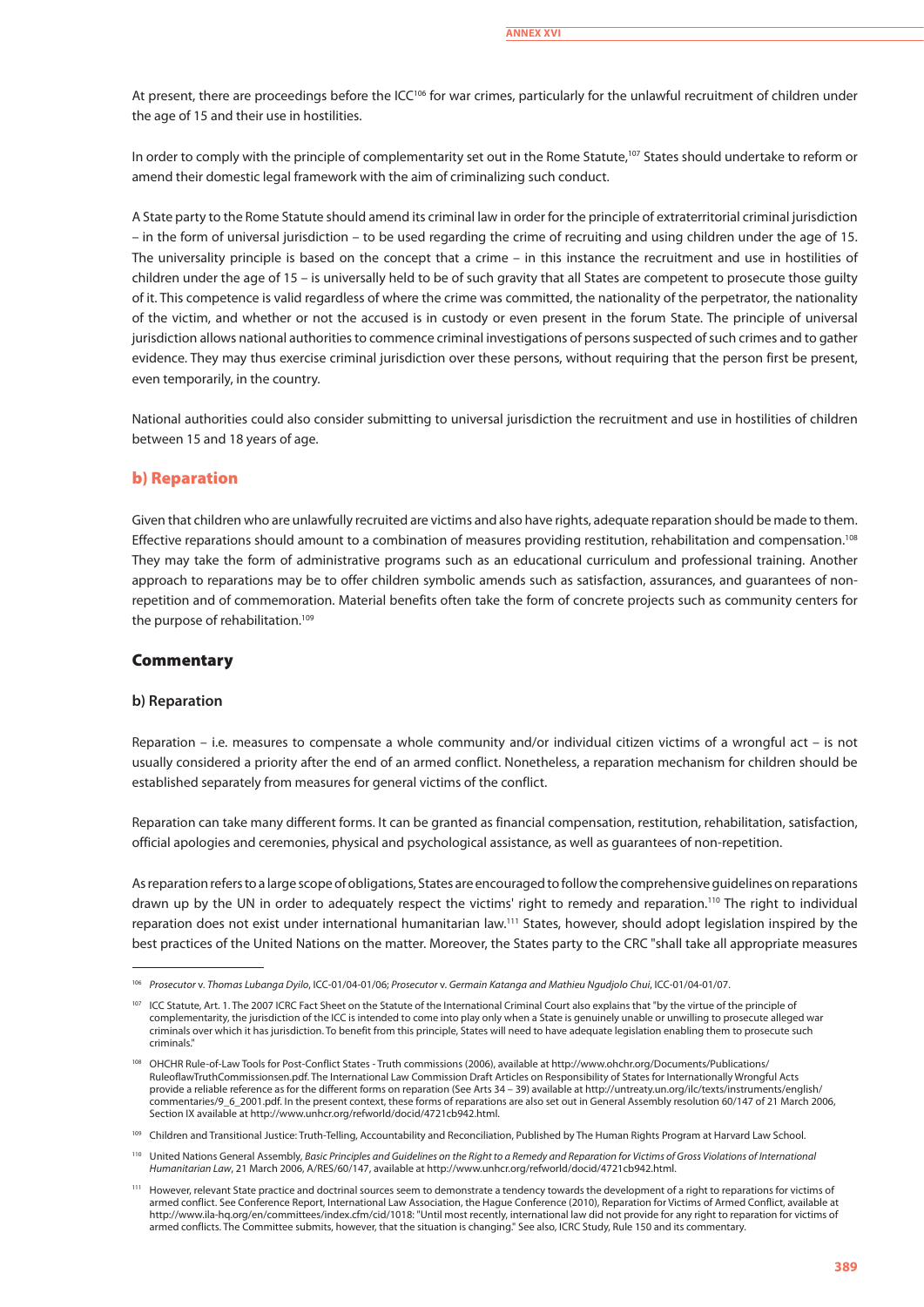to promote physical and psychological recovery and social reintegration of a child victim of: any form of neglect, exploitation, or abuse; torture or any other form of cruel, inhuman or degrading treatment or punishment; or armed conflicts. Such recovery and reintegration shall take place in an environment which fosters the health, self-respect and dignity of the child."112

States party to the Optional Protocol must cooperate in the rehabilitation and social reintegration of people who have been victims of acts contrary to the Optional Protocol. This may take the form of technical cooperation and financial assistance.<sup>113</sup>

Because of the complexity of the process, it is important that national authorities first identify the most vulnerable categories of people needing reparation and remain especially careful not to stigmatize them. The States should ensure that financial compensation allotted to children is always combined with educational and training programs.

# c) Transitional justice

National authorities engaged in transitional justice initiatives should raise public awareness of the impact of armed conflict on the lives of children. They should also recognize children's distinct roles as victims, witnesses and, sometimes, perpetrators of crime. The opportunity for active voluntary participation of children in transitional justice initiatives should be ensured. To this end, appropriate training should be provided for all professionals involved in transitional justice.

Where possible, the national authorities should also establish and encourage local justice initiatives that take into account cultural traditions, while undertaken in full respect of international human rights standards. Initiatives that involve children previously associated with armed forces or armed groups should promote social reconciliation and non-punitive approaches to accountability. They must always be complementary to the formal system of justice and official truth-seeking mechanisms since the involvement of children fulfils their right to be heard in proceedings that affect them.<sup>114</sup>

# Commentary

## **c) Transitional justice**

The concept of transitional justice115 refers to the "full range of processes and mechanisms associated with a society's attempt to come to terms with a legacy of large-scale past abuses in order to ensure accountability, and achieve justice and reconciliation. These may include both judicial and non-judicial mechanisms, with differing levels of international involvement and individual prosecutions, reparation, truth seeking, institutional reform, vetting and dismissal, or a combination thereof."116 The process of transitional justice takes a rights-based approach and, inspired by international humanitarian law and human rights law, demands that States halt, investigate, punish, redress and prevent abuses including those committed against children. These measures should be taken in connection with other peace-building measures.

Transitional justice mechanisms include a number of initiatives that could be organized by competent national authorities. Their aim would be to restore confidence in the rule of law, to end impunity, to encourage reconciliation and to avoid the repetition of abuses committed against children.

- It is important to establish appropriate domestic, hybrid and/or international tribunals for the purpose of identifying, prosecuting and punishing perpetrators of serious atrocities. There are many good examples such as the Special Court for Sierra Leone, which has already successfully concluded judicial proceedings for war crimes, including unlawful recruitment of children under the age of 15.117
- Truth-telling initiatives have been used in some countries to determine and document abuses involving children: abuses of which children were victims and others witnessed by children.

<sup>112</sup> CRC, Art. 39.

<sup>113</sup> Optional Protocol, Art. 7(1).

<sup>114</sup> CRC, Art. 12.

<sup>115</sup> Children and Transitional Justice: Truth-Telling, Accountability and Reconciliation, Published by The Human Rights Program at Harvard Law School.

<sup>116</sup> See UN Security Council, "The rule of law and transitional justice in conflict and post-conflict societies", *Report of the Secretary-General*, 23 August 2004, para. 8 (S/2004/616), available at http://www.un.org/en/ruleoflaw/index.shtml.

<sup>117</sup> *The Prosecutor* v. *Norman*, available at http://www.unhcr.org/refworld/publisher,SCSL,,,49abc0a22,0.html (last visited 10 June 2011); The *Prosecutor* v. *Brima*, *Kamara and Kanu*, available at http://www.sc-sl.org/CASES/ProsecutorvsBrimaKamaraandKanuAFRCCase/tabid/106/Default.aspx (last visited 10 June 2011).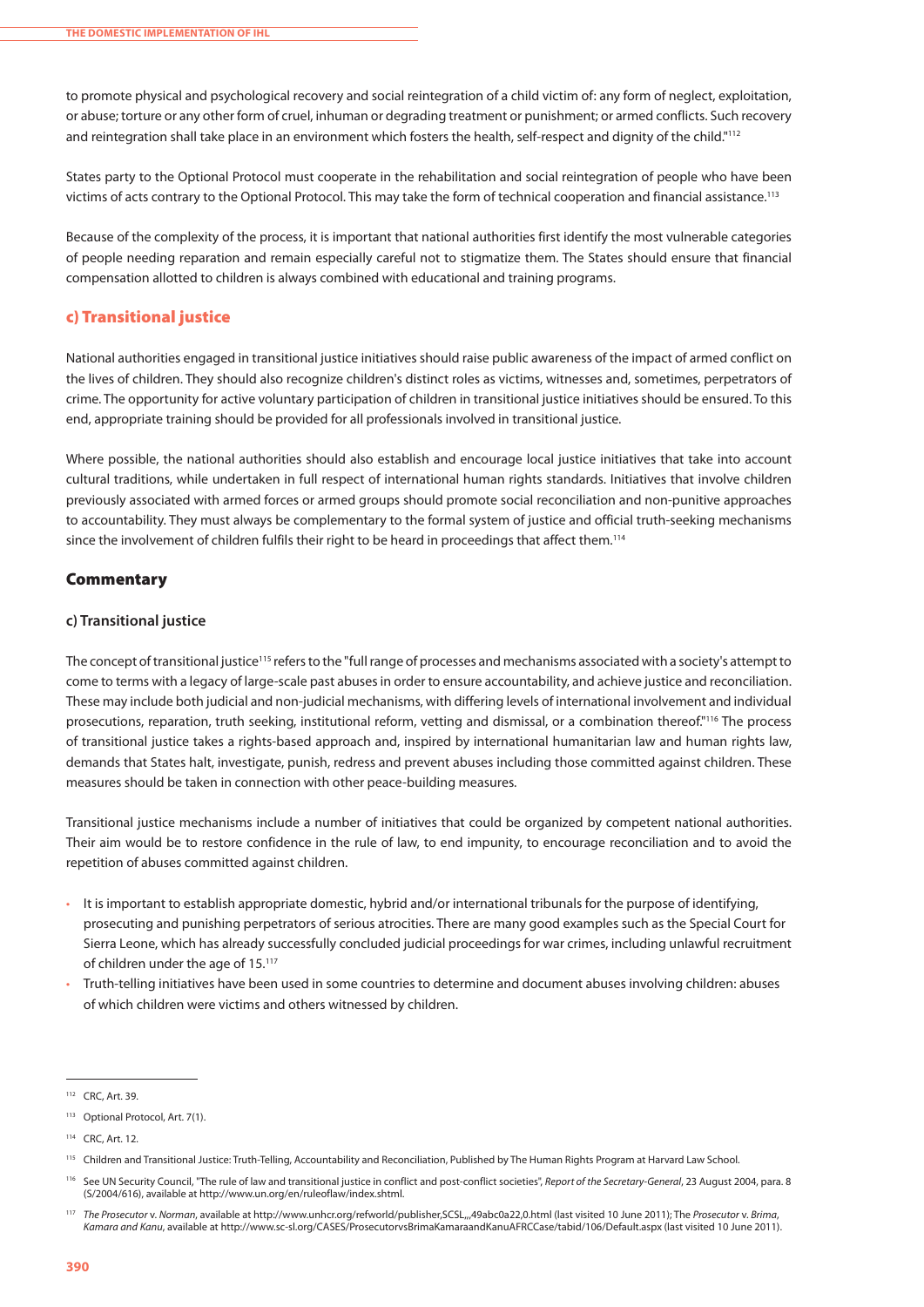• Reconciliation activities within divided communities have been promoted with the purpose of establishing peaceful communication amongst people. It is important that not only children have a voice as perpetrators, but also as victims. Further, victims of violations committed by children should also be offered the opportunity to tell their story.

Other activities include the making of reparations – individual, collective and symbolic – to victims, the construction of monuments and memorials to educate future generations, and institutional reforms such as the vetting of public institutions.

The participation of children, as victims and witnesses in investigations and court proceedings for crimes under international law, should be voluntary. Children are entitled to and should be accorded special protective measures to facilitate their testimony, whether they are victims or perpetrators. Specific training should be provided to all professionals involved with children during the entire process of transitional justice.

Local justice initiatives are very important as they engage the community in the process of social reconciliation and emphasize the transformation rather than the punishment of former child soldiers. Children previously associated with armed forces or armed groups need to regain their confidence in the community and vice versa. Local approaches to justice are based on traditions and customs and should be undertaken in full respect for international human rights standards. They are not a substitute for judicial processes.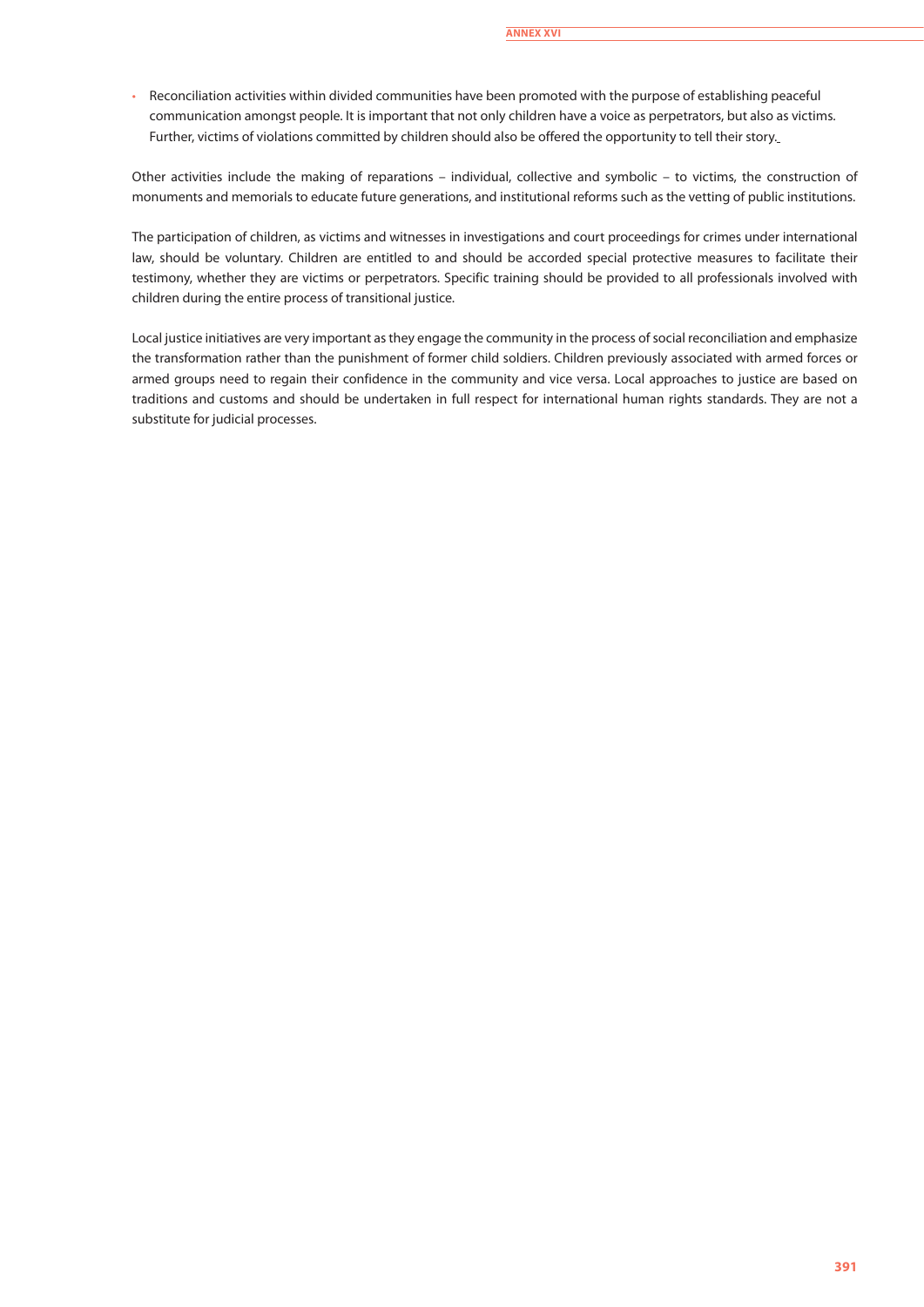# **8. Preventive measures**

# a) Birth certificates

Every child should receive his/her own identity document. In addition to the obligation of the States party to the CRC to register a child immediately after birth (Art. 7[1]), domestic legislation should provide appropriate protective measures such as supplementary systems of child identification, particularly when there are obstacles to the usual process for verifying the age of recruits.

# b) Tracing families of separated children

Children separated from their family by armed conflict have a right to special care and assistance.118 Efforts to assist unaccompanied minors, the tracing of their next of kin and family reunification are all crucial to preventing the recruitment of children. National authorities should establish and implement mechanisms for facilitating family reunification. When efforts to reunite a child with his immediate family or with other relatives fail, another suitable and long-term solution must be found. This could, when deemed appropriate, take the form of foster families, for example. Appropriate alternative care must be provided in accordance with the best interests of the child.

# c) Registration of internally displaced or refugee children

As particularly vulnerable individuals, internally displaced children and refugee children are entitled to be protected from unlawful recruitment. The national authorities should set up an effective registration system<sup>119</sup> in order to identify all vulnerable children, thus making it possible to plan and implement protection programs.

# d) External control

To ensure the effective implementation of the above-mentioned international standards for recruitment, the national authorities should consider an inspection regime that seeks to verify that all the requirements have been met and that no child is recruited in violation of the applicable legislation.

# **Commentary**

# **a) Birth certificate**

A child without a provable date of birth is extremely vulnerable to all sorts of abuse and injustice, including unlawful recruitment into the armed forces. The States party to the CRC should commit themselves to strengthening birth-registration systems so that the identity of every child can be established easily and precisely. Where the process is hindered because of armed conflict, the State should also provide temporary means of identification: metal tags bearing the child's name and age or a school-class badge signifying enrolment in school, on the basis of which it is possible to verify the child's age.

# **b) Tracing children's families**

Before starting the tracing process, the children should be identified and registered individually. The quality and the quantity of information<sup>120</sup> collected during this phase are of utmost importance for successful tracing. It is important to prepare the family, the community of origin and the children themselves for the reunification and for the children's full reintegration into the community. If children cannot be reunited with their family, an appropriate alternative form of care must be provided. Foster placement can be considered in such cases.

# **c) Registration of internally displaced or refugee children**

Every person, including children and anyone displaced by conflict, should be provided with a temporary means of identification. The national authorities should explore the possibility of equipping refugee and internally displaced children with metal tags. There are frequent reports of unlawful recruitment among refugee and internally displaced children, mainly because

<sup>118</sup> GCIV, Arts 17 and 24; API, Art. 78; APII, Art. 4(3).

<sup>119</sup> The registration system should include precise data and could be established along the lines of API, Art. 78(3).

<sup>&</sup>lt;sup>120</sup> Based for instance on the list provided for in API, Art. 78(3).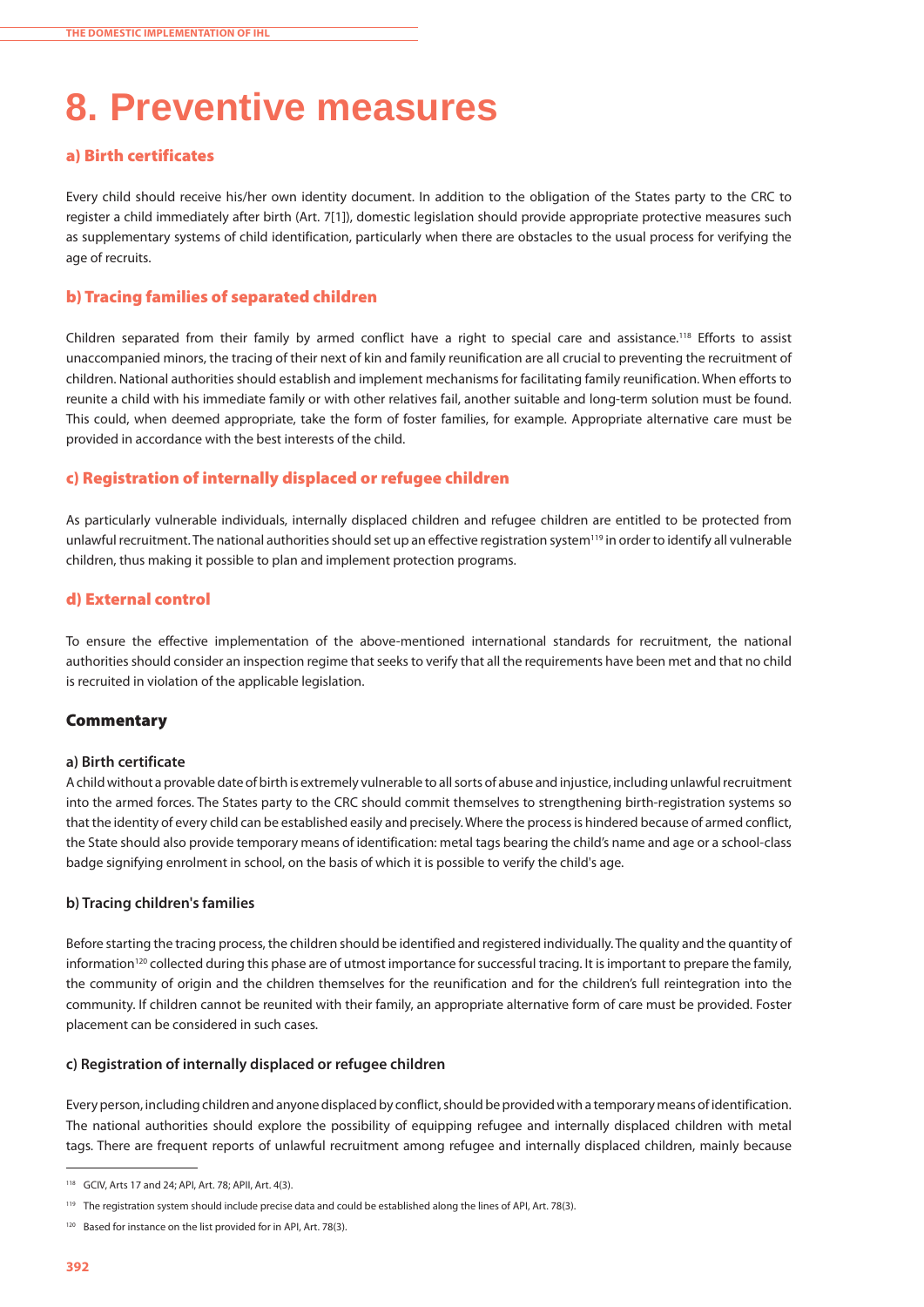protection for children in refugee and IDP camps is often inadequate. The lack of an effective registration system increases the vulnerability of these children.

## **d) External control**

In order to examine the compliance of armed forces with their obligations and, especially, to check whether there are children in their ranks, an inspection regime should be established at the national level. This could be created under various forms, for instance as ombudsmen or civilian authorities, but should be distinct from the military structure. The inspectors would in all likelihood be extremely helpful in identifying children who have been unlawfully recruited as well as those responsible for their recruitment. Some countries have already established such a regime within the context of a broader process of reform involving the restructuring of the armed forces. Recruiters violating the law should face proper criminal prosecution and sanctions.

## e) Military schools

With regard to the enrolment process in military schools, national authorities should specify in their legislation whether they provide for incentives and, if they do, the types of incentive used to encourage enrolment in these schools. The specification of authorized incentives allows the setting of legal limits that circumscribe the scope of implementation. The law should also state unambiguously that children enrolled in military schools are not considered part of the armed forces. Recruits in military schools and their parents or guardians are entitled to receive adequate information about their rights and obligations and, especially, about their right to leave their military schools at their request and after giving a reasonable notice. In such circumstances, disciplinary action or any other type of sanction should be prohibited.

## f) Educational and vocational programs

- 1. Programs that offer children viable alternatives to voluntary recruitment and prevent unlawful recruitment should be designed and set up at the national level. These programs should include, in particular, educational and vocational training carried out, where possible, in combination with employment opportunities, and should be directed towards children between the ages of 15 and 18.
- 2. Programs that make people aware of the rights of children involved in armed conflicts (especially special measures to protect them) should be designed and implemented at the national level. These programs should be specifically aimed at all who are in contact with children whether they are military or civilian.

In addition, training for professionals who work with and for children should be given in order to ensure the full implementation of the law and adequate promotion of that law.

## **Commentary**

## **e) Military schools**

In compliance with Article 3(5) of the Optional Protocol, military schools are exempted from the requirement to raise the minimum age from 15 to 18. Nevertheless, students attending military schools are not automatically considered to have been formally recruited into the armed forces until they reach the age of 18.121 Voluntary recruitment in military schools requires the utmost transparency. National authorities should state the following explicitly in any legislation they adopt: the measures taken to encourage students to enroll in military schools, the level of military training in comparison with other schools, and the process by which students might later become members of the armed forces.<sup>122</sup> In addition, it is important to offer students enrolled in military schools the legal right to leave at their request, after giving reasonable notice – i.e. not more than three months. After graduation, students should not be under any obligation to join the armed forces.

The States party to the Optional Protocol should ensure that children attending military schools have direct access to independent investigation mechanisms and complaint mechanisms in the event of abuse and ill-treatment. When feasible, additional preventive measures should be adopted. For instance, a hotline should be created, as should youth groups. The choice of preventive measures should depend on the context and aim at addressing the root causes of these acts.

<sup>&</sup>lt;sup>121</sup> For example, in the Central African Republic and the Philippines, students enrolled in military schools are considered as part of the armed forces, whereas in Colombia enrolment in military school and enlistment in the armed forces are distinct.

<sup>&</sup>lt;sup>122</sup> Guidelines regarding initial reports to be submitted by States Parties under Article 81 of the Optional Protocol to the Convention on the Rights of the Child on the involvement of children in armed conflict, CRC/OP/AC/1, 14 November 2001.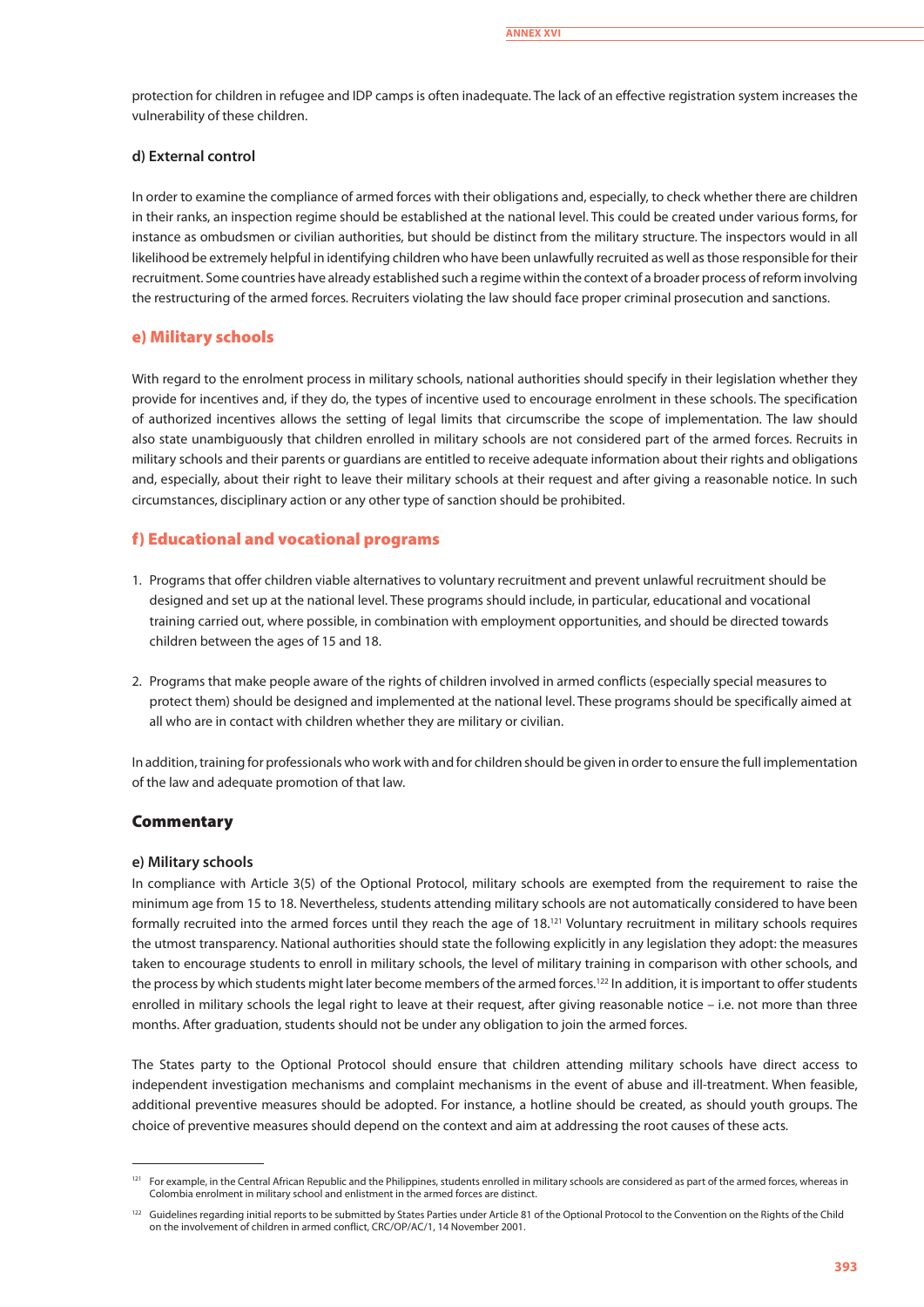Armed forces should also include guidelines in their military manuals or adopt regulations in order to safeguard the preventive measures and help their effective implementation.

The States party to the Optional Protocol should enact appropriate legislation to ensure that enrolment in military school is voluntary. An alternative to military schooling should be offered when possible.

# **f) Educational and vocational programs123**

1. These programs should be designed to cover the particular needs of children under the age of 18. Their aim should be to prevent the recruitment of children into State armed forces or non-State armed groups, and to offer viable alternatives to it. To this end, the national authorities should ensure access to free basic education and implement vocational and professional training so that every child (including girls) between 15 and 18 years of age is aware of the alternatives to recruitment.

These programs should address all the root causes that lead to recruitment and participation of children in hostilities, and as such, aim at developing infrastructure. They should also pay particular attention to the special vulnerability of children displaced by the hostilities.

2. Every State should also ensure that all the actors that may be involved or in contact with children – police units, detention authorities, teachers, doctors, judges, lawyers, social workers and other professionals in contact with migrant and asylum-seeking children – are informed of the legal protection granted to children during armed conflict. In fact, these might be the persons who have the first contact with children formerly associated with armed forces or armed groups. These activities should be implemented at the national, regional and local levels and should include primary health-care personnel.

Educational training programs and awareness-raising campaigns are among the most effective ways of ensuring that all sections of the population are adequately informed about the legal protection granted by international humanitarian law and international human rights law to children during armed conflict.

Promotion programs geared towards non-recruitment should be set up for the armed forces. All those involved in the recruitment process should be fully aware of their obligations under international and domestic law.

General awareness-raising should also be considered in order to develop a better understanding of the situation and combat the frequently negative stereotype of children re-entering their community after being involved in armed conflict. International cooperation in educational programs and, especially, in the exchange of best practices is useful.

<sup>&</sup>lt;sup>123</sup> CRC, Arts 28 and 29.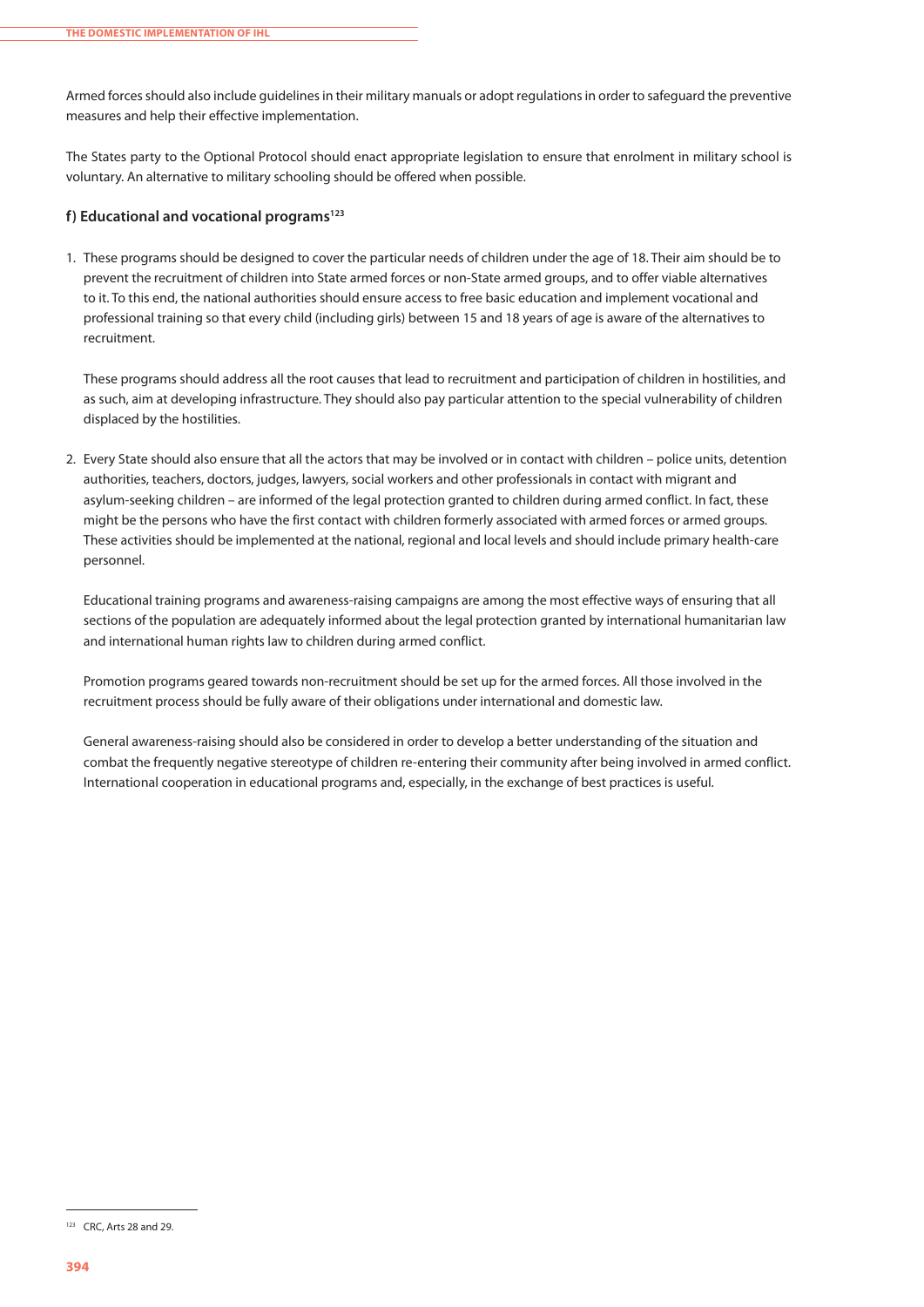# **9. Disarmament, demobilization and reintegration programs**

Disarmament, demobilization and reintegration programs should be undertaken for the purpose of ensuring that all those under the age of 18 associated with armed forces or armed groups are eligible for assistance in this respect.

The States party to the **Optional Protocol** must take all feasible measures to demobilize or otherwise release from service persons under 18. When necessary, they must also accord all appropriate assistance for their physical and psychological recovery and their social reintegration.<sup>124</sup>

The release of all children unlawfully recruited or used by armed forces or groups must be sought unconditionally at all times, including during armed conflict. Actions to secure disarmament, demobilization and reintegration of children should not be dependent on a cease-fire or peace agreement or on any release or demobilization process for adults.

Reintegration programs – including a suitable combination of educational and vocational training – should be designed and implemented. Special attention should be given to the needs and experiences of girls previously associated with armed forces or armed groups: they should be provided with appropriate health care, including care for conditions such as forced pregnancy. They should also be offered distinct educational and professional training opportunities, with the purpose of facilitating their full reintegration into their families and communities.

National authorities should take advantage of increased international cooperation and availability of resources to include as many children as possible in disarmament, demobilization and reintegration programs.

All children under the age of 18 who have been associated with armed forces or armed groups, and who are seeking refugee status, should be entitled to care and special protection. To this end, competent national authorities should ensure that the fact that they were recruited and used in hostilities, as well as the possibility that they may have committed war crimes, are not regarded as reasons to prevent such children from being granted asylum and refugee status.

Educational and vocational training programs should be designed and implemented for the specific purpose of improving and enhancing the social and economic reintegration of children, including those accused of crimes under international or domestic law committed while associated with armed forces or armed groups in the country where they have applied for refugee status.

# Commentary

The States are encouraged to observe the Paris Principles and Commitments (see Annex I) in order to better promote and implement the full scope of relevant obligations and best practices. Particularly relevant to disarmament, demobilization and reintegration programs is the section on release and reintegration, which promotes programs regardless of whether a formal process exists.<sup>125</sup> The following measures should thus be considered in all situations where the recruitment and participation in hostilities of children has occurred.

The disarmament, demobilization and reintegration process consists of three phases. The first is disarmament: the collection, inspection and disposal of small arms, ammunition, explosives, and light and heavy weapons within a conflict zone. Disarmament also includes a process for responsible arms management. The second phase is demobilization, during which the parties begin to disband their military structure. Demobilization is the formal and controlled discharge of active combatants from armed forces or other armed groups. In the final phase – reintegration – ex-combatants and their families adapt themselves to leading productive lives, both socially and economically. It is very important that States provide immediate physical and psychological assistance and, if necessary, other forms of medical attention to children who have been released. Awarenessraising is essential to ensuring the success of such programs and should thus be encouraged among armed forces, armed groups and the communities themselves.

<sup>124</sup> Optional Protocol, Art. 6(3).

<sup>&</sup>lt;sup>125</sup> See Paris Commitments, section 19.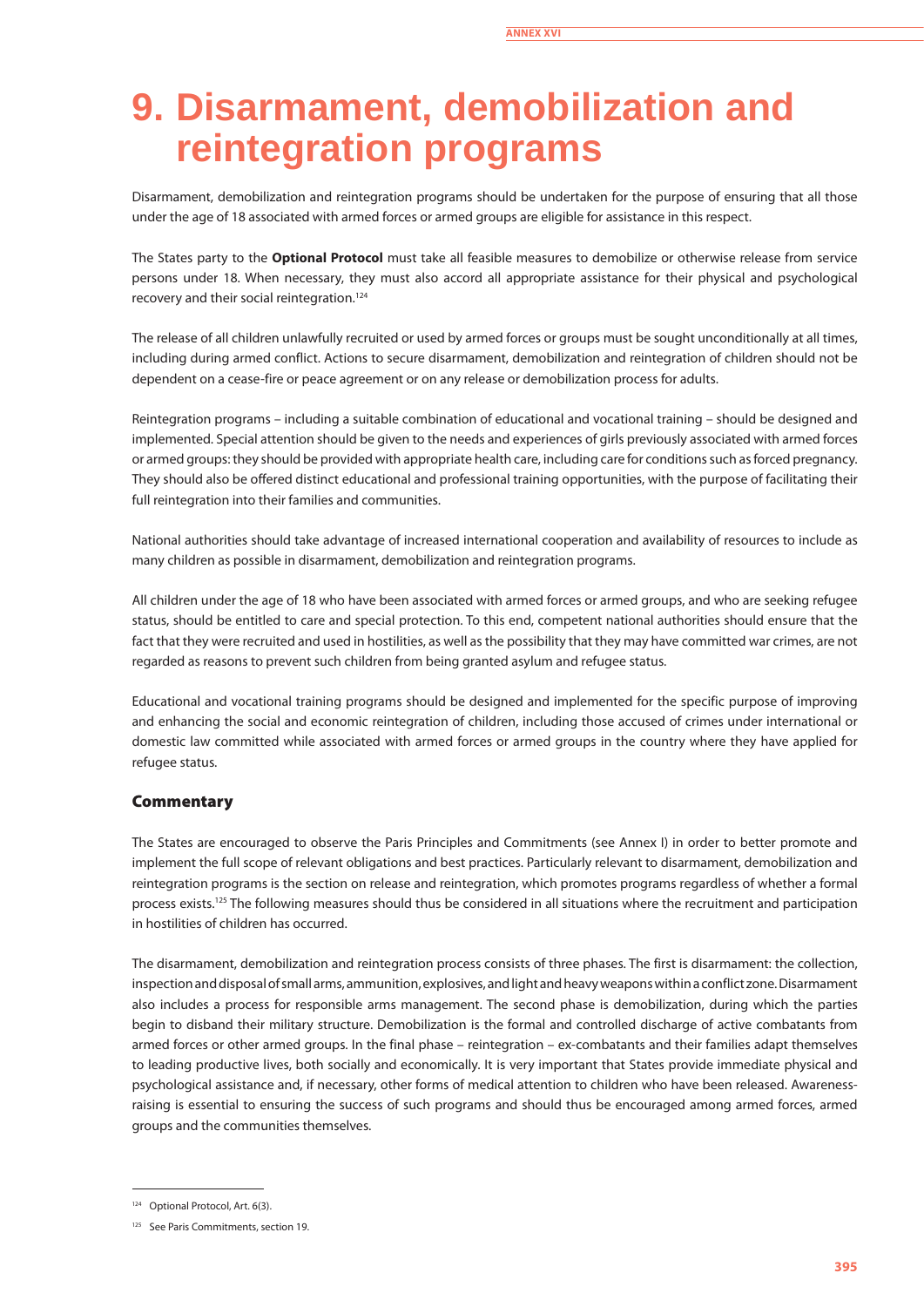Educational and vocational training programs should be implemented with the aim of facilitating the reintegration of children into their families and communities. Children should also have access to jobs and other income-generating activities to support themselves and help their families. All measures should be taken with due concern for safeguarding the best interests of the child. For disarmament, demobilization and reintegration programs to be successful, the national authorities should also engage in adequate amounts of dialogue with children's families and communities to pave the way for their social reintegration. "Peace and reconciliation" events are also important in facilitating the long-term reintegration of children and should be part of transitional justice initiatives. To ease their return to civilian life, children formerly involved in armed conflict should be given access to programs that benefit all war-affected children. States should avoid re-recruiting disarmed and demobilized children, even after they reach the age of majority. They should be excluded from conscription on humanitarian grounds.

Both States and local communities should address the specific situation of girls associated with armed forces or armed groups. Since girls need special protection, national authorities should design and implement programs specifically for them, with the aim of helping them to overcome the traumatic experience of armed conflict. Direct physical and psychological care as well as professional training should be made available to them, and opportunities for employment created. Careful attention should be provided to girls returning with babies, while being careful not to single out these children. Equivalent special protection should be given to children with disabilities.

The international community, through enhanced international cooperation, should make every effort to provide affected countries with the resources needed for preventive programs and reintegration programs that benefit all vulnerable children. It is important to devote attention not only to those previously associated with armed forces or armed groups, but to all vulnerable children who may decide to enlist or to re-enlist for lack of alternatives. Ideally, disarmament, demobilization and reintegration programs should be part of broader programs of poverty eradication and socio-economic development.

Article 1(F)<sup>126</sup> of the 1951 Refugee Convention excludes the application of the Convention to persons who might have committed war crimes and/or crimes against humanity during armed conflicts. The application of exclusion clauses to children, however, needs to be put into effect with great caution.<sup>127</sup> Where children have allegedly committed crimes while being associated with armed forces or armed groups, it is important to take into account the fact that they might have been victims of violations of international law and are not only perpetrators. In addition, such exclusion clauses must be applied only to children who had reached the age of criminal responsibility, as laid down by international or national law, at the time the crime was committed.

The States should consider the appropriateness of accepting applications for asylum and/or refugee status from children who allegedly committed war crimes, and take the steps needed to implement such a policy.

Every State should establish a registration system to identify and register all the children (often unaccompanied) arriving from a foreign country and applying for asylum and refugee status. National authorities should develop or refine their system of data collection in order to improve their reporting methods. An effective registration system is also useful for gauging the presence, in their midst, of children previously associated with armed forces or armed groups to whom direct aid must be provided. Unfortunately, practice suggests a lack of interest in, and a lack of funding and programs for, dealing with such children on the territories of countries not their own. Therefore, the "receiving" States should implement specific educational and training programs with the aim of promoting the social and economic reintegration of children in the societies in which they have taken refuge.

<sup>126</sup> "The provisions of this Convention shall not apply to any person with respect to whom there are serious reasons for considering that:

<sup>(</sup>a) he has committed a crime against peace, a war crime, or a crime against humanity, as defined in the international instruments drawn up to make provision in respect of such crimes;

<sup>(</sup>b) he has committed a serious non-political crime outside the country of refuge prior to his admission to that country as a refugee;

<sup>(</sup>c) he has been guilty of acts contrary to the purposes and principles of the United Nations."

<sup>127</sup> UNHCR Guidelines on International Protection No 8: Child Asylum Claims under Art. 1(a2) and 1(F) of the 1951 Convention and/or the1967 Protocol Relating to the Status of Refugees, HRC/GIP/09/08, 22 December 2009, available at http://www.unhcr.org/refworld/docid/4b2f4f6d2.html (last visited 10 June 2011).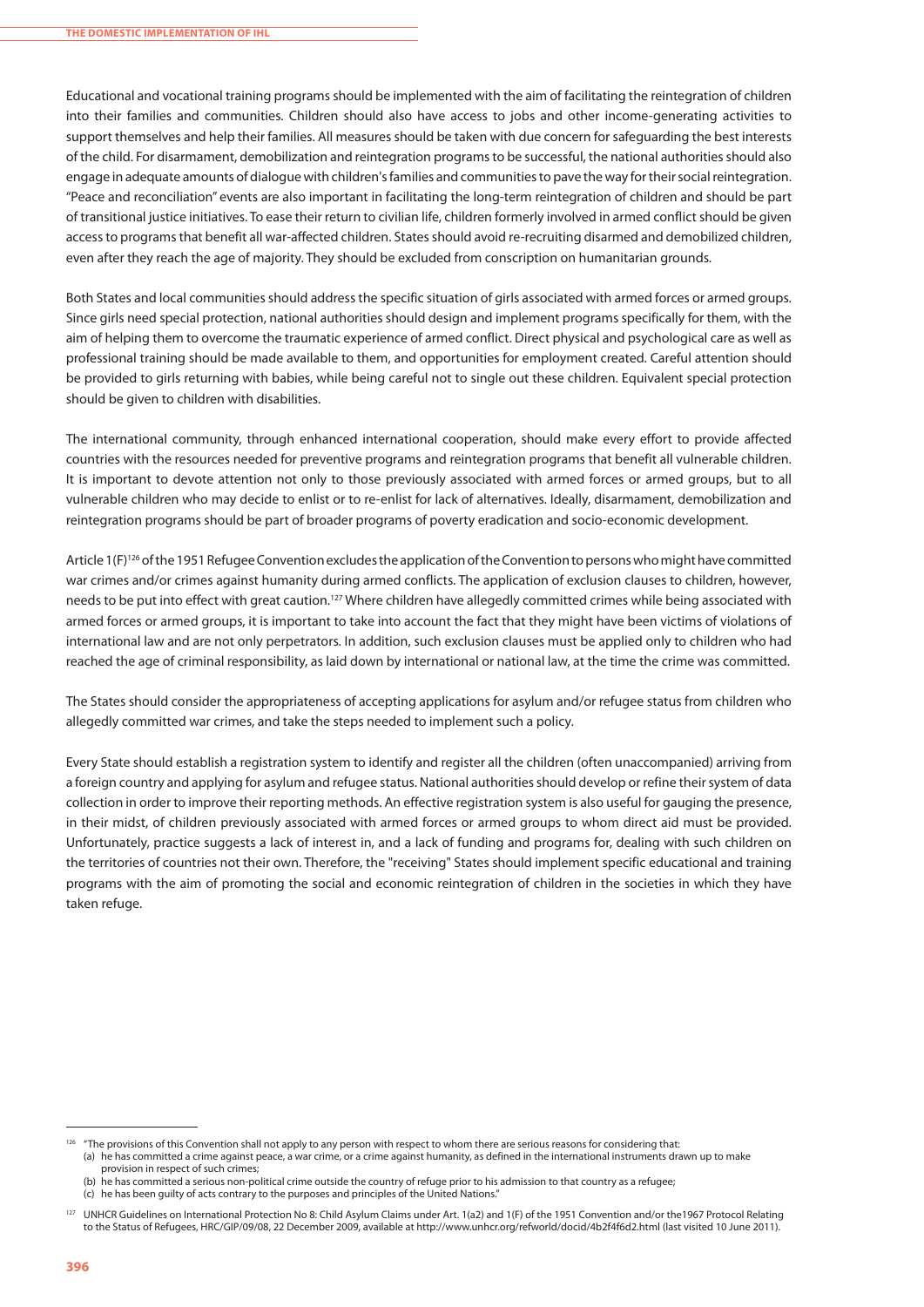# **Annex I**

# Applicable law (extracts)

# A) International humanitarian law

## **Geneva Convention relative to the Treatment of Prisoners of War, of 12 August 1949**

## **Article 4**

(A) Prisoners of war, in the sense of the present Convention, are persons belonging to one of the following categories, who have fallen into the power of the enemy:

(1) Members of the armed forces of a Party to the conflict, as well as members of militias or volunteer corps forming part of such armed forces.

## **Article 16**

Taking into consideration the provisions of the present Convention relating to rank and sex, and subject to any privileged treatment which may be accorded to them by reason of their state of health, age or professional qualifications, all prisoners of war shall be treated alike by the Detaining Power, without any adverse distinction based on race, nationality, religious belief or political opinions, or any other distinction founded on similar criteria.

## **Article 49**

The Detaining Power may utilize the labour of prisoners of war who are physically fit, taking into account their age, sex, rank and physical aptitude, and with a view particularly to maintaining them in a good state of physical and mental health.

Non-commissioned officers who are prisoners of war shall only be required to do supervisory work. Those not so required may ask for other suitable work which shall, so far as possible, be found for them.

If officers or persons of equivalent status ask for suitable work, it shall be found for them, so far as possible, but they may in no circumstances be compelled to work.

## **Geneva Convention relative to the Protection of Civilian Persons in Time of War, of 12 August 1949**

## **Article 14**

(1) In time of peace, the High Contracting Parties and, after the outbreak of hostilities, the Parties thereto, may establish in their own territory and, if the need arises, in occupied areas, hospital and safety zones and localities so organized as to protect from the effects of war, wounded, sick and aged persons, children under fifteen, expectant mothers and mothers of children under seven.

## **Article 17**

The Parties to the conflict shall endeavour to conclude local agreements for the removal from besieged or encircled areas, of wounded, sick, infirm, and aged persons, children and maternity cases, and for the passage of ministers of all religions, medical personnel and medical equipment on their way to such areas.

## **Article 23**

(1) Each High Contracting Party shall allow the free passage of all consignments of medical and hospital stores and objects necessary for religious worship intended only for civilians of another High Contracting Party, even if the latter is its adversary. It shall likewise permit the free passage of all consignments of essential foodstuffs, clothing and tonics intended for children under fifteen, expectant mothers and maternity cases.

#### **Article 24**

The Parties to the conflict shall take the necessary measures to ensure that children under fifteen, who are orphaned or are separated from their families as a result of the war, are not left to their own resources, and that their maintenance, the exercise of their religion and their education are facilitated in all circumstances. Their education shall, as far as possible, be entrusted to persons of a similar cultural tradition.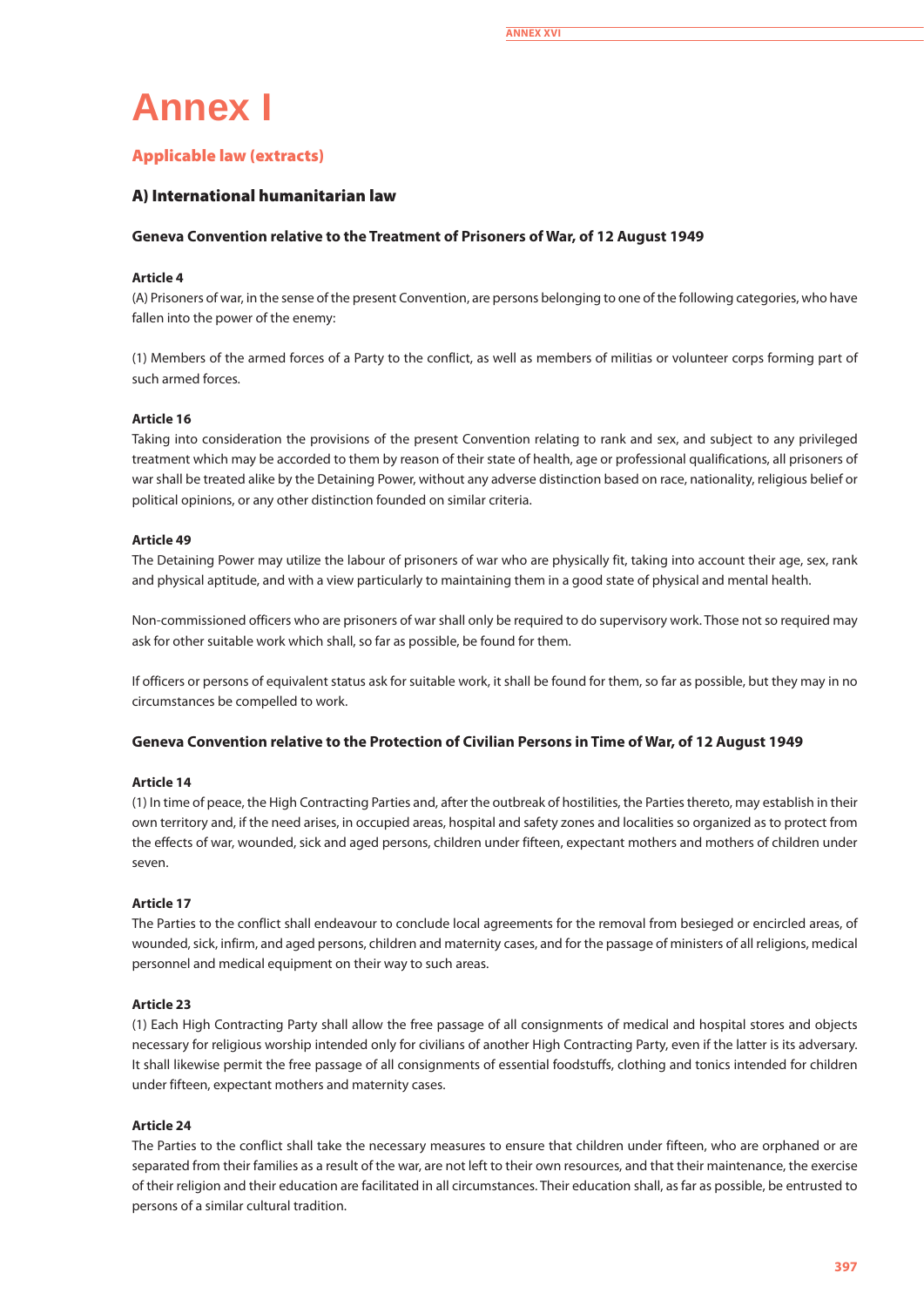The Parties to the conflict shall facilitate the reception of such children in a neutral country for the duration of the conflict with the consent of the Protecting Power, if any, and under due safeguards for the observance of the principles stated in the first paragraph.

They shall, furthermore, endeavour to arrange for all children under twelve to be identified by the wearing of identity discs, or by some other means.

#### **Article 38**

(5) Children under fifteen years, pregnant women and mothers of children under seven years shall benefit by any preferential treatment to the same extent as the nationals of the State concerned.

## **Article 40**

(3) In the cases mentioned in the two preceding paragraphs, protected persons compelled to work shall have the benefit of the same working conditions and of the same safeguards as national workers in particular as regards wages, hours of labour, clothing and equipment, previous training and compensation for occupational accidents and diseases.

## **Article 50**

The Occupying Power shall, with the cooperation of the national and local authorities, facilitate the proper working of all institutions devoted to the care and education of children.

The Occupying Power shall take all necessary steps to facilitate the identification of children and the registration of their parentage. It may not, in any case, change their personal status, nor enlist them in formations or organizations subordinate to it.

Should the local institutions be inadequate for the purpose, the Occupying Power shall make arrangements for the maintenance and education, if possible by persons of their own nationality, language and religion, of children who are orphaned or separated from their parents as a result of the war and who cannot be adequately cared for by a near relative or friend.

A special section of the Bureau set up in accordance with Article 136 shall be responsible for taking all necessary steps to identify children whose identity is in doubt. Particulars of their parents or other near relatives should always be recorded if available.

The Occupying Power shall not hinder the application of any preferential measures in regard to food, medical care and protection against the effects of war which may have been adopted prior to the occupation in favour of children under fifteen years, expectant mothers, and mothers of children under seven years.

#### **Article 68**

[4] In any case, the death penalty may not be pronounced on a protected person who was under eighteen years of age at the time of the offence.

#### **Article 76**

Protected persons accused of offences shall be detained in the occupied country, and if convicted they shall serve their sentences therein. They shall, if possible, be separated from other detainees and shall enjoy conditions of food and hygiene which will be sufficient to keep them in good health, and which will be at least equal to those obtaining in prisons in the occupied country.

They shall receive the medical attention required by their state of health. They shall also have the right to receive any spiritual assistance which they may require. Women shall be confined in separate quarters and shall be under the direct supervision of women. Proper regard shall be paid to the special treatment due to minors. Protected persons who are detained shall have the right to be visited by delegates of the Protecting Power and of the International Committee of the Red Cross, in accordance with the provisions of Article 143.

Such persons shall have the right to receive at least one relief parcel monthly.

# **Article 89**

Daily food rations for internees shall be sufficient in quantity, quality and variety to keep internees in a good state of health and prevent the development of nutritional deficiencies. Account shall also be taken of the customary diet of the internees.

Internees shall also be given the means by which they can prepare for themselves any additional food in their possession.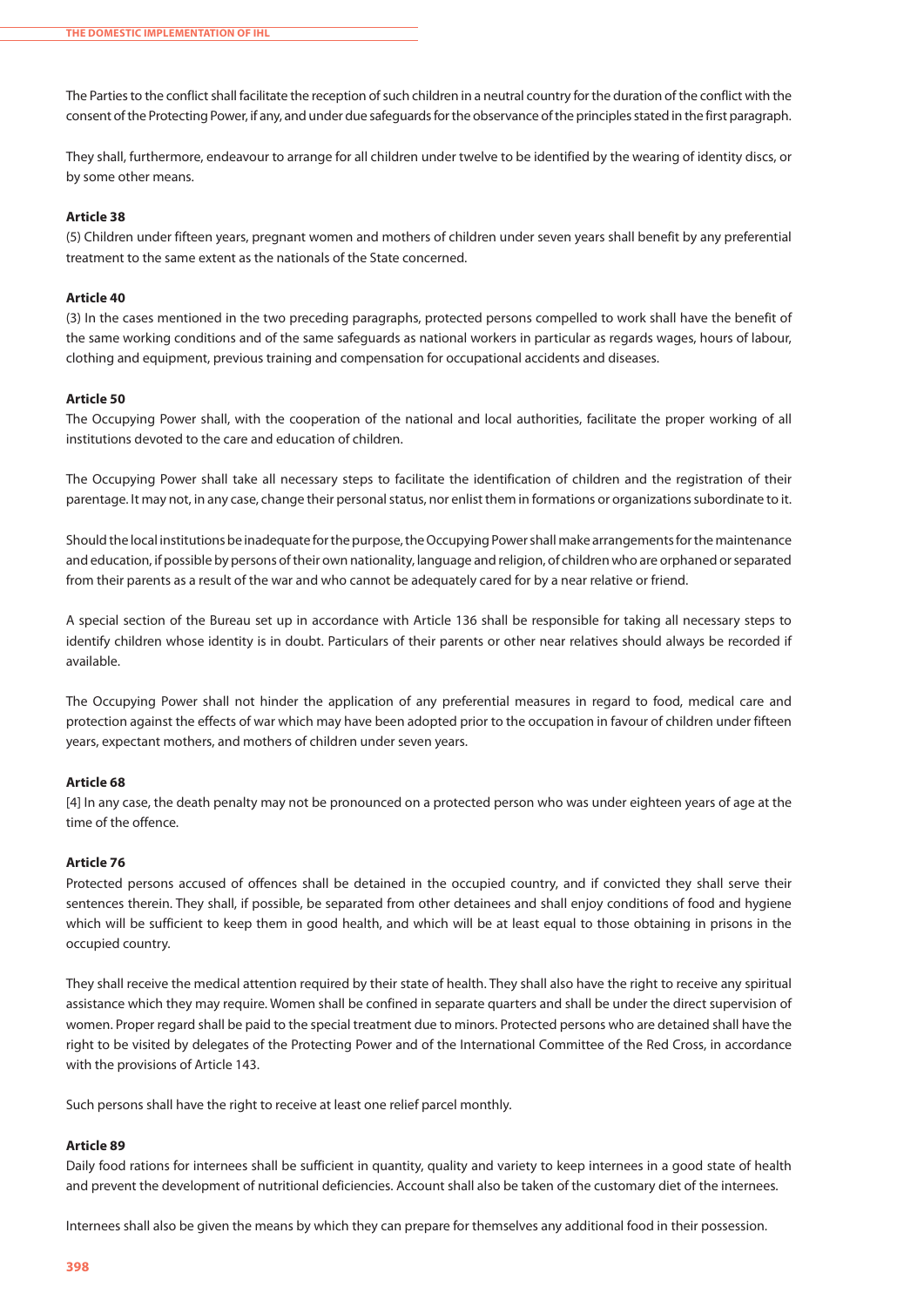Sufficient drinking water shall be supplied to internees. The use of tobacco shall be permitted.

Internees who work shall receive additional rations in proportion to the kind of labour which they perform.

Expectant and nursing mothers and children under fifteen years of age, shall be given additional food, in proportion to their physiological needs.

# **Protocol additional to the Geneva Conventions of 12 August 1949 and relating to the Protection of Victims of International Armed Conflicts, of 8 June 1977**

# **Article 48 – Basic rule**

In order to ensure respect for and protection of the civilian population and civilian objects, the Parties to the conflict shall at all times distinguish between the civilian population and combatants and between civilian objects and military objectives and accordingly shall direct their operations only against military objectives.

## **Article 51 – Protection of the civilian population**

- 1. The civilian population and individual civilians shall enjoy general protection against dangers arising from military operations. To give effect to this protection, the following rules, which are additional to other applicable rules of international law, shall be observed in all circumstances.
- 2. The civilian population as such, as well as individual civilians, shall not be the object of attack. Acts or threats of violence the primary purpose of which is to spread terror among the civilian population are prohibited.
- 3. Civilians shall enjoy the protection afforded by this Section, unless and for such time as they take a direct part in hostilities.
- 4. Indiscriminate attacks are prohibited. Indiscriminate attacks are:

(a) those which are not directed at a specific military objective;

(b)those which employ a method or means of combat which cannot be directed at a specific military objective; or

- (c) those which employ a method or means of combat the effects of which cannot be limited as required by this Protocol; and consequently, in each such case, are of a nature to strike military objectives and civilians or civilian objects without distinction.
- 5. Among others, the following types of attacks are to be considered as indiscriminate:
	- (a) an attack by bombardment by any methods or means which treats as a single military objective a number of clearly separated and distinct military objectives located in a city, town, village or other area containing a similar concentration of civilians or civilian objects; and
	- (b) an attack which may be expected to cause incidental loss of civilian life, injury to civilians, damage to civilian objects, or a combination thereof, which would be excessive in relation to the concrete and direct military advantage anticipated.
- 6. Attacks against the civilian population or civilians by way of reprisals are prohibited.
- 7. The presence or movements of the civilian population or individual civilians shall not be used to render certain points or areas immune from military operations, in particular in attempts to shield military objectives from attacks or to shield, favour or impede military operations. The Parties to the conflict shall not direct the movement of the civilian population or individual civilians in order to attempt to shield military objectives from attacks or to shield military operations.
- 8. Any violation of these prohibitions shall not release the Parties to the conflict from their legal obligations with respect to the civilian population and civilians, including the obligation to take the precautionary measures provided for in Article 57.

#### **Article 70 – Relief actions**

(1) If the civilian population of any territory under the control of a Party to the conflict, other than occupied territory, is not adequately provided with the supplies mentioned in Article 69, relief actions which are humanitarian and impartial in character and conducted without any adverse distinction shall be undertaken, subject to the agreement of the Parties concerned in such relief actions. Offers of such relief shall not be regarded as interference in the armed conflict or as unfriendly acts. In the distribution of relief consignments, priority shall be given to those persons, such as children, expectant mothers, maternity cases and nursing mothers, who, under the Fourth Convention or under this Protocol, are to be accorded privileged treatment or special protection.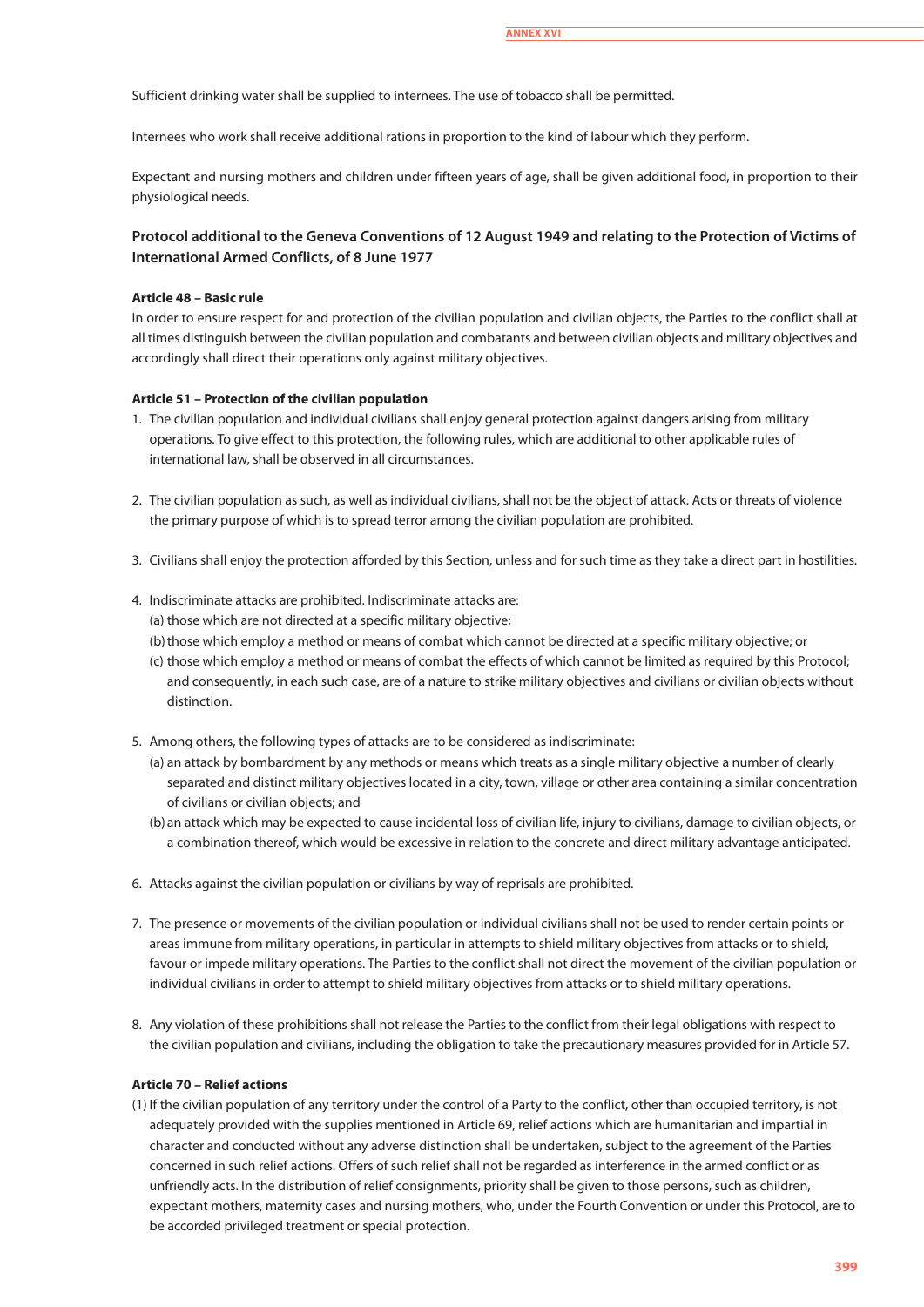## **Article 75 – Fundamental guarantees**

- 1. In so far as they are affected by a situation referred to in Article 1 of this Protocol, persons who are in the power of a Party to the conflict and who do not benefit from more favourable treatment under the Conventions or under this Protocol shall be treated humanely in all circumstances and shall enjoy, as a minimum, the protection provided by this Article without any adverse distinction based upon race, colour, sex, language, religion or belief, political or other opinion, national or social origin, wealth, birth or other status, or on any other similar criteria. Each Party shall respect the person, honour, convictions and religious practices of all such persons.
- 2. The following acts are and shall remain prohibited at any time and in any place whatsoever, whether committed by civilian or by military agents:
	- (a) violence to the life, health, or physical or mental well-being of persons, in particular:
		- (i) murder;
		- (ii) torture of all kinds, whether physical or mental;
		- (iii) corporal punishment; and
		- (iv) mutilation;
	- (b)outrages upon personal dignity, in particular humiliating and degrading treatment, enforced prostitution and any form of indecent assault;
	- (c) the taking of hostages;
	- (d) collective punishments; and
	- (e) threats to commit any of the foregoing acts.
- 3. Any person arrested, detained or interned for actions related to the armed conflict shall be informed promptly, in a language he understands, of the reasons why these measures have been taken. Except in cases of arrest or detention for penal offences, such persons shall be released with the minimum delay possible and in any event as soon as the circumstances justifying the arrest, detention or internment have ceased to exist.
- 4. No sentence may be passed and no penalty may be executed on a person found guilty of a penal offence related to the armed conflict except pursuant to a conviction pronounced by an impartial and regularly constituted court respecting the generally recognized principles of regular judicial procedure, which include the following:
	- (a) the procedure shall provide for an accused to be informed without delay of the particulars of the offence alleged against him and shall afford the accused before and during his trial all necessary rights and means of defence;
	- (b)no one shall be convicted of an offence except on the basis of individual penal responsibility;
	- (c) no one shall be accused or convicted of a criminal offence on account of any act or omission which did not constitute a criminal offence under the national or international law to which he was subject at the time when it was committed; nor shall a heavier penalty be imposed than that which was applicable at the time when the criminal offence was committed; if, after the commission of the offence, provision is made by law for the imposition of a lighter penalty, the offender shall benefit thereby;
	- (d) anyone charged with an offence is presumed innocent until proved guilty according to law;
	- (e) anyone charged with an offence shall have the right to be tried in his presence;
	- (f) no one shall be compelled to testify against himself or to confess guilt;
	- (g) anyone charged with an offence shall have the right to examine, or have examined, the witnesses against him and to obtain the attendance and examination of witnesses on his behalf under the same conditions as witnesses against him;
	- (h)no one shall be prosecuted or punished by the same Party for an offence in respect of which a final judgment acquitting or convicting that person has been previously pronounced under the same law and judicial procedure;
	- (i) anyone prosecuted for an offence shall have the right to have the judgment pronounced publicly; and
	- (j) a convicted person shall be advised on conviction of his judicial and other remedies and of the time-limits within which they may be exercised.
- 5. Women whose liberty has been restricted for reasons related to the armed conflict shall be held in quarters separated from men's quarters. They shall be under the immediate supervision of women. Nevertheless, in cases where families are detained or interned, they shall, whenever possible, be held in the same place and accommodated as family units.
- 6. Persons who are arrested, detained or interned for reasons related to the armed conflict shall enjoy the protection provided by this Article until their final release, repatriation or re-establishment, even after the end of the armed conflict.
- 7. In order to avoid any doubt concerning the prosecution and trial of persons accused of war crimes or crimes against humanity, the following principles shall apply: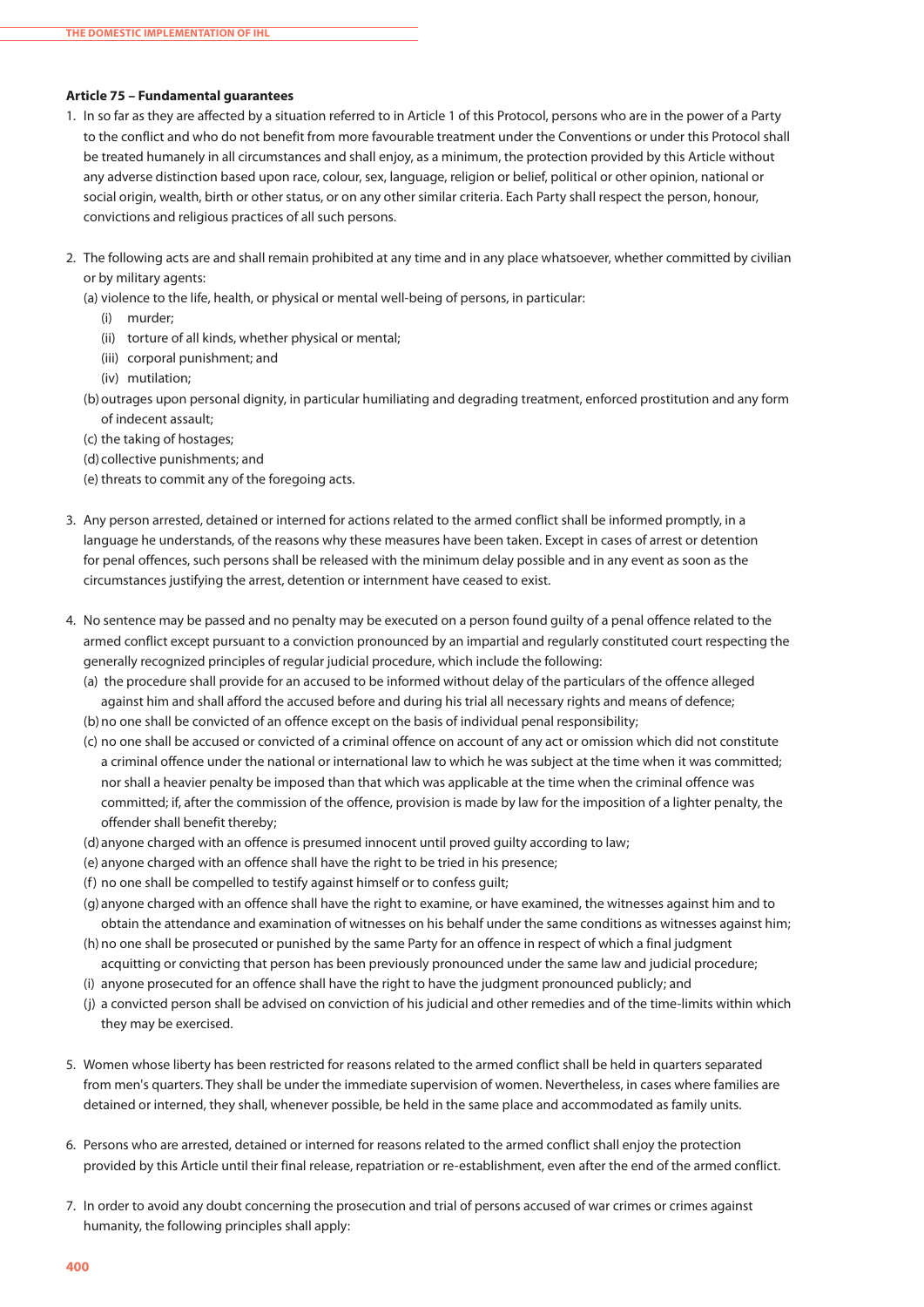- (a) persons who are accused of such crimes should be submitted for the purpose of prosecution and trial in accordance with the applicable rules of international law; and
- (b) any such persons who do not benefit from more favourable treatment under the Conventions or this Protocol shall be accorded the treatment provided by this Article, whether or not the crimes of which they are accused constitute grave breaches of the Conventions or of this Protocol.
- 8. No provision of this Article may be construed as limiting or infringing any other more favourable provision granting greater protection, under any applicable rules of international law, to persons covered by paragraph 1.

## **Article 77 – Protection of children**

- 1. Children shall be the object of special respect and shall be protected against any form of indecent assault. The Parties to the conflict shall provide them with the care and aid they require, whether because of their age or for any other reason.
- 2. The Parties to the conflict shall take all feasible measures in order that children who have not attained the age of fifteen years do not take a direct part in hostilities and, in particular, they shall refrain from recruiting them into their armed forces. In recruiting among those persons who have attained the age of fifteen years but who have not attained the age of eighteen years the Parties to the conflict shall endeavour to give priority to those who are oldest.
- 3. If, in exceptional cases, despite the provisions of paragraph 2, children who have not attained the age of fifteen years take a direct part in hostilities and fall into the power of an adverse Party, they shall continue to benefit from the special protection accorded by this Article, whether or not they are prisoners of war.
- 4. If arrested, detained or interned for reasons related to the armed conflict, children shall be held in quarters separate from the quarters of adults, except where families are accommodated as family units as provided in Article 75, paragraph 5.
- 5. The death penalty for an offence related to the armed conflict shall not be executed on persons who had not attained the age of eighteen years at the time the offence was committed.

#### **Article 78 – Evacuation of children**

- 1. No Party to the conflict shall arrange for the evacuation of children, other than its own nationals, to a foreign country except for a temporary evacuation where compelling reasons of the health or medical treatment of the children or, except in occupied territory, their safety, so require. Where the parents or legal guardians can be found, their written consent to such evacuation is required. If these persons cannot be found, the written consent to such evacuation of the persons who by law or custom are primarily responsible for the care of the children is required. Any such evacuation shall be supervised by the Protecting Power in agreement with the Parties concerned, namely, the Party arranging for the evacuation, the Party receiving the children and any Parties whose nationals are being evacuated. In each case, all Parties to the conflict shall take all feasible precautions to avoid endangering the evacuation.
- 2. Whenever an evacuation occurs pursuant to paragraph 1, each child's education, including his religious and moral education as his parents desire, shall be provided while he is away with the greatest possible continuity.
- 3. With a view to facilitating the return to their families and country of children evacuated pursuant to this Article, the authorities of the Party arranging for the evacuation and, as appropriate, the authorities of the receiving country shall establish for each child a card with photographs, which they shall send to the Central Tracing Agency of the International Committee of the Red Cross. Each card shall bear, whenever possible, and whenever it involves no risk of harm to the child, the following information:

(a) surname(s) of the child;

- (b) the child's first name(s);
- (c) the child's sex;
- (d) the place and date of birth (or, if that date is not known, the approximate age);
- (e) the father's full name;
- (f) the mother's full name and her maiden name;
- (g) the child's next-of-kin;
- (h) the child's nationality;
- (i) the child's native language, and any other languages he speaks;
- (j) the address of the child's family;
- (k) any identification number for the child;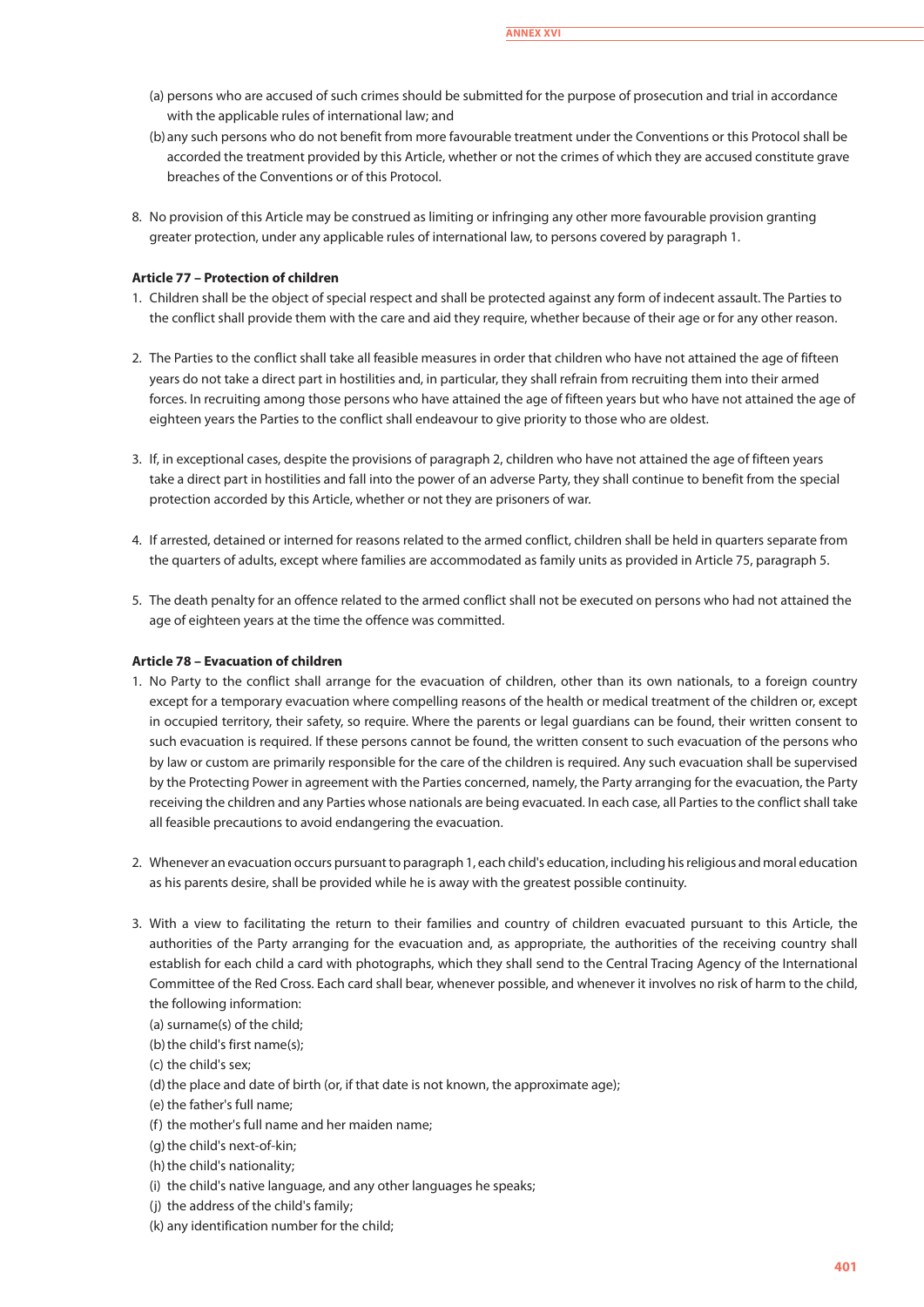- (l) the child's state of health;
- (m) the child's blood group;
- (n) any distinguishing features;
- (o) the date on which and the place where the child was found;
- (p) the date on which and the place from which the child left the country;
- (q) the child's religion, if any;
- (r) the child's present address in the receiving country;
- (s) should the child die before his return, the date, place and circumstances of death and place of interment.

## **Article 86 – Failure to act**

- 1. The High Contracting Parties and the Parties to the conflict shall repress grave breaches, and take measures necessary to suppress all other breaches, of the Conventions or of this Protocol which result from a failure to act when under a duty to do so.
- 2. The fact that a breach of the Conventions or of this Protocol was committed by a subordinate does not absolve his superiors from penal or disciplinary responsibility, as the case may be, if they knew, or had information which should have enabled them to conclude in the circumstances at the time, that he was committing or was going to commit such a breach and if they did not take all feasible measures within their power to prevent or repress the breach.

# **Protocol additional to the Geneva Conventions of 12 August 1949 and relating to the Protection of Victims of Non-International Armed Conflicts, of 8 June 1977**

# **Article 4 – Fundamental guarantees**

- (3) Children shall be provided with the care and aid they require, and in particular:
	- (a) they shall receive an education, including religious and moral education, in keeping with the wishes of their parents, or in the absence of parents, of those responsible for their care;
	- (b) all appropriate steps shall be taken to facilitate the reunion of families temporarily separated;
	- (c) children who have not attained the age of fifteen years shall neither be recruited in the armed forces or groups nor allowed to take part in hostilities;
	- (d) the special protection provided by this Article to children who have not attained the age of fifteen years shall remain applicable to them if they take a direct part in hostilities despite the provisions of subparagraph (c) and are captured;
	- (e) measures shall be taken, if necessary, and whenever possible with the consent of their parents or persons who by law or custom are primarily responsible for their care, to remove children temporarily from the area in which hostilities are taking place to a safer area within the country and ensure that they are accompanied by persons responsible for their safety and well-being.

## **Article 6 – Penal prosecutions**

- 1. This Article applies to the prosecution and punishment of criminal offences related to the armed conflict.
- 2. No sentence shall be passed and no penalty shall be executed on a person found guilty of an offence except pursuant to a conviction pronounced by a court offering the essential guarantees of independence and impartiality. In particular:
	- (a) the procedure shall provide for an accused to be informed without delay of the particulars of the offence alleged against him and shall afford the accused before and during his trial all necessary rights and means of defence;
	- (b)no one shall be convicted of an offence except on the basis of individual penal responsibility;
	- (c) no one shall be held guilty of any criminal offence on account of any act or omission which did not constitute a criminal offence, under the law, at the time when it was committed; nor shall a heavier penalty be imposed than that which was applicable at the time when the criminal offence was committed; if, after the commission of the offence, provision is made by law for the imposition of a lighter penalty, the offender shall benefit thereby;
	- (d) anyone charged with an offence is presumed innocent until proved guilty according to law;
	- (e) anyone charged with an offence shall have the right to be tried in his presence;
	- (f) no one shall be compelled to testify against himself or to confess guilt.
- 3. A convicted person shall be advised on conviction of his judicial and other remedies and of the time-limits within which they may be exercised.
- 4. The death penalty shall not be pronounced on persons who were under the age of eighteen years at the time of the offence and shall not be carried out on pregnant women or mothers of young children.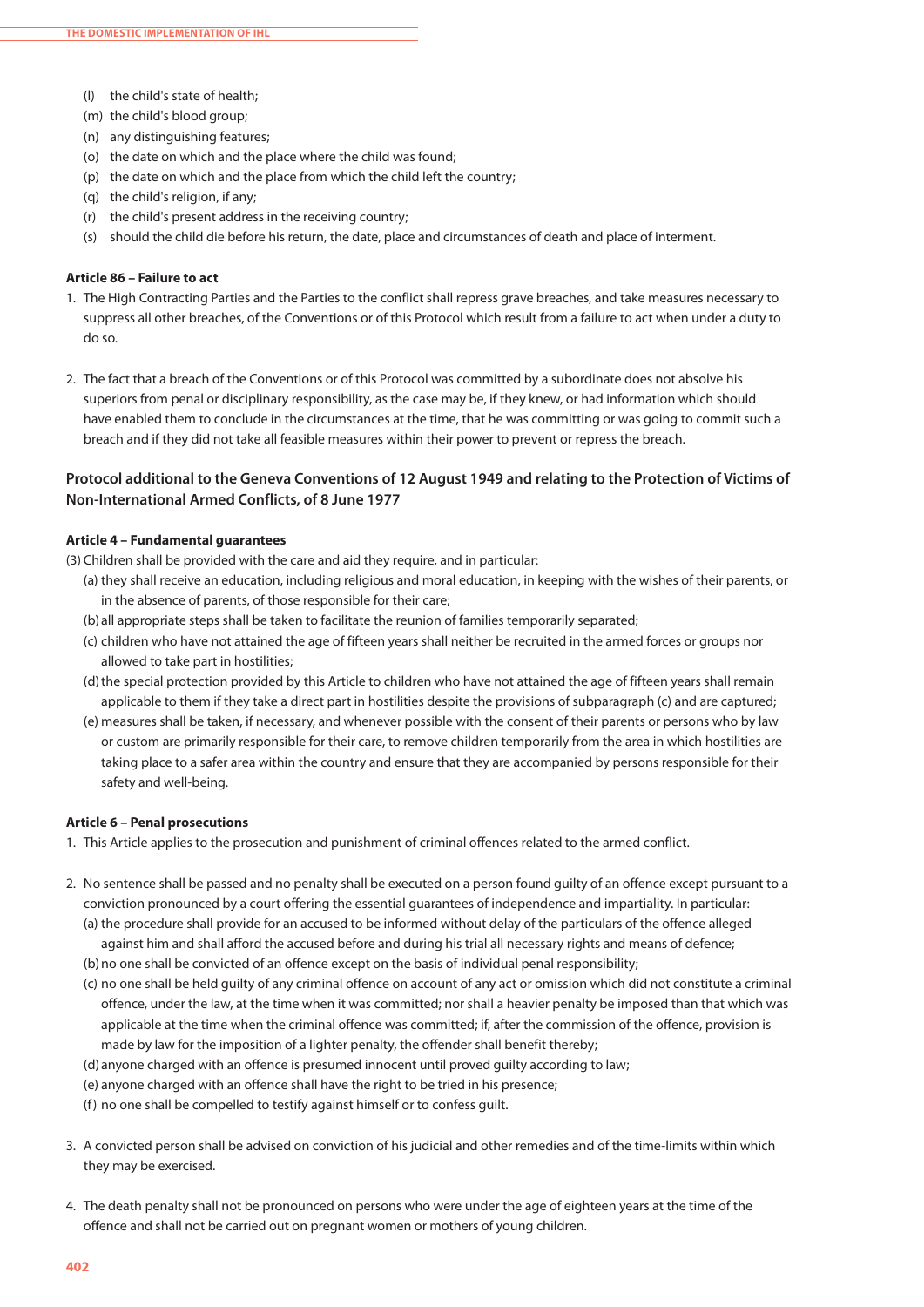5. At the end of hostilities, the authorities in power shall endeavour to grant the broadest possible amnesty to persons who have participated in the armed conflict, or those deprived of their liberty for reasons related to the armed conflict, whether they are interned or detained.

# **Article 13 – Protection of the civilian population**

- 1. The civilian population and individual civilians shall enjoy general protection against the dangers arising from military operations. To give effect to this protection, the following rules shall be observed in all circumstances.
- 2. The civilian population as such, as well as individual civilians, shall not be the object of attack. Acts or threats of violence the primary purpose of which is to spread terror among the civilian population are prohibited.
- 3. Civilians shall enjoy the protection afforded by this Part, unless and for such time as they take a direct part in hostilities.

# B) Customary international humanitarian law

# **ICRC Study**

## **Rule 135**

Children affected by armed conflict are entitled to special respect and protection. [IAC/NIAC]

## **Rule 136**

Children must not be recruited into armed forces or armed groups. [IAC/NIAC]

## **Rule 137**

Children must not be allowed to take part in hostilities. [IAC/NIAC]

# C) International human rights law

# **Convention on the Rights of the Child (1989)**

## **Article 1**

For the purposes of the present Convention, a child means every human being below the age of eighteen years unless, under the law applicable to the child, majority is attained earlier.

# **Article 37**

States Parties shall ensure that:

- (a) No child shall be subjected to torture or other cruel, inhuman or degrading treatment or punishment. Neither capital punishment nor life imprisonment without possibility of release shall be imposed for offences committed by persons below eighteen years of age;
- (b)No child shall be deprived of his or her liberty unlawfully or arbitrarily. The arrest, detention or imprisonment of a child shall be in conformity with the law and shall be used only as a measure of last resort and for the shortest appropriate period of time;
- (c) Every child deprived of liberty shall be treated with humanity and respect for the inherent dignity of the human person, and in a manner which takes into account the needs of persons of his or her age. In particular, every child deprived of liberty shall be separated from adults unless it is considered in the child's best interest not to do so and shall have the right to maintain contact with his or her family through correspondence and visits, save in exceptional circumstances;
- (d) Every child deprived of his or her liberty shall have the right to prompt access to legal and other appropriate assistance, as well as the right to challenge the legality of the deprivation of his or her liberty before a court or other competent, independent and impartial authority, and to a prompt decision on any such action.

## **Article 38**

- 1. States Parties undertake to respect and to ensure respect for rules of international humanitarian law applicable to them in armed conflicts which are relevant to the child.
- 2. States Parties shall take all feasible measures to ensure that persons who have not attained the age of fifteen years do not take a direct part in hostilities.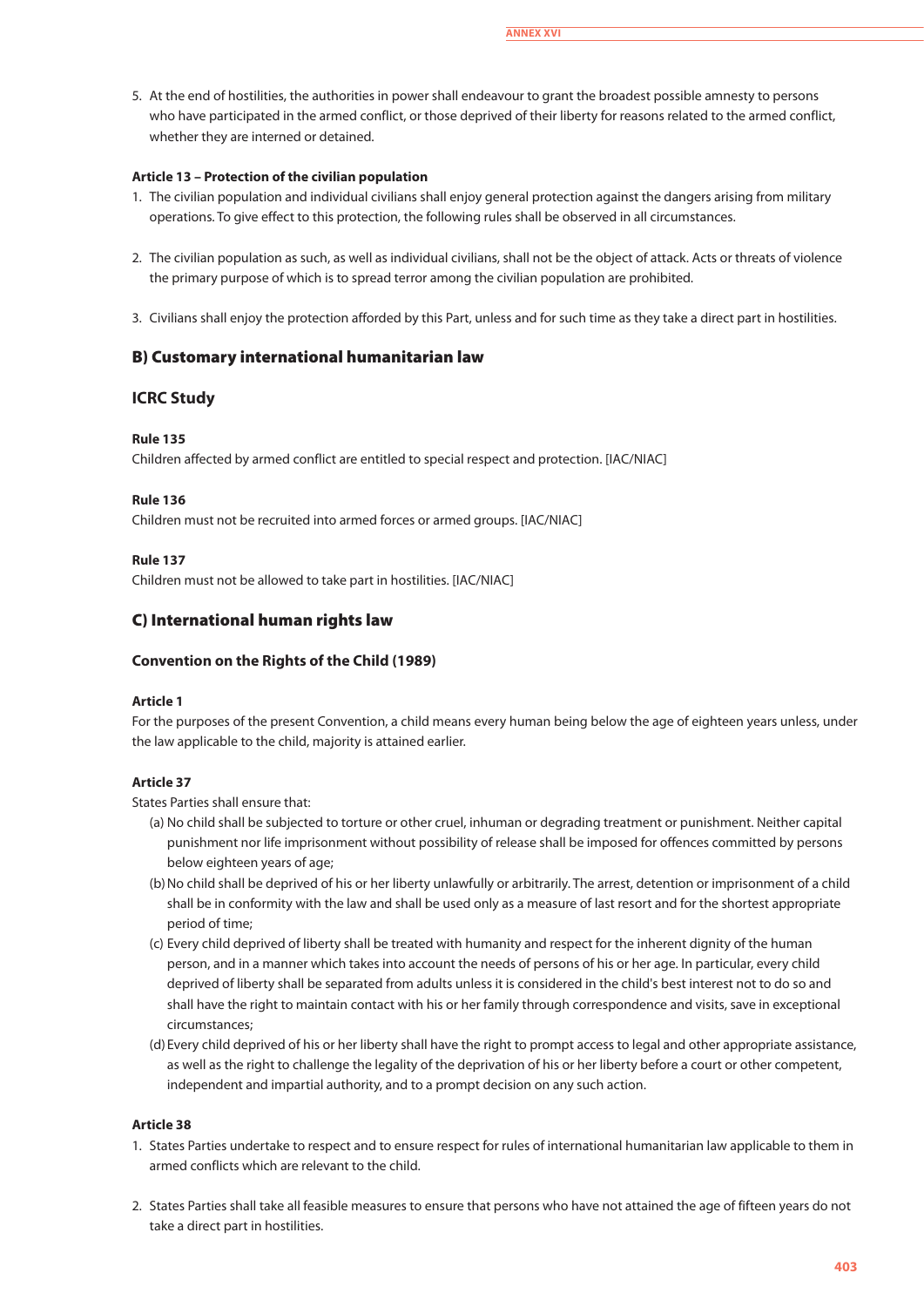- 3. States Parties shall refrain from recruiting any person who has not attained the age of fifteen years into their armed forces. In recruiting among those persons who have attained the age of fifteen years but who have not attained the age of eighteen years, States Parties shall endeavor to give priority to those who are oldest.
- 4. In accordance with their obligations under international humanitarian law to protect the civilian population in armed conflicts, States Parties shall take all feasible measures to ensure protection and care of children who are affected by an armed conflict.

## **Article 40**

- 1. States Parties recognize the right of every child alleged as, accused of, or recognized as having infringed the penal law to be treated in a manner consistent with the promotion of the child's sense of dignity and worth, which reinforces the child's respect for the human rights and fundamental freedoms of others and which takes into account the child's age and the desirability of promoting the child's reintegration and the child's assuming a constructive role in society.
- 2. To this end, and having regard to the relevant provisions of international instruments, States Parties shall, in particular, ensure that:

(a) No child shall be alleged as, be accused of, or recognized as having infringed the penal law by reason of acts or omissions that were not prohibited by national or international law at the time they were committed;

- (b) Every child alleged as or accused of having infringed the penal law has at least the following guarantees: (i) To be presumed innocent until proven guilty according to law;
	- (ii) To be informed promptly and directly of the charges against him or her, and, if appropriate, through his or her parents or legal guardians, and to have legal or other appropriate assistance in the preparation and presentation of his or her defence;
	- (iii) To have the matter determined without delay by a competent, independent and impartial authority or judicial body in a fair hearing according to law, in the presence of legal or other appropriate assistance and, unless it is considered not to be in the best interest of the child, in particular, taking into account his or her age or situation, his or her parents or legal guardians;
	- (iv) Not to be compelled to give testimony or to confess guilt; to examine or have examined adverse witnesses and to obtain the participation and examination of witnesses on his or her behalf under conditions of equality;
	- (v) If considered to have infringed the penal law, to have this decision and any measures imposed in consequence thereof reviewed by a higher competent, independent and impartial authority or judicial body according to law;
	- (vi) To have the free assistance of an interpreter if the child cannot understand or speak the language used;
	- (vii) To have his or her privacy fully respected at all stages of the proceedings.
- 3. States Parties shall seek to promote the establishment of laws, procedures, authorities and institutions specifically applicable to children alleged as, accused of, or recognized as having infringed the penal law, and, in particular:
	- (a) The establishment of a minimum age below which children shall be presumed not to have the capacity to infringe the penal law;
	- (b)Whenever appropriate and desirable, measures for dealing with such children without resorting to judicial proceedings, providing that human rights and legal safeguards are fully respected.
- 4. A variety of dispositions, such as care, guidance and supervision orders; counselling; probation; foster care; education and vocational training programmes and other alternatives to institutional care shall be available to ensure that children are dealt with in a manner appropriate to their well-being and proportionate both to their circumstances and the offence.

## **Article 44**

1. States Parties undertake to submit to the Committee, through the Secretary-General of the United Nations, reports on the measures they have adopted which give effect to the rights recognized herein and on the progress made on the enjoyment of those rights:

(a) Within two years of the entry into force of the Convention for the State Party concerned; (b) Thereafter every five years.

2. Reports made under the present article shall indicate factors and difficulties, if any, affecting the degree of fulfillment of the obligations under the present Convention. Reports shall also contain sufficient information to provide the Committee with a comprehensive understanding of the implementation of the Convention in the country concerned.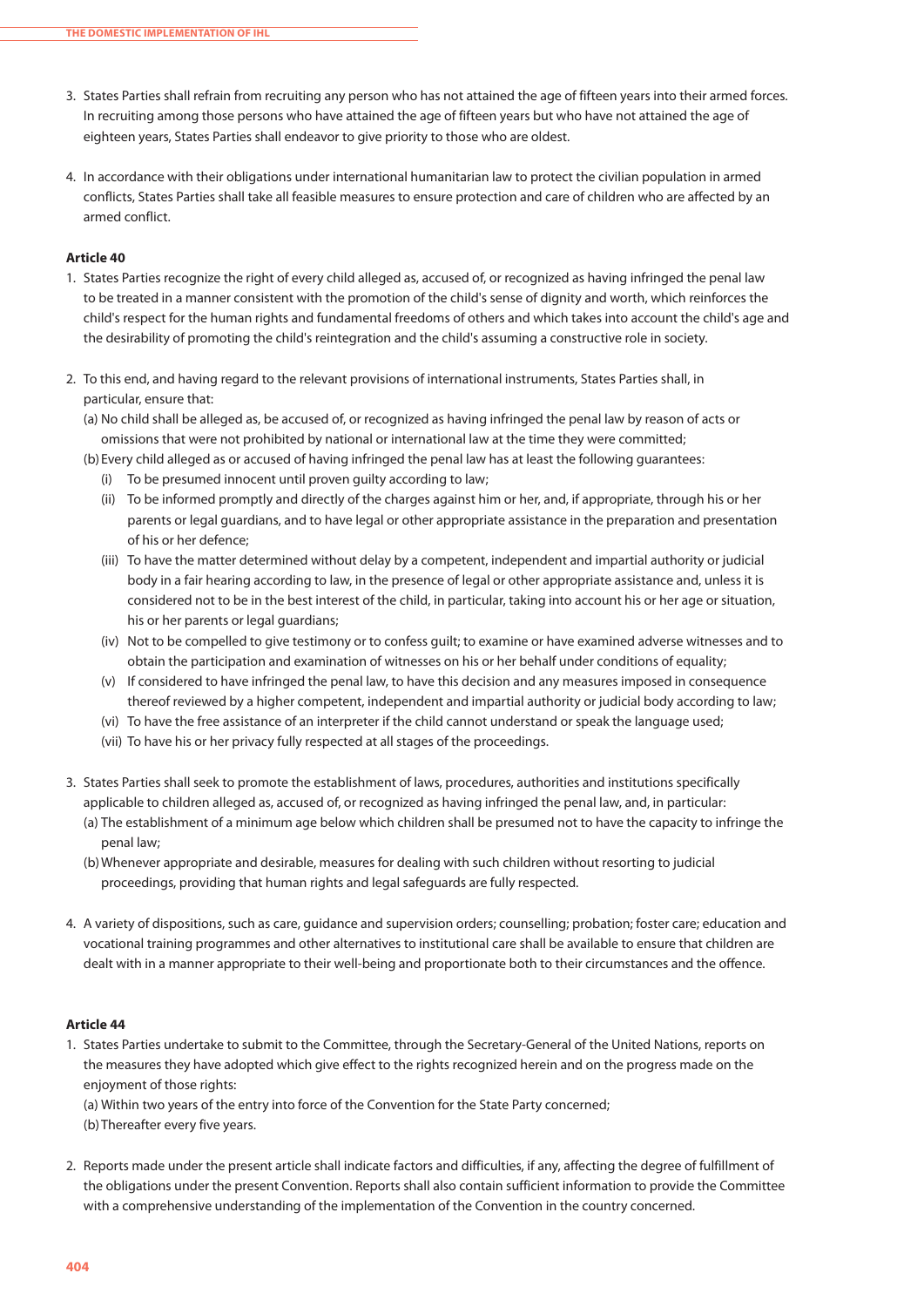- 3. A State Party which has submitted a comprehensive initial report to the Committee need not, in its subsequent reports submitted in accordance with paragraph 1 (b) of the present article, repeat basic information previously provided.
- 4. The Committee may request from States Parties further information relevant to the implementation of the Convention.
- 5. The Committee shall submit to the General Assembly, through the Economic and Social Council, every two years, reports on its activities.
- 6. States Parties shall make their reports widely available to the public in their own countries.

## **African Charter on the Rights and Welfare of the Child (1999)**

## **Article 22**

- 1. States Parties to this Charter shall undertake to respect and ensure respect for rules of international humanitarian law applicable in armed conflicts which affect the child.
- 2. States Parties to the present Charter shall take all necessary measures to ensure that no child shall take a direct part in hostilities and refrain in particular, from recruiting any child.
- 3. States Parties to the present Charter shall, in accordance with their obligations under international humanitarian law, protect the civilian population in armed conflicts and shall take all feasible measures to ensure the protection and care of children who are affected by armed conflicts. Such rules shall also apply to children in situations of internal armed conflicts, tension and strife.

# **Optional Protocol to the Convention of the Rights of the Child on the Involvement of children in Armed Conflicts (2000)**

The States Parties to the present Protocol,

Encouraged by the overwhelming support for the Convention on the Rights of the Child, demonstrating the widespread commitment that exists to strive for the promotion and protection of the rights of the child,

Reaffirming that the rights of children require special protection, and calling for continuous improvement of the situation of children without distinction, as well as for their development and education in conditions of peace and security,

Disturbed by the harmful and widespread impact of armed conflict on children and the long-term consequences it has for durable peace, security and development,

Condemning the targeting of children in situations of armed conflict and direct attacks on objects protected under international law, including places that generally have a significant presence of children, such as schools and hospitals,

Noting the adoption of the Rome Statute of the International Criminal Court, in particular, the inclusion therein as a war crime, of conscripting or enlisting children under the age of 15 years or using them to participate actively in hostilities in both international and non-international armed conflicts,

Considering therefore that to strengthen further the implementation of rights recognized in the Convention on the Rights of the Child there is a need to increase the protection of children from involvement in armed conflict,

Noting that article 1 of the Convention on the Rights of the Child specifies that, for the purposes of that Convention, a child means every human being below the age of 18 years unless, under the law applicable to the child, majority is attained earlier,

Convinced that an optional protocol to the Convention that raises the age of possible recruitment of persons into armed forces and their participation in hostilities will contribute effectively to the implementation of the principle that the best interests of the child are to be a primary consideration in all actions concerning children,

Noting that the twenty-sixth International Conference of the Red Cross and Red Crescent in December 1995 recommended, inter alia, that parties to conflict take every feasible step to ensure that children below the age of 18 years do not take part in hostilities,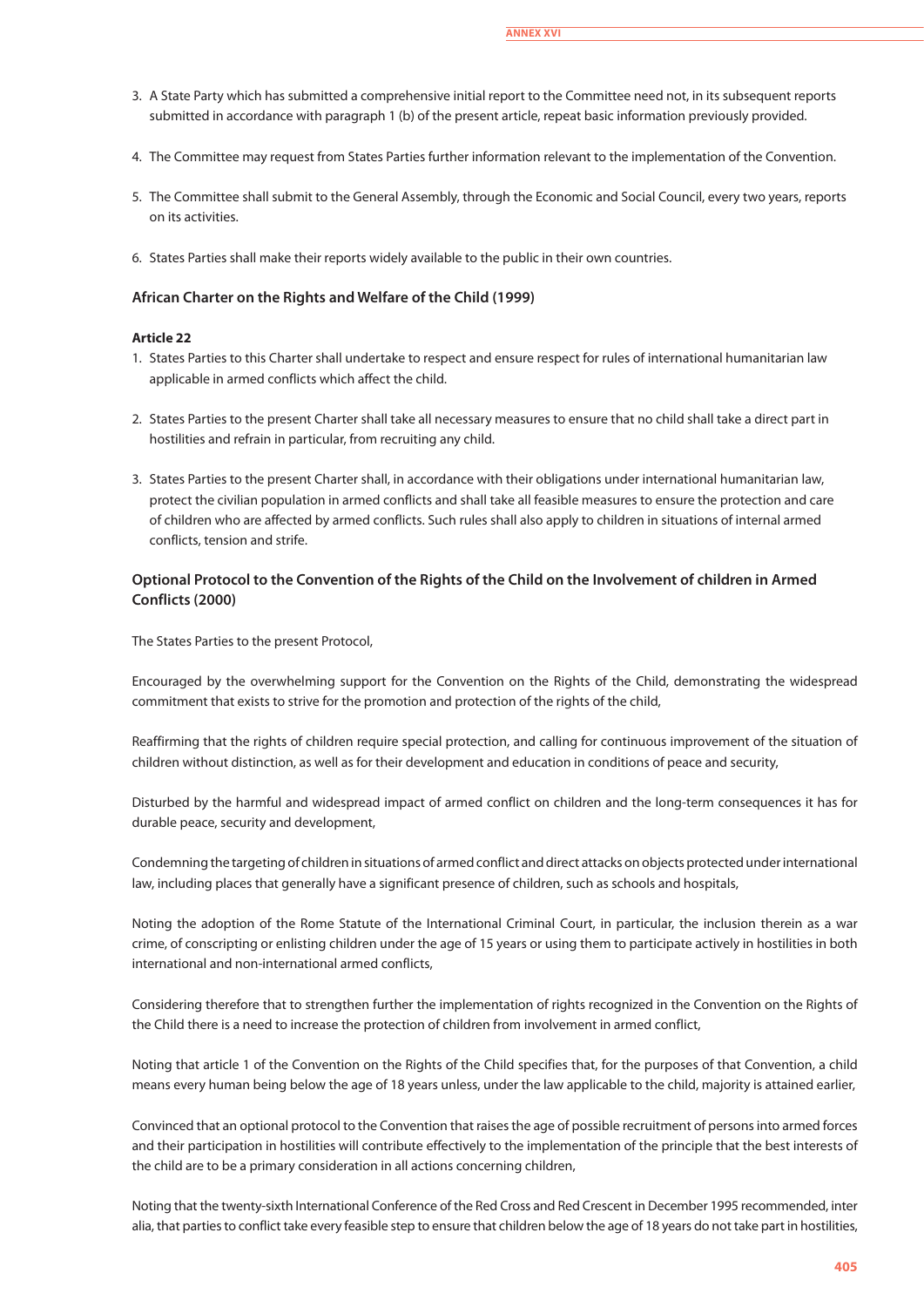Welcoming the unanimous adoption, in June1999, of International Labour Organization Convention No. 182 on the Prohibition and Immediate Action for the Elimination of the Worst Forms of Child Labour, which prohibits, inter alia, forced or compulsory recruitment of children for use in armed conflict,

Condemning with the gravest concern the recruitment, training and use within and across national borders of children in hostilities by armed groups distinct from the armed forces of a State, and recognizing the responsibility of those who recruit, train and use children in this regard,

Recalling the obligation of each party to an armed conflict to abide by the provisions of international humanitarian law,

Stressing that the present Protocol is without prejudice to the purposes and principles contained in the Charter of the United Nations, including Article 51, and relevant norms of humanitarian law,

Bearing in mind that conditions of peace and security based on full respect of the purposes and principles contained in the Charter and observance of applicable human rights instruments are indispensable for the full protection of children, in particular during armed conflicts and foreign occupation,

Recognizing the special needs of those children who are particularly vulnerable to recruitment or use in hostilities contrary to the present Protocol owing to their economic or social status or gender,

Mindful of the necessity of taking into consideration the economic, social and political root causes of the involvement of children in armed conflicts,

Convinced of the need to strengthen international cooperation in the implementation of the present Protocol, as well as the physical and psychosocial rehabilitation and social reintegration of children who are victims of armed conflict,

Encouraging the participation of the community and, in particular, children and child victims in the dissemination of informational and educational programmes concerning the implementation of the Protocol,

Have agreed as follows:

## **Article 1**

States Parties shall take all feasible measures to ensure that members of their armed forces who have not attained the age of 18 years do not take a direct part in hostilities.

## **Article 2**

States Parties shall ensure that persons who have not attained the age of 18 years are not compulsorily recruited into their armed forces.

## **Article 3**

- 1. States Parties shall raise in years the minimum age for the voluntary recruitment of persons into their national armed forces from that set out in article 38, paragraph 3, of the Convention on the Rights of the Child, taking account of the principles contained in that article and recognizing that under the Convention persons under the age of 18 years are entitled to special protection.
- 2. Each State Party shall deposit a binding declaration upon ratification of or accession to the present Protocol that sets forth the minimum age at which it will permit voluntary recruitment into its national armed forces and a description of the safeguards it has adopted to ensure that such recruitment is not forced or coerced.
- 3. States Parties that permit voluntary recruitment into their national armed forces under the age of 18 years shall maintain safeguards to ensure, as a minimum, that:
	- (a) Such recruitment is genuinely voluntary;
	- (b) Such recruitment is carried out with the informed consent of the person's parents or legal guardians;
	- (c) Such persons are fully informed of the duties involved in such military service;
	- (d) Such persons provide reliable proof of age prior to acceptance into national military service.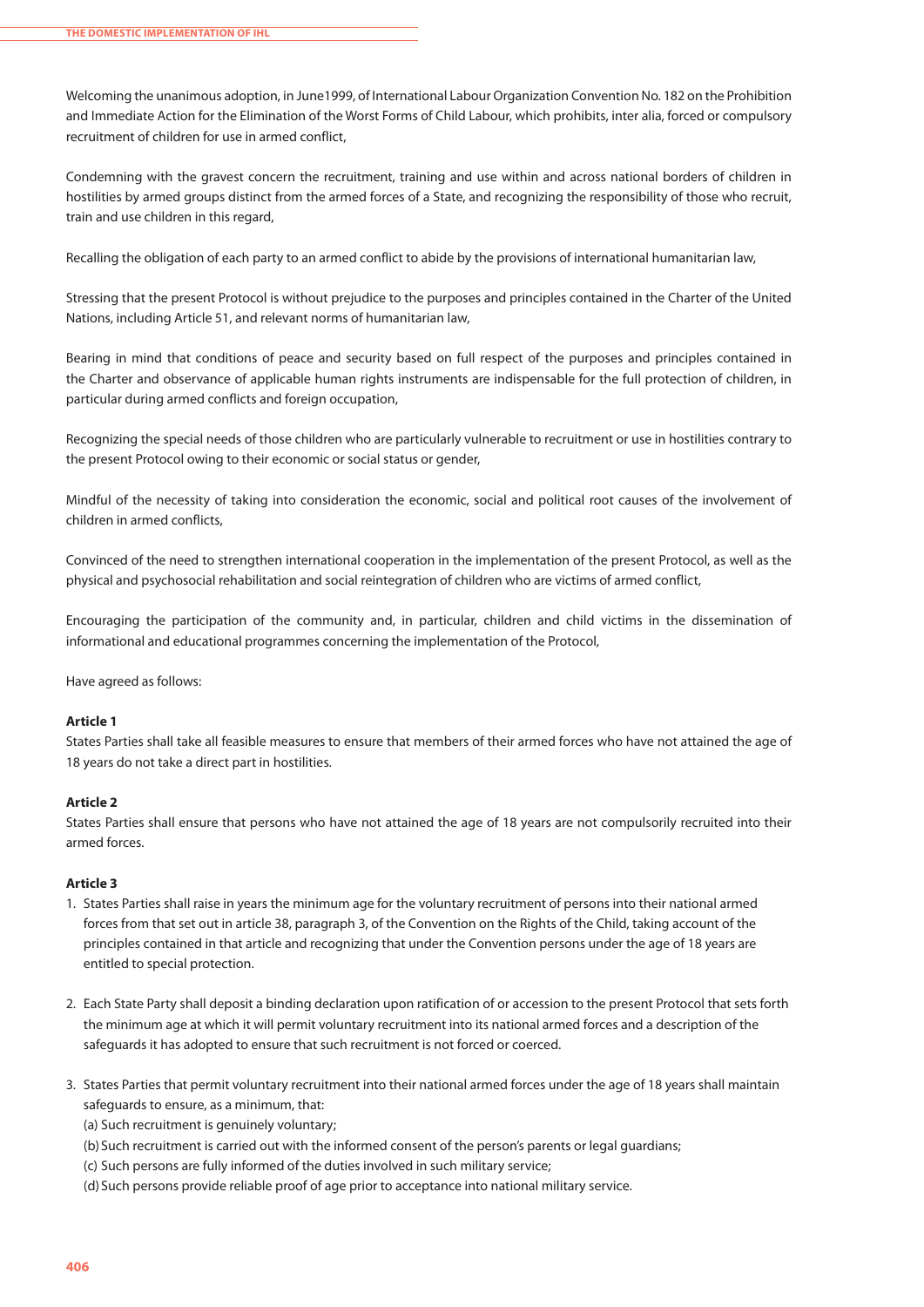- 4. Each State Party may strengthen its declaration at any time by notification to that effect addressed to the Secretary-General of the United Nations, who shall inform all States Parties. Such notification shall take effect on the date on which it is received by the Secretary-General.
- 5. The requirement to raise the age in paragraph 1 of the present article does not apply to schools operated by or under the control of the armed forces of the States Parties, in keeping with articles 28 and 29 of the Convention on the Rights of the Child.

# **Article 4**

- 1. Armed groups that are distinct from the armed forces of a State should not, under any circumstances, recruit or use in hostilities persons under the age of 18 years.
- 2. States Parties shall take all feasible measures to prevent such recruitment and use, including the adoption of legal measures necessary to prohibit and criminalize such practices.
- 3. The application of the present article shall not affect the legal status of any party to an armed conflict.

## **Article 5**

Nothing in the present Protocol shall be construed as precluding provisions in the law of a State Party or in international instruments and international humanitarian law that are more conducive to the realization of the rights of the child.

## **Article 6**

- 1. Each State Party shall take all necessary legal, administrative and other measures to ensure the effective implementation and enforcement of the provisions of the present Protocol within its jurisdiction.
- 2. States Parties undertake to make the principles and provisions of the present Protocol widely known and promoted by appropriate means, to adults and children alike.
- 3. States Parties shall take all feasible measures to ensure that persons within their jurisdiction recruited or used in hostilities contrary to the present Protocol are demobilized or otherwise released from service. States Parties shall, when necessary, accord to such persons all appropriate assistance for their physical and psychological recovery and their social reintegration.

# **Article 7**

- 1. States Parties shall cooperate in the implementation of the present Protocol, including in the prevention of any activity contrary thereto and in the rehabilitation and social reintegration of persons who are victims of acts contrary thereto, including through technical cooperation and financial assistance. Such assistance and cooperation will be undertaken in consultation with the States Parties concerned and the relevant international organizations.
- 2. States Parties in a position to do so shall provide such assistance through existing multilateral, bilateral or other programmes or, inter alia, through a voluntary fund established in accordance with the rules of the General Assembly.

## **Article 8**

- 1. Each State Party shall, within two years following the entry into force of the present Protocol for that State Party, submit a report to the Committee on the Rights of the Child providing comprehensive information on the measures it has taken to implement the provisions of the Protocol, including the measures taken to implement the provisions on participation and recruitment.
- 2. Following the submission of the comprehensive report, each State Party shall include in the reports it submits to the Committee on the Rights of the Child, in accordance with article 44 of the Convention, any further information with respect to the implementation of the Protocol. Other States Parties to the Protocol shall submit a report every five years.
- 3. The Committee on the Rights of the Child may request from States Parties further information relevant to the implementation of the present Protocol.

**annex XVI**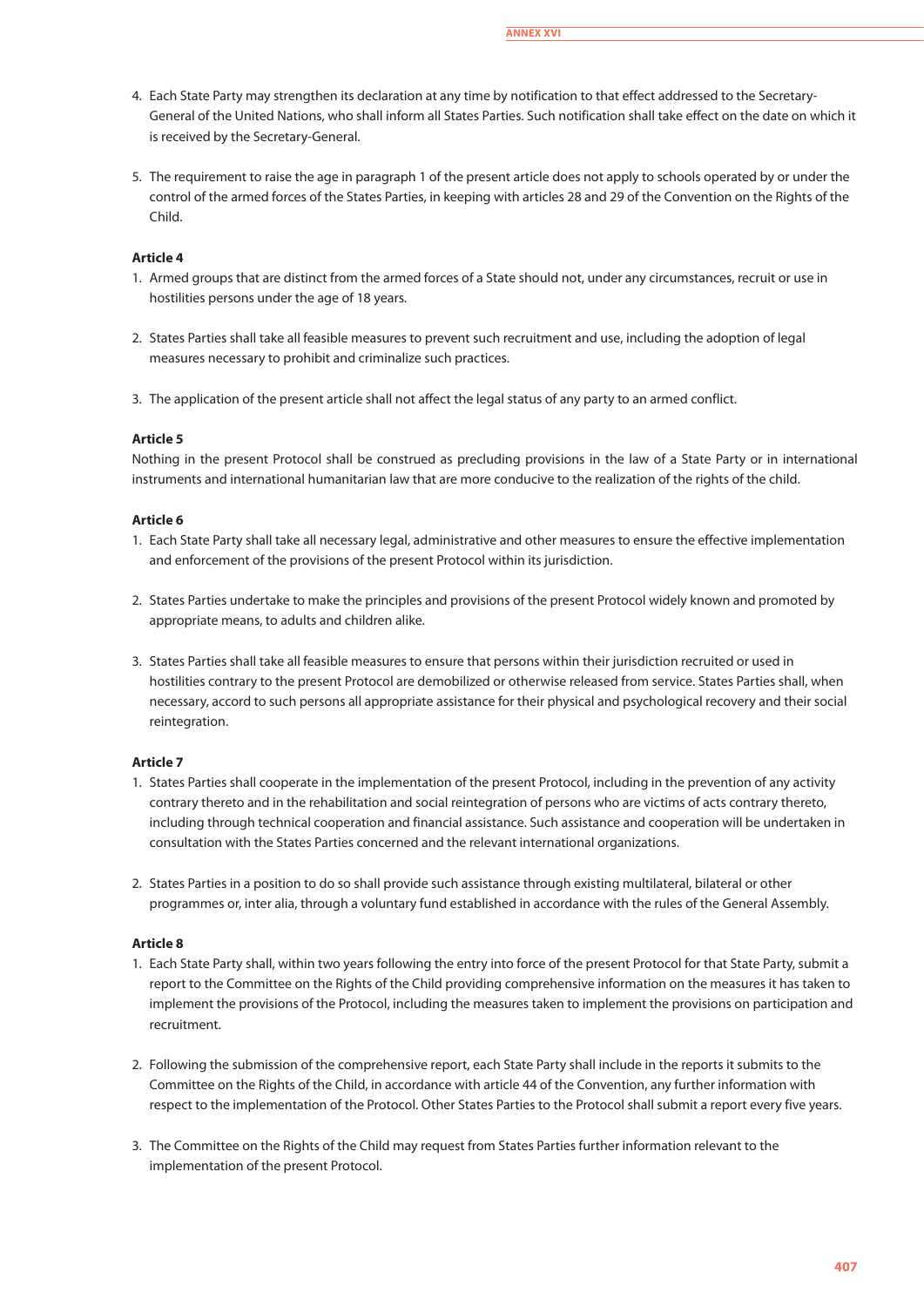#### **Article 9**

- 1. The present Protocol is open for signature by any State that is a party to the Convention or has signed it.
- 2. The present Protocol is subject to ratification and is open to accession by any State. Instruments of ratification or accession shall be deposited with the Secretary-General of the United Nations.
- 3. The Secretary-General, in his capacity as depositary of the Convention and the Protocol, shall inform all States Parties to the Convention and all States that have signed the Convention of each instrument of declaration pursuant to article 3.

## **Article 10**

- 1. The present Protocol shall enter into force three months after the deposit of the tenth instrument of ratification or accession.
- 2. For each State ratifying the present Protocol or acceding to it after its entry into force, the Protocol shall enter into force one month after the date of the deposit of its own instrument of ratification or accession.

## **Article 11**

- 1. Any State Party may denounce the present Protocol at any time by written notification to the Secretary-General of the United Nations, who shall thereafter inform the other States Parties to the Convention and all States that have signed the Convention. The denunciation shall take effect one year after the date of receipt of the notification by the Secretary-General. If, however, on the expiry of that year the denouncing State Party is engaged in armed conflict, the denunciation shall not take effect before the end of the armed conflict.
- 2. Such a denunciation shall not have the effect of releasing the State Party from its obligations under the present Protocol in regard to any act that occurs prior to the date on which the denunciation becomes effective. Nor shall such a denunciation prejudice in any way the continued consideration of any matter that is already under consideration by the Committee on the Rights of the Child prior to the date on which the denunciation becomes effective.

## **Article 12**

- 1. Any State Party may propose an amendment and file it with the Secretary-General of the United Nations. The Secretary-General shall thereupon communicate the proposed amendment to States Parties with a request that they indicate whether they favour a conference of States Parties for the purpose of considering and voting upon the proposals. In the event that, within four months from the date of such communication, at least one third of the States Parties favour such a conference, the Secretary-General shall convene the conference under the auspices of the United Nations. Any amendment adopted by a majority of States Parties present and voting at the conference shall be submitted to the General Assembly of the United Nations for approval.
- 2. An amendment adopted in accordance with paragraph 1 of the present article shall enter into force when it has been approved by the General Assembly and accepted by a two-thirds majority of States Parties.
- 3. When an amendment enters into force, it shall be binding on those States Parties that have accepted it, other States Parties still being bound by the provisions of the present Protocol and any earlier amendments they have accepted.

## **Article 13**

- 1. The present Protocol, of which the Arabic, Chinese, English, French, Russian and Spanish texts are equally authentic, shall be deposited in the archives of the United Nations.
- 2. The Secretary-General of the United Nations shall transmit certified copies of the present Protocol to all States Parties to the Convention and all States that have signed the Convention.

# **Protocol to the African Charter on Human and People's Rights on the Rights of Women in Africa**

## **Article 11 – Protection of Women in Armed Conflicts**

1. States Parties undertake to respect and ensure respect for the rules of international humanitarian law applicable in armed conflict situations which affect the population, particularly women.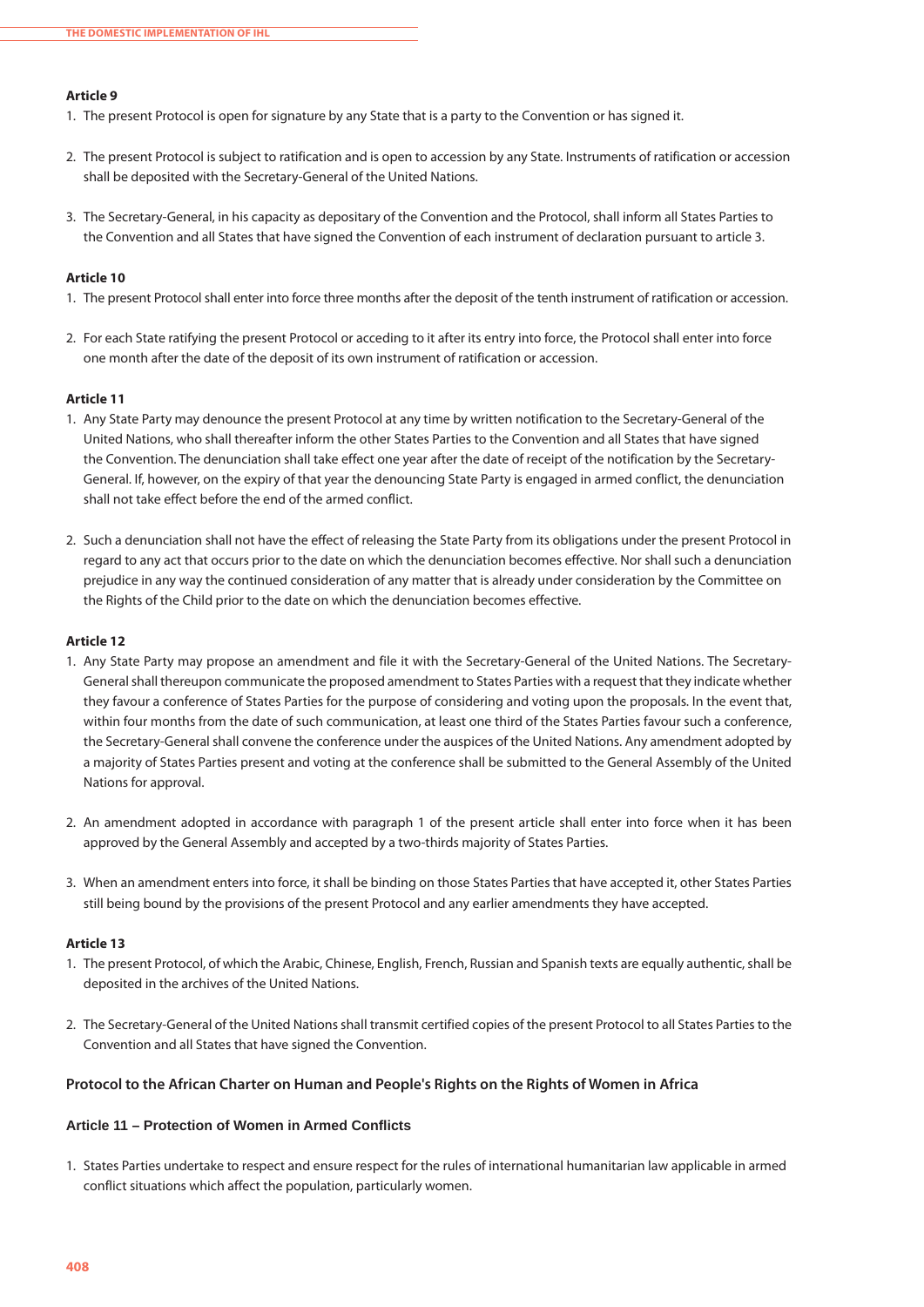**annex XVI**

- 2. States Parties shall, in accordance with the obligations incumbent upon them under the international humanitarian law, protect civilians including women, irrespective of the population to which they belong, in the event of armed conflict.
- 3. States Parties undertake to protect asylum seeking women, refugees, returnees and internally displaced persons, against all forms of violence, rape and other forms of sexual exploitation, and to ensure that such acts are considered war crimes, genocide and/or crimes against humanity and that their perpetrators are brought to justice before a competent criminal jurisdiction.
- 4. States Parties shall take all necessary measures to ensure that no child, especially girls under 18 years of age, take a direct part in hostilities and that no child is recruited as a soldier.

# **UN Committee on the Rights of the Child General Comment No. 10 (2007) Children's rights in Juvenile Justice**

# **F. Deprivation of liberty, including pretrial detention and post-trial incarceration**

78. Article 37 of CRC contains the leading principles for the use of deprivation of liberty, the procedural rights of every child deprived of liberty, and provisions concerning the treatment of and conditions for children deprived of their liberty.

# **Basic principles**

79. The leading principles for the use of deprivation of liberty are: (a) the arrest, detention or imprisonment of a child shall be in conformity with the law and shall be used only as a measure of last resort and for the shortest appropriate period of time; and (b) no child shall be deprived of his/her liberty unlawfully or arbitrarily.

80. The Committee notes with concern that, in many countries, children languish in pretrial detention for months or even years, which constitutes a grave violation of article 37 (b) of CRC. An effective package of alternatives must be available (see chapter IV, section B, above), for the States parties to realize their obligation under article 37 (b) of CRC to use deprivation of liberty only as a measure of last resort. The use of these alternatives must be carefully structured to reduce the use of pretrial detention as well, rather than "widening the net" of sanctioned children. In addition, the States parties should take adequate legislative and other measures to reduce the use of pretrial detention. Use of pretrial detention as a punishment violates the presumption of innocence. The law should clearly state the conditions that are required to determine whether to place or keep a child in pretrial detention, in particular to ensure his/her appearance at the court proceedings, and whether he/she is an immediate danger to himself/herself or others. The duration of pretrial detention should be limited by law and be subject to regular review.

81. The Committee recommends that the State parties ensure that a child can be released from pretrial detention as soon as possible, and if necessary under certain conditions. Decisions regarding pretrial detention, including its duration, should be made by a competent, independent and impartial authority or a judicial body, and the child should be provided with legal or other appropriate assistance.

# **Procedural rights (Art. 37[d])**

82. Every child deprived of his/her liberty has the right to prompt access to legal and other appropriate assistance, as well as the right to challenge the legality of the deprivation of his/her liberty before a court or other competent, independent and impartial authority, and to a prompt decision on any such action.

83. Every child arrested and deprived of his/her liberty should be brought before a competent authority to examine the legality of (the continuation of) this deprivation of liberty within 24 hours. The Committee also recommends that the States parties ensure by strict legal provisions that the legality of a pretrial detention is reviewed regularly, preferably every two weeks. In case a conditional release of the child, e.g. by applying alternative measures, is not possible, the child should be formally charged with the alleged offences and be brought before a court or other competent, independent and impartial authority or judicial body, not later than 30 days after his/her pretrial detention takes effect. The Committee, conscious of the practice of adjourning court hearings, often more than once, urges the States parties to introduce the legal provisions necessary to ensure that the court/juvenile judge or other competent body makes a final decision on the charges not later than six months after they have been presented.

84. The right to challenge the legality of the deprivation of liberty includes not only the right to appeal, but also the right to access the court, or other competent, independent and impartial authority or judicial body, in cases where the deprivation of liberty is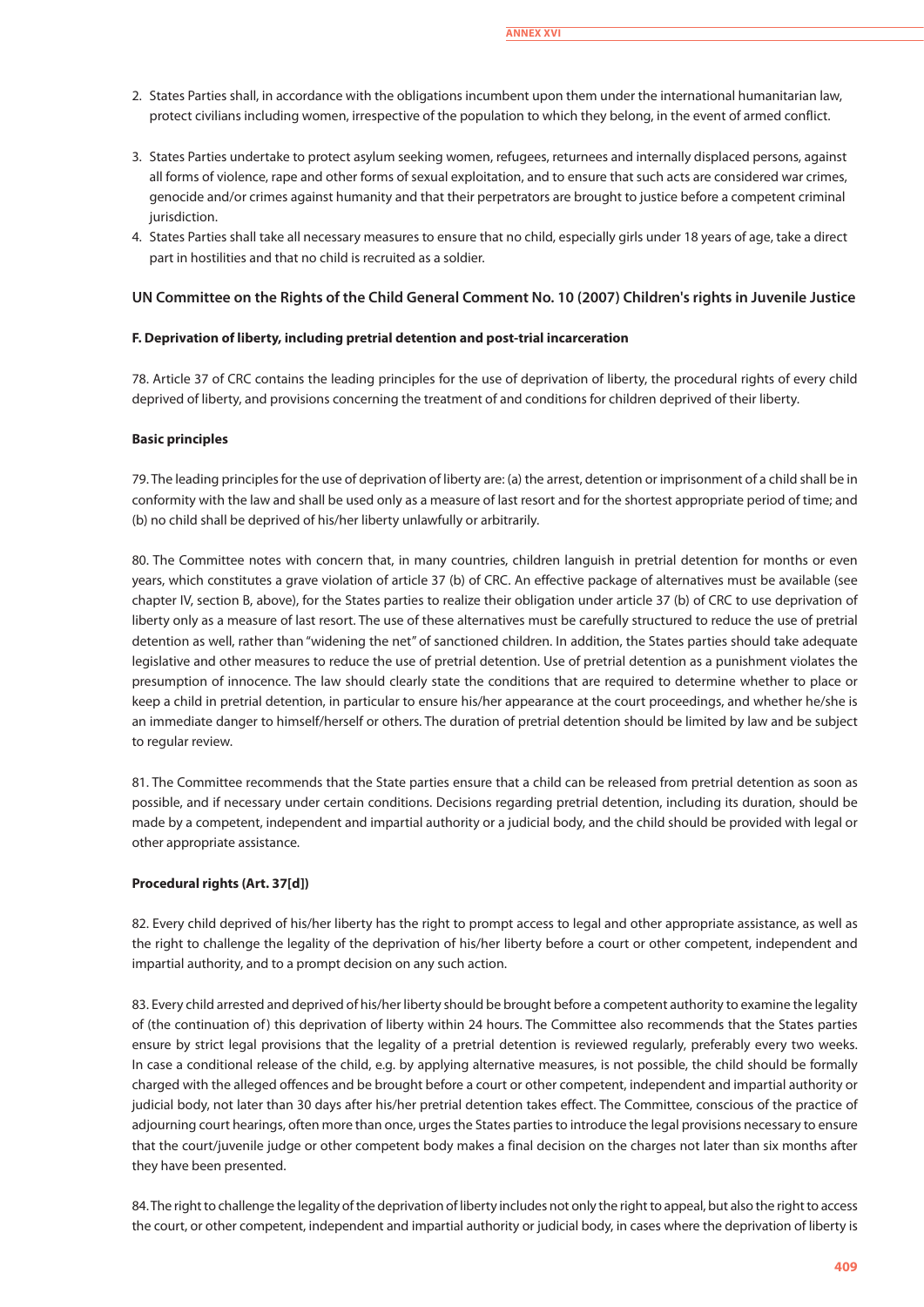an administrative decision (e.g. the police, the prosecutor and other competent authority). The right to a prompt decision means that a decision must be rendered as soon as possible, e.g. within or not later than two weeks after the challenge is made.

## **Treatment and conditions (Art. 37[c])**

85. Every child deprived of liberty shall be separated from adults. A child deprived of his/her liberty shall not be placed in an adult prison or other facility for adults. There is abundant evidence that the placement of children in adult prisons or jails compromises their basic safety, well-being, and their future ability to remain free of crime and to reintegrate. The permitted exception to the separation of children from adults stated in article 37 (c) of CRC, "unless it is considered in the child's best interests not to do so", should be interpreted narrowly; the child's best interests does not mean for the convenience of the States parties. States parties should establish separate facilities for children deprived of their liberty, which include distinct, child-centred staff, personnel, policies and practices.

86. This rule does not mean that a child placed in a facility for children has to be moved to a facility for adults immediately after he/she turns 18. Continuation of his/her stay in the facility for children should be possible if that is in his/her best interest and not contrary to the best interests of the younger children in the facility.

87. Every child deprived of liberty has the right to maintain contact with his/her family through correspondence and visits. In order to facilitate visits, the child should be placed in a facility that is as close as possible to the place of residence of his/ her family. Exceptional circumstances that may limit this contact should be clearly described in the law and not be left to the discretion of the competent authorities.

88. The Committee draws the attention of States parties to the United Nations Rules for the Protection of Juveniles Deprived of their Liberty, adopted by the General Assembly in its resolution 45/113 of 14 December 1990. The Committee urges the States parties to fully implement these rules, while also taking into account as far as relevant the Standard Minimum Rules for the Treatment of Prisoners (see also rule 9 of the Beijing Rules). In this regard, the Committee recommends that the States parties incorporate these rules into their national laws and regulations, and make them available, in the national or regional language, to all professionals, NGOs and volunteers involved in the administration of juvenile justice.

89. The Committee wishes to emphasize that, inter alia, the following principles and rules need to be observed in all cases of deprivation of liberty:

- • Children should be provided with a physical environment and accommodations which are in keeping with the rehabilitative aims of residential placement, and due regard must be given to their needs for privacy, sensory stimuli, opportunities to associate with their peers, and to participate in sports, physical exercise, in arts, and leisure time activities;
- Every child of compulsory school age has the right to education suited to his/her needs and abilities, and designed to prepare him/her for return to society; in addition, every child should, when appropriate, receive vocational training in occupations likely to prepare him/her for future employment;
- Every child has the right to be examined by a physician upon admission to the detention/correctional facility and shall receive adequate medical care throughout his/her stay in the facility, which should be provided, where possible, by health facilities and services of the community;
- The staff of the facility should promote and facilitate frequent contacts of the child with the wider community, including communications with his/her family, friends and other persons or representatives of reputable outside organizations, and the opportunity to visit his/her home and family;
- Restraint or force can be used only when the child poses an imminent threat of injury to him or herself or others, and only when all other means of control have been exhausted. The use of restraint or force, including physical, mechanical and medical restraints, should be under close and direct control of a medical and/or psychological professional. It must never be used as a means of punishment. Staff of the facility should receive training on the applicable standards and members of the staff who use restraint or force in violation of the rules and standards should be punished appropriately;
- Any disciplinary measure must be consistent with upholding the inherent dignity of the juvenile and the fundamental objectives of institutional care; disciplinary measures in violation of article 37 of CRC must be strictly forbidden, including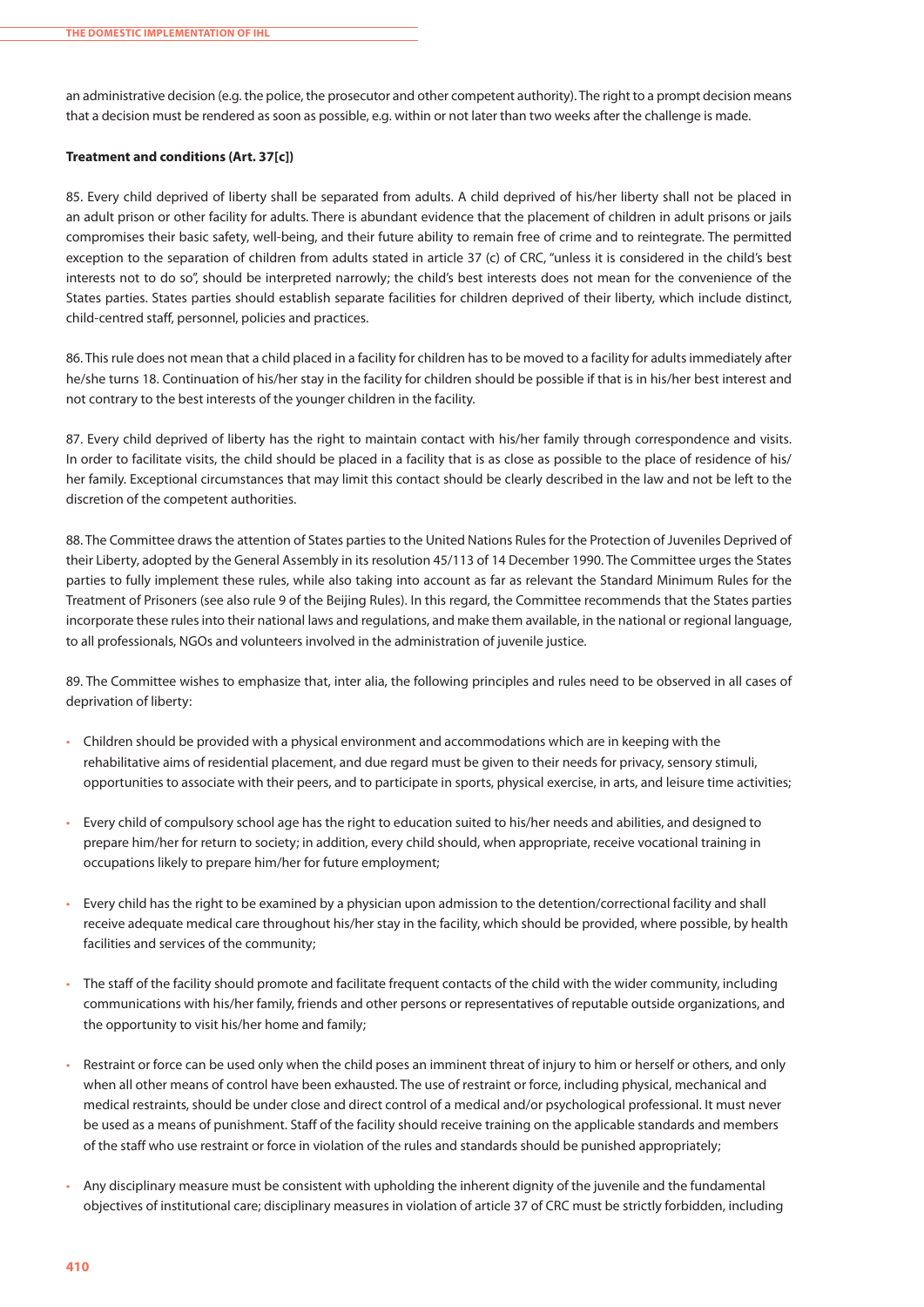**annex XVI**

corporal punishment, placement in a dark cell, closed or solitary confinement, or any other punishment that may compromise the physical or mental health or well-being of the child concerned;

- Every child should have the right to make requests or complaints, without censorship as to the substance, to the central administration, the judicial authority or other proper independent authority, and to be informed of the response without delay; children need to know about and have easy access to these mechanisms;
- Independent and qualified inspectors should be empowered to conduct inspections on a regular basis and to undertake unannounced inspections on their own initiative; they should place special emphasis on holding conversations with children in the facilities, in a confidential setting.

# D) Other relevant instruments (including regional codes)

# **ILO Convention No. 182 on the Worst Forms of Child Labour (1999)**

## **Article 3**

For the purposes of this Convention, the term *the worst forms of child labour* comprises:

- (a) all forms of slavery or practices similar to slavery, such as the sale and trafficking of children, debt bondage and serfdom and forced or compulsory labour, including forced or compulsory recruitment of children for use in armed conflict;
- (b)the use, procuring or offering of a child for prostitution, for the production of pornography or for pornographic performances;
- (c) the use, procuring or offering of a child for illicit activities, in particular for the production and trafficking of drugs as defined in the relevant international treaties;
- (d)work which, by its nature or the circumstances in which it is carried out, is likely to harm the health, safety or morals of children.

## **Article 7**

- 1. Each Member shall take all necessary measures to ensure the effective implementation and enforcement of the provisions giving effect to this Convention including the provision and application of penal sanctions or, as appropriate, other sanctions.
- 2. Each Member shall, taking into account the importance of education in eliminating child labour, take effective and timebound measures to:
	- (a) prevent the engagement of children in the worst forms of child labour;
	- (b) provide the necessary and appropriate direct assistance for the removal of children from the worst forms of child labour and for their rehabilitation and social integration;
	- (c) ensure access to free basic education, and, wherever possible and appropriate, vocational training, for all children removed from the worst forms of child labour;
	- (d) identify and reach out to children at special risk; and
	- (e) take account of the special situation of girls.
- 3. Each Member shall designate the competent authority responsible for the implementation of the provisions giving effect to this Convention.

## **Statute of the International Criminal Court (1998)**

## **Article 8**

(2) (b) (xxvi) For the purpose of this Statute, "war crimes" means: […] Other serious violations of the laws and customs applicable in international armed conflict, within the established framework of international law, namely, any of the following acts: […] Conscripting or enlisting children under the age of fifteen years into the national armed forces or using them to participate actively in hostilities.

## **Article 8**

(2) (e) (vii) For the purpose of this Statute, "war crimes" means: […] Other serious violations of the laws and customs applicable in armed conflicts not of an international character, within the established framework of international law, namely, any of the following acts: […] Conscripting or enlisting children under the age of fifteen years into armed forces or groups or using them to participate actively in hostilities; […]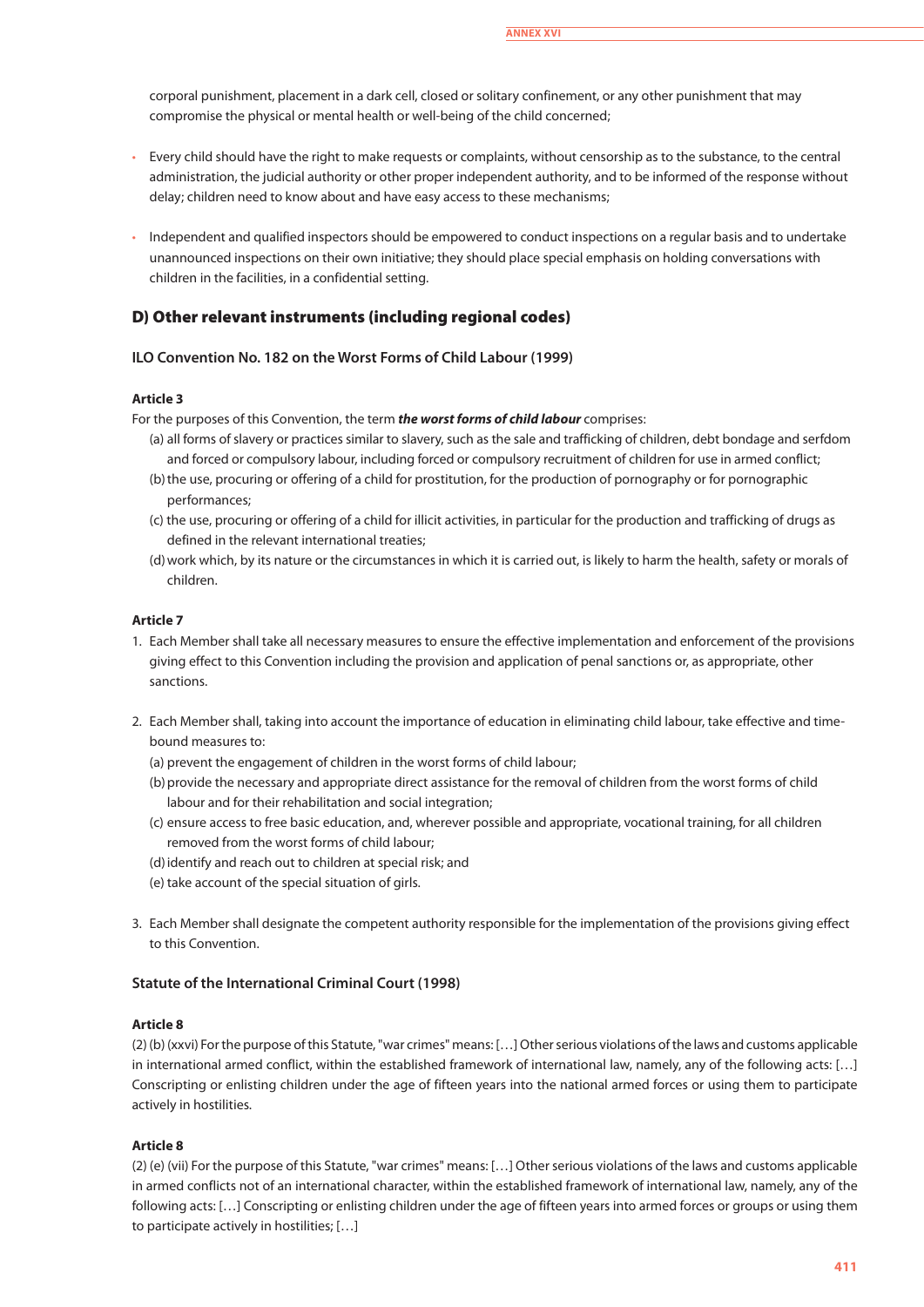# **Article 25**

- 1. The Court shall have jurisdiction over natural persons pursuant to this Statute.
- 2. A person who commits a crime within the jurisdiction of the Court shall be individually responsible and liable for punishment in accordance with this Statute.
- 3. In accordance with this Statute, a person shall be criminally responsible and liable for punishment for a crime within the jurisdiction of the Court if that person:
	- (a) Commits such a crime, whether as an individual, jointly with another or through another person, regardless of whether that other person is criminally responsible;
	- (b) Orders, solicits or induces the commission of such a crime which in fact occurs or is attempted;
	- (c) For the purpose of facilitating the commission of such a crime, aids, abets or otherwise assists in its commission or its attempted commission, including providing the means for its commission;
	- (d) In any other way contributes to the commission or attempted commission of such a crime by a group of persons acting with a common purpose. Such contribution shall be intentional and shall either:
		- (i) Be made with the aim of furthering the criminal activity or criminal purpose of the group, where such activity or purpose involves the commission of a crime within the jurisdiction of the Court; or
		- (ii) Be made in the knowledge of the intention of the group to commit the crime;
	- (e) In respect of the crime of genocide, directly and publicly incites others to commit genocide;
	- (f) Attempts to commit such a crime by taking action that commences its execution by means of a substantial step, but the crime does not occur because of circumstances independent of the person's intentions. However, a person who abandons the effort to commit the crime or otherwise prevents the completion of the crime shall not be liable for punishment under this Statute for the attempt to commit that crime if that person completely and voluntarily gave up the criminal purpose.
- 4. No provision in this Statute relating to individual criminal responsibility shall affect the responsibility of States under international law.

## **Article 26**

The Court shall have no jurisdiction over any person who was under the age of 18 at the time of the alleged commission of a crime.

#### **Article 31**

- (1) In addition to other grounds for excluding criminal responsibility provided for in this Statute, a person shall not be criminally responsible if, at the time of that person's conduct:
	- (a) The person suffers from a mental disease or defect that destroys that person's capacity to appreciate the unlawfulness or nature of his or her conduct, or capacity to control his or her conduct to conform to the requirements of law;
	- (b) The person is in a state of intoxication that destroys that person's capacity to appreciate the unlawfulness or nature of his or her conduct, or capacity to control his or her conduct to conform to the requirements of law, unless the person has become voluntarily intoxicated under such circumstances that the person knew, or disregarded the risk, that, as a result of the intoxication, he or she was likely to engage in conduct constituting a crime within the jurisdiction of the Court; […]
	- (d) The conduct which is alleged to constitute a crime within the jurisdiction of the Court has been caused by duress resulting from a threat of imminent death or of continuing or imminent serious bodily harm against that person or another person, and the person acts necessarily and reasonably to avoid this threat, provided that the person does not intend to cause a greater harm than the one sought to be avoided. Such a threat may either be: (i) Made by other persons; or
		- (ii) Constituted by other circumstances beyond that person's control.

## **Guidelines on Children in Armed Conflict adopted by the European Union (2003)**

## **Update of the EU GUIDELINES ON CHILDREN AND ARMED CONFLICT (2008)**

# **I. CHILDREN AND ARMED CONFLICT**

1. In the past decade alone, armed conflicts are estimated to have claimed the lives of over two million children and physically maimed six million more. Conflict deprives children of parents, care-givers, basic social services, health care and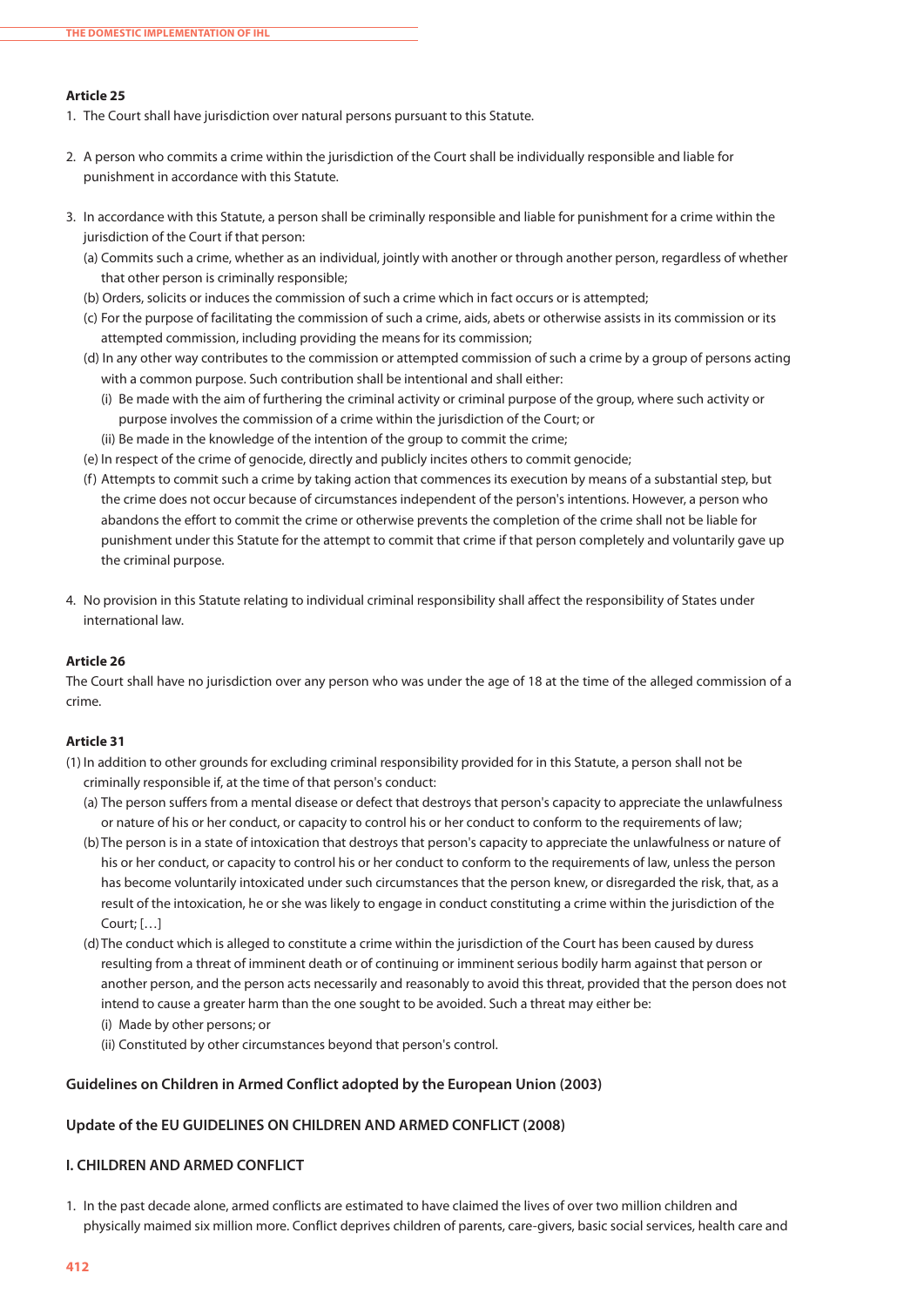**annex XVI**

education. There are some twenty million displaced and refugee children, as well as one million orphans**,** while others are held hostage, abducted or trafficked. Systems of birth registration and juvenile justice systems collapse. At any given time, there are estimated to be at least 300,000 child soldiers participating in conflicts.

- 2. Children have special short and long term post-conflict needs, such as for tracing of family members, redress and social reintegration, psycho-social rehabilitation programmes, participation in disarmament, demobilization and reintegration programmes as well as within transitional justice frameworks. In this regard, the EU welcomes the creation of a followup forum to the Paris Commitments, which focuses on coordinating and facilitating international support for such programmes.
- 3. In many situations, there remains a climate of impunity for those committing crimes against children, as proscribed by international humanitarian law and the Rome Statute of the International Criminal Court. The EU underlines the fundamental role of international criminal jurisdictions in fighting impunity and addressing the relevant violations of international law concerning the illegal use and recruitment of child soldiers.
- 4. The Convention on the Rights of the Child (CRC) is almost universally ratified, but by no means universally applied. Particularly in situations of armed conflict, children suffer disproportionately, in a variety of ways, and with long lasting effects. The impact of armed conflict on future generations may sow the seeds for conflicts to continue or to re-emerge. The Optional Protocol to the CRC on the involvement of children in armed conflict is aimed at countering this situation.
- 5. The EU welcomes that important international mechanisms have been established dealing with children and armed conflict, in particular, the Special Representative of the UN Secretary General for Children and Armed Conflict, and the Security Council Working Group on Children and Armed Conflict. Consequently, the EU and its member States shall take into consideration and, where appropriate, coordinate their action with these mechanisms, in a view to maximize impact of their respective interventions. […]
- 6. Promotion and protection of the rights of the child is a priority of the EU's human rights policy. The European Union (EU) considers it of critical importance to address the issue of children and armed conflict not only because children are suffering in the present and will shape the future but because they have inherent and inalienable rights, as set out in the CRC, its Optional Protocols and other international and regional human rights instruments. The EU aims to raise the awareness of this issue by giving more prominence to EU actions in this field, both within the EU and in its relations with third parties.
- 7. The EU undertakes to address the short, medium and long term impact of armed conflict on children in an effective and comprehensive manner, making use of the variety of tools at its disposal, and building on past and ongoing activities (overview of EU actions in Annex I). The EU's objective is to influence third countries and non state actors to implement international and regional human rights norms, standards and instruments, as well as international humanitarian law (as listed in Annex II) and to take effective measures to protect children from the effects of armed conflict, to end the use of children in armed forces and armed groups, and to end impunity for crimes against children. The EU recognizes the importance of ensuring coordination and continuity between the various policies and actions targeting the situation of children affected by armed conflict in the various policy areas, including CFSP/ESDP, external assistance and humanitarian aid. […]
- 8. The EU is founded on the principles of liberty, democracy, respect for human rights and fundamental freedoms, and the rule of law. These principles are common to the Member States. Respect for human rights features among the key objectives of the EU's Common Foreign and Security Policy (CFSP), which includes the European Security and Defense Policy (ESDP). Respect for human rights is also part of the Community's policies regarding trade and development cooperation and humanitarian assistance.
- 9. The promotion and protection of the rights of all children is a priority concern of the EU and its Member States. In its work to ensure the protection of children affected by armed conflict, the EU is guided by relevant international and regional norms and standards on human rights and humanitarian law including, inter alia, those contained in Annex II.
- 10.The EU supports the work of the relevant actors, in particular the UN Secretary General, the Special Representative of the Secretary General for Children and Armed Conflict, the Working Group of the Security Council on Children and Armed Conflict, UNICEF, UNIFEM, OHCHR, UNHCR, UNDP, ILO, the Committee on the Rights of the Child, the Human Rights Committee, the Human Rights Council, the Third Committee, the Council of Europe, OSCE/ODIHR as well as UN Special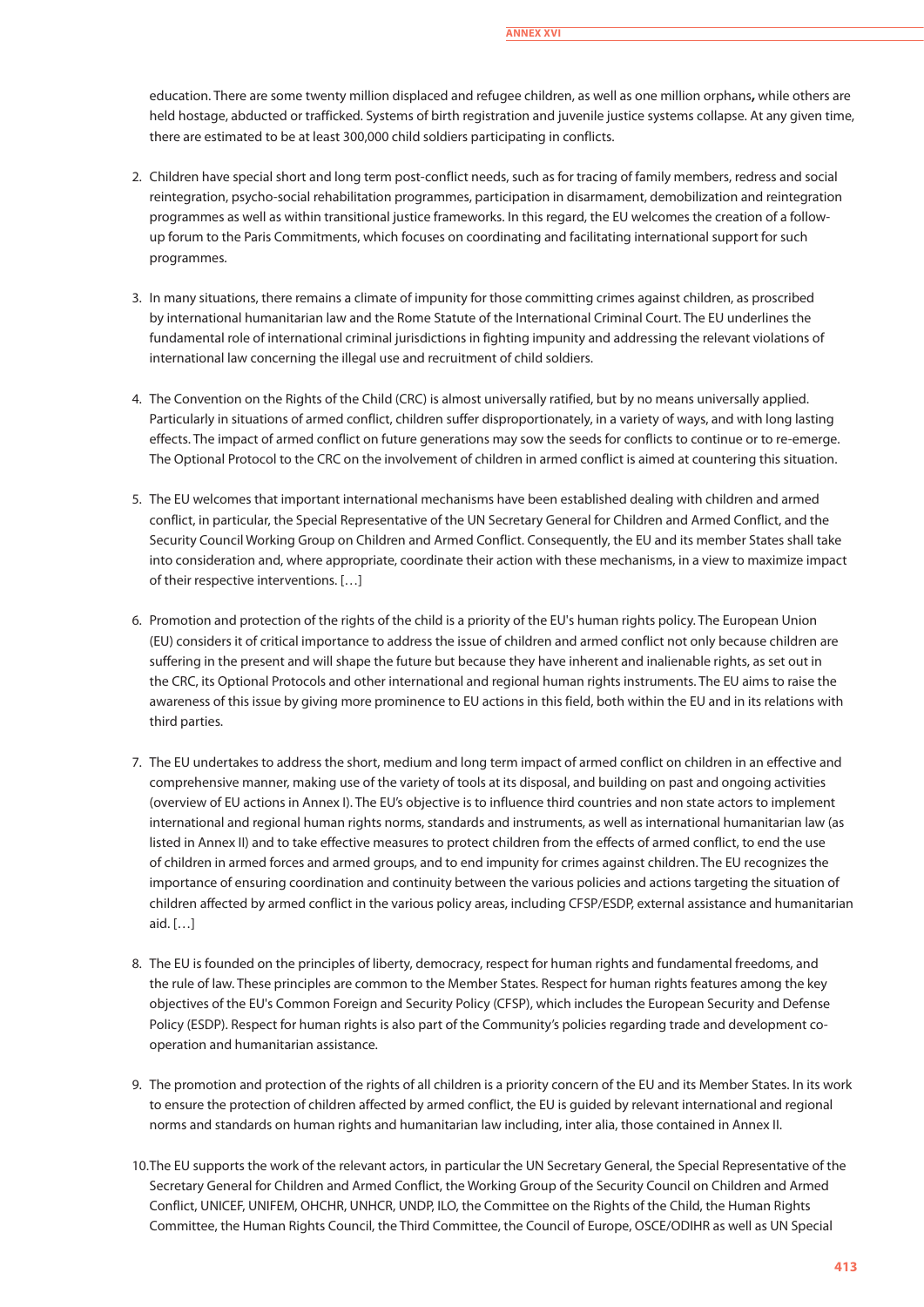Mechanisms and other relevant actors such as the ICRC, the Human Security Network and civil society organizations. The EU also supports the work of child protection networks and Task Forces monitoring UN Resolution 1612 on the ground. The EU will pro-actively contribute and work with these actors to ensure that the existing international safeguards to the rights of the child are strengthened and effectively implemented.

## **IV. GUIDELINES**

Regular monitoring, reporting and assessments form the basis for the identification of situations where EU action is called for. Where EU-led crisis management operations are concerned, decision making will proceed on a case-by-case basis, bearing in mind the potential mandate for the specific action and the means and capabilities at the disposal of the EU.

# **A. Monitoring and reporting**

- 11. In their periodic reports and where relevant, and in full knowledge, and in coordination with, the reporting and monitoring system of the UN established through UNSC resolutions 1539 (2004) and 1612 (2005)**,** the EU Heads of Mission, Heads of Mission of civilian operations, EU Military Commanders (through the chain of command) as well as the EU Special Representatives will include an analysis of the effects of conflict or looming conflict on children. These reports should address in particular violations and abuses against children, recruitment and deployment of children by armies and armed groups, killing and maiming of children, attacks against schools and hospitals, blockage of humanitarian access, sexual and gender-based violence against children, abduction of children and the measures taken to combat them by the parties in case**.** While these six violations provide a primary focus, they do not exclude monitoring and reporting of, and response to, other violations committed against children as relevant in each country situation. They will include in their normal reporting periodic evaluation of the effect and impact of EU actions on children in conflict situations where appropriate. Where relevant, Heads of Mission may prepare *ad hoc* reports on country situations, including an update on the implementation of relevant country strategies which may cover also these issues. Lessons learned from EU crisis management operations may form another important source of information for the competent working parties provided they are not classified.
- 12. The Commission will draw the attention of the Council and Member States to relevant reporting in this area and provide further information, where appropriate and necessary, on Community-funded projects aimed at children and armed conflict and post-conflict rehabilitation. Member States will feed into this overview by providing information on bilateral projects in this area.

# **B. Assessment and recommendations for action**

13. The Council Working Group on Human Rights (COHOM) in close co-ordination with other relevant working parties will on the basis of the above mentioned reports and other relevant information, such as reports and recommendations from the UNSG (including the list of parties to armed conflict that recruit or use children as annexed to the annual report to the UN Security Council on children and armed conflict), the Special Representative of the Secretary General for Children and Armed Conflict, the UN Security Council working group on Children and armed conflict, UNICEF, UN Special Mechanisms and human rights Treaty Bodies as well as non-governmental organizations, at regular intervals identify situations where EU actions are called upon, in particular where alarming situations arise which call for immediate attention, and make recommendations for such action to the appropriate level (PSC/Coreper/Council).

## **C. EU tools for action in relations with third countries**

The EU has a variety of tools for action at its disposal. The EU will build on existing initiatives in order to consolidate, strengthen and advance EU actions for children affected by armed conflict (as in Annex I). In addition, the tools at the EU's disposal include, inter alia, the following:

- 14. Political dialogue: The human rights component of the political dialogue at all levels between the EU and third countries and regional organizations shall, where relevant, include all aspects of the rights and well being of the child during preconflict, conflict and post-conflict situations.
- 15. Démarches: EU will make démarches and issue public statements urging relevant third countries to take effective measures to ensure protection of children from the effects of armed conflict, to end the use of children in armed forces and armed groups, and to end impunity. The EU Special Representatives and Heads of Mission will be tasked to continue to address the matter with non state actors where relevant. Where appropriate, the EU will also react to positive developments that have taken place.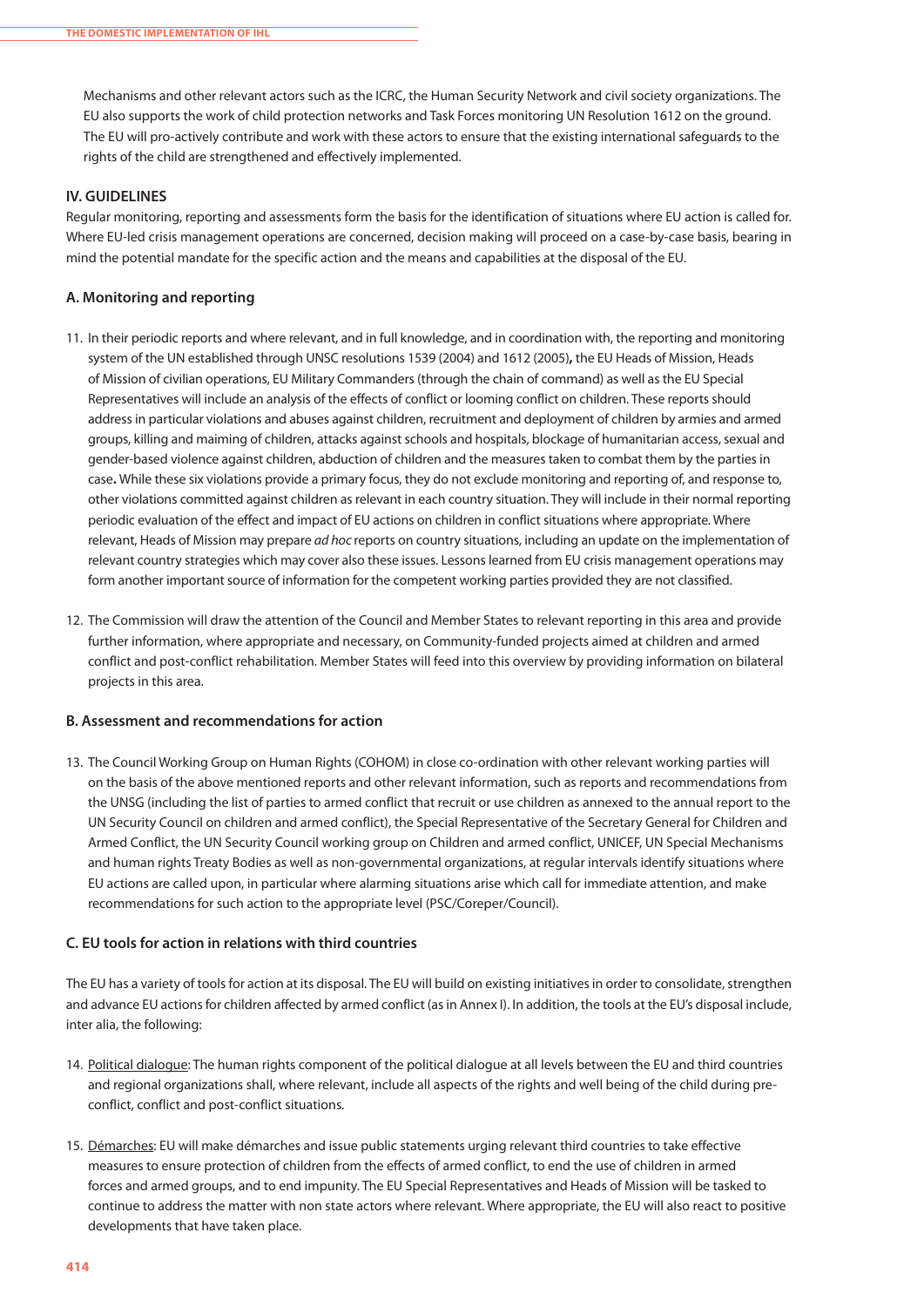- 16. Multilateral co-operation: the Community is engaged in funding projects relating to children and armed conflict in several fields, in particular for Disarmament, Demobilization, Reintegration and Rehabilitation (DDRR) and through humanitarian assistance. The Commission will identify possibilities for extending such support, for example in the context of its Country Strategy Papers and its Mid Term Reviews, paying specific attention to the situations in priority countries. The Commission will also specifically consider the link between relief, rehabilitation and development. In this continuum, the Commission has recognized the importance of support to education in emergencies, which has to be integrated into comprehensive longer-term policies. Member States will equally seek to reflect priorities set out in these guidelines in their bilateral co-operation projects.
- 17**.** Crisis management operations: during the planning process, the question of protection of children should be adequately addressed. In countries where the EU is engaged with crisis management operations, and bearing in mind the mandate of the operation and the means and capabilities at the disposal of the EU, the operational planning should take into account, as appropriate, the specific needs of children, bearing in mind the particular vulnerability of the girl child. In pursuit of the relevant UNSC resolutions, the EU will give special attention to the protection, welfare and rights of children in armed conflict when taking action aimed at maintaining peace and security.
- 18. Making use of the various tools at its disposal, the EU will seek to ensure that specific needs of children will be taken into account in early-warning and preventive approaches as well as actual conflict situations, peace negotiations, peace agreements, ensuring that crimes committed against children be excluded from all amnesties, post-conflict phases of reconstruction, rehabilitation, reintegration and long-term development. The EU will seek to ensure that the local community, including children, is involved in the peace process. In this context, the EU will take advantage of and build on experience gained within the UN system and regional organizations. Girls and those children, who are refugees, displaced, separated, abducted, affected by HIV/AIDS, disabled, subject to sexual exploitation or in detention are particularly vulnerable.
- 19. Training: the coordinated EU Training Concept in the field of crisis management should take account of the implications of these guidelines**.** In light of this, the EU recommends training in child protection.
- 20. Other measures: the EU might consider making use of other tools at its disposal where appropriate, such as the imposition of targeted measures**.** When EU agreements with third countries are approaching renewal the EU will consider carefully the country's record on respect for children's rights, with particular reference to children affected by armed conflict.

## **V. IMPLEMENTATION AND FOLLOW-UP**

- 21. COHOM is furthermore requested to:
	- a) oversee the implementation of EU action taken in accordance with these guidelines and to that end develop modalities to render paragraph 12 operational, as well as to oversee the implementation of relevant country strategies. In this context, reference is made to the 25 June 2001 General Affairs Council's conclusions, which recalled that the Community actions should be consistent with the EU's action as a whole;
	- b) review and update on a regular basis the EU list of priority countries;
	- c) promote and oversee mainstreaming of the issue of children and armed conflict throughout all relevant EU policies and actions, as well as to co-operate with other EU bodies in the area of security and development to comprehensively protect the rights of children;
	- d) undertake ongoing review of the implementation of these guidelines, in close co-ordination with the relevant working groups, Special Representatives, Heads of Mission, Heads of Mission of civilian operations and EU Military Commanders (through the chain of command);
	- e) continue to examine, as appropriate, further ways of co-operation with the UN and other international and regional intergovernmental organizations, NGOs as well as corporate actors in this area;
	- f) report to PSC on an annual basis on progress made towards fulfilling the objectives set out in these guidelines;
	- g) submit an evaluation of these guidelines to the Council with recommendations for improvements or updates as and when appropriate;
	- h) on that basis, consider establishing a focal point (for instance a special group of experts or Special Representative) to ensure the future implementation of these guidelines.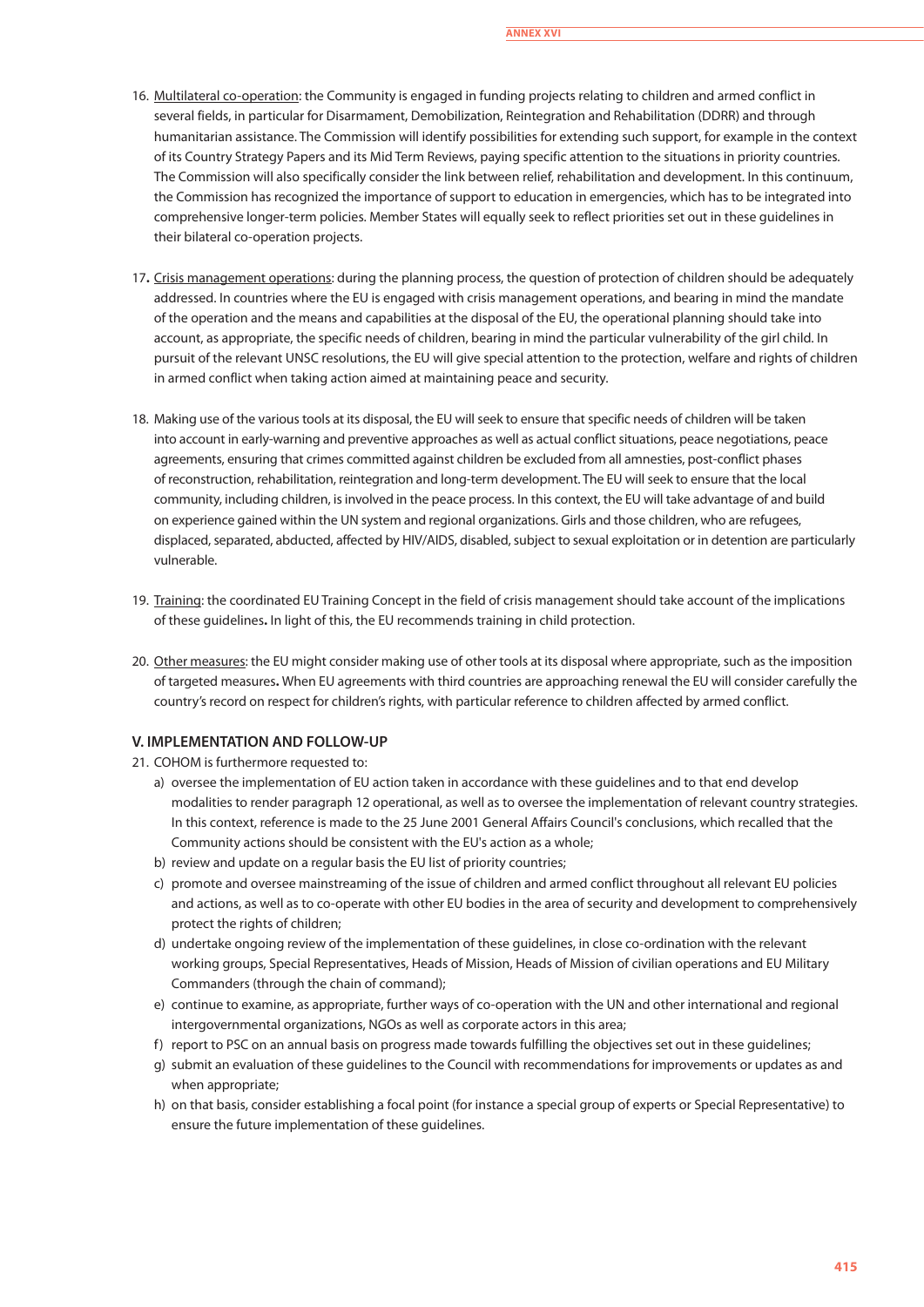# **Paris Commitments to protect children from unlawful recruitment and use by armed forces or armed groups (Paris Commitments) [2007]**

## **We**,

Ministers and representatives of countries having gathered in Paris on 5 and 6 February 2007 to strongly reaffirm our collective concern at the plight of children affected by armed conflict, our recognition of the physical, developmental, emotional, mental, social and spiritual harm to children resulting from the violation of their rights during armed conflict, and our commitment to identifying and implementing lasting solutions to the problem of unlawful recruitment or use of children in armed conflict;

*Recalling* all the international instruments relevant to the prevention of recruitment or use of children in armed conflict, their protection and reintegration, and to the fight against impunity for violators of children's rights, as well as relevant regional instruments, as listed in the Annex hereto, and in particular calling upon all States which have not done so yet to consider ratifying as a matter of priority the Convention on the Rights of the Child and the Optional Protocols thereto;

*Recalling* UN Security Council resolutions 1261 (1999), 1314 (2000), 1379 (2001), 1460 (2003), 1539 (2004) and 1612 (2005) which have repeatedly condemned and called for an end to the unlawful recruitment and use of children by parties to armed conflict contrary to international law, and led to the establishment of a Monitoring and Reporting mechanism and of a Working Group to address violations of children's rights committed in times of armed conflict;

*Recalling* the 1997 Cape Town principles ("Cape Town principles and best practices on the prevention of recruitment of children into the armed forces and on demobilization and social reintegration of child soldiers in Africa"), that have been helpful to guide decisions and actions taken to prevent the unlawful recruitment of children under 18 years of age into armed forces or groups, stop their use, secure their release, provide protection and support their reintegration or integration into family, community and civilian life;

*Deeply concerned* that girls continue to be largely invisible in programming and diplomatic initiatives regarding the unlawful recruitment and use of children by armed forces or groups and committed to reversing and redressing this imbalance;

*Deeply concerned* that the Millennium Development Goals of universal primary education and the development of decent and productive work for youth will not be reached as long as children continue to be unlawfully recruited or used in armed conflicts;

*Recognizing that* States bear the primary responsibility for providing security to and ensuring the protection of all children within their jurisdiction, that children's reintegration into civilian life is the ultimate goal of the process of securing their release from armed forces or groups, and that planning for reintegration should inform all stages of the process and should commence at the earliest possible stage;

# **We commit ourselves :**

- 1. To spare no effort to end the unlawful recruitment and use of children by armed forces or groups in all regions of the world, i.a. through the ratification and implementation of all relevant international instruments and through international cooperation.
- 2. To make every effort to uphold and apply the Paris principles ("The Guidelines to Protect Children from Unlawful Recruitment or Use by Armed Forces and Armed Groups") wherever possible in our political, diplomatic, humanitarian, technical assistance and funding roles and consistent with our international obligations.

# **In particular, we commit ourselves:**

- 3. To ensure that conscription and enlistment procedures for recruitment into armed forces are established and that they comply with applicable international law, including the Optional Protocol to the Convention on the Rights of the Child on the involvement of children in armed conflict, and to establish mechanisms to ensure that age of entry requirements are fully respected and that responsibility for establishing the age of the recruit rests with the recruiting party.
- 4. To take all feasible measures, including legal and administrative measures, to prevent armed groups within the jurisdiction of our State that are distinct from our armed forces from recruiting or using children under 18 years of age in hostilities.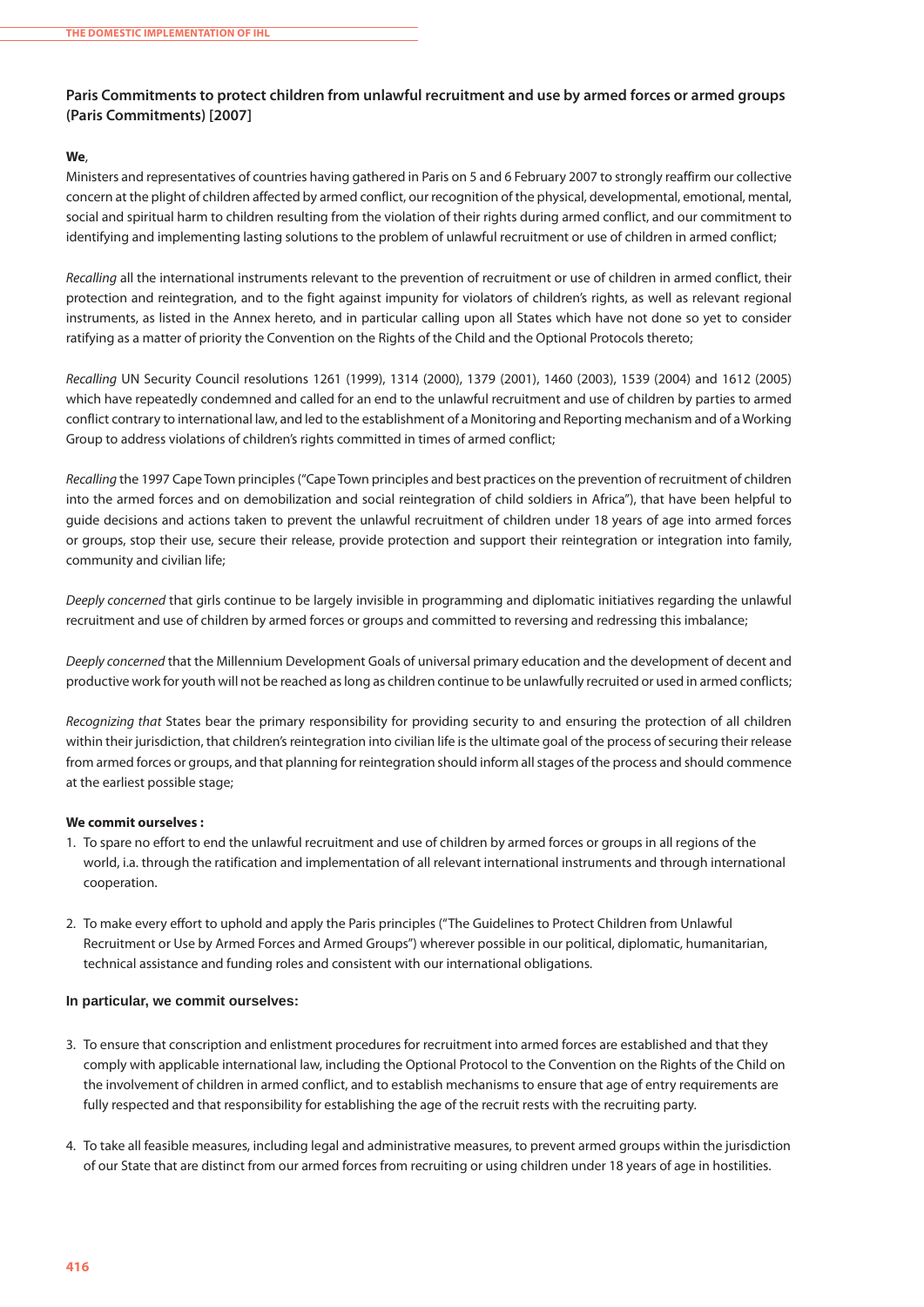**annex XVI**

- 5. To adhere to the principle that the release of all children recruited or used contrary to international law by armed forces or groups shall be sought unconditionally at all times, including during armed conflict, and that actions to secure the release, protection and reintegration of such children should not be dependent on a cease-fire or peace agreement or on any release or demobilization process for adults.
- 6. To fight against impunity, and to effectively investigate and prosecute those persons who have unlawfully recruited children under 18 years of age into armed forces or groups, or used them to participate actively in hostilities, bearing in mind that peace or other agreements aiming to bring about an end to hostilities should not include amnesty provisions for perpetrators of crimes under international law, including those committed against children.
- 7. To use all available means to support monitoring and reporting efforts at the national, regional and international levels on violations of child rights during of armed conflict, including in relation to the unlawful recruitment or use of children, and in particular to support the monitoring and reporting mechanism established by Security Council resolutions 1539 and 1612.
- 8. To fully cooperate with the implementation of targeted measures taken by Security Council against parties to an armed conflict which unlawfully recruit or use children, such as, but not limited to, a ban on arms and equipment transfers or military assistance to these parties.
- 9. To take all necessary measures, including the elaboration of rules of engagement and standard operating procedures, and the training of all relevant personnel therein, to ensure that children recruited or used by enemy armed forces or groups who are deprived of their liberty are treated in accordance with international humanitarian law and human rights law, with special consideration for their status as children.
- 10. To ensure that all children under 18 years of age who are detained on criminal charges are treated in accordance with relevant international law and standards, including those provisions which are specifically applicable to children; and that children who have been unlawfully recruited or used by armed forces are not considered as deserters under applicable domestic law.
- 11. To ensure that children under 18 years of age who are or who have been unlawfully recruited or used by armed forces or groups and are accused of crimes against international law are considered primarily as victims of violations against international law and not only as alleged perpetrators. They should be treated in accordance with international standards for juvenile justice, such as in a framework of restorative justice and social rehabilitation.
- 12. In line with the Convention on the Rights of the Child and other international standards for juvenile justice, to seek alternatives to judicial proceedings wherever appropriate and desirable, and to ensure that, where truth-seeking and reconciliation mechanisms are established, the involvement of children is supported and promoted, that measures are taken to protect the rights of children throughout the process, and in particular that children's participation is voluntary.
- 13. To ensure that children who are released from or have left armed forces or groups are not used for political purposes by any party, including political propaganda.
- 14. To ensure that children who cross international borders are treated in accordance with international human rights and humanitarian and refugee law, and in particular, that children who flee to another country to escape unlawful recruitment or use by armed forces or armed groups can effectively exercise their right to seek asylum, that asylum procedures are age and gender-sensitive and that the refugee definition is interpreted in an age and gender-sensitive manner taking into account the particular forms of persecution experienced by girls and boys, including unlawful under-age recruitment or use in armed conflict, and that no child is returned in any manner to the borders of a State where there is real risk of torture or cruel and unusual treatment or punishment or when that child is recognized as a Convention refugee according to the 1951 Refugee Convention, or of unlawful recruitment, re-recruitment or use by armed forces or groups, assessed on a case by case basis.
- 15. To ensure that children who are not in their state of nationality, including those recognized as refugees and granted asylum are fully entitled to the enjoyment of their human rights on an equal basis with other children.
- 16. To advocate and seek for the inclusion in peace and ceasefire agreements by parties to armed conflict that have unlawfully recruited or used children of minimum standards regarding the cessation of all recruitments, the registration,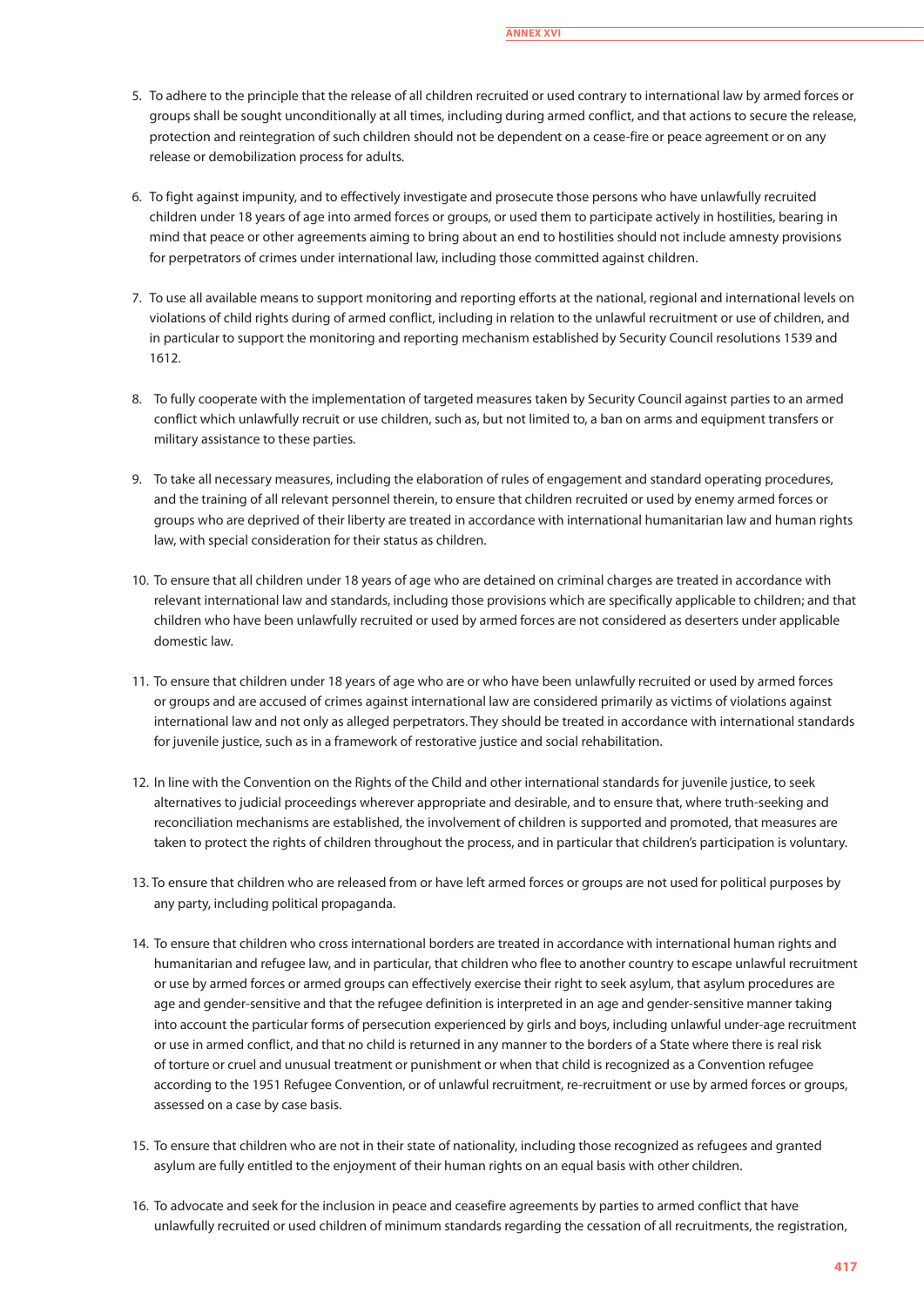the release and the treatment thereafter of children, including provisions to meet the specific needs of girls and their children for protection and assistance.

- 17. To ensure that any programmes or actions conducted or funded to prevent unlawful recruitment and to support children unlawfully recruited or used by armed forces or groups are based on humanitarian principles, meet applicable minimum standards, and develop systems for accountability, including the adoption of a code of conduct on the protection of children and on sexual exploitation and abuse.
- 18. To ensure that armed forces or groups having recruited or used children unlawfully are not allowed to secure advantages during peace negotiations and security sector reforms, such as using the number of children in their ranks to increase their share of troop size in a power sharing agreement.
- 19. To ensure that any funding for child protection is made available as early as possible, including in the absence of any formal peace process and formal disarmament, demobilization and reintegration (DDR) planning, and to also ensure that funding remains available for the time required and for activities in communities benefiting a wide range of children affected by armed conflict in order to achieve full and effective integration or reintegration into civilian life.
- 20. In that context, we, Ministers and representatives of countries having gathered in Paris on 5 and 6 February 2007, welcome the update of the 1997 Cape Town principles ("the Paris principles"), which will be a useful guide in our common efforts to fight against the plight of children affected by armed conflicts.

# **The Paris Principles and Guidelines on Children Associated with Armed Forces of Armed Groups (Paris Principles) [2007]**

# **Article 2**

For the purposes of these Principles

2.0 "Child" refers to any person less than 18 years of age in accordance with the Convention on the Rights of the Child.

2.1 "A child associated with an armed force or armed group" refers to any person below 18 years of age who is or who has been recruited or used by an armed force or armed group in any capacity, including but not limited to children, boys, and girls used as fighters, cooks, porters, messengers, spies or for sexual purposes. It does not only refer to a child who is taking or has taken a direct part in hostilities.

2.2 "Armed forces" refers to the military institution of a State with a legal basis, and supporting institutional infrastructure (salaries, benefits, basic services, etc).

2.3 "Armed groups" refers to groups distinct from armed forces as defined by Article 4 of the Optional Protocol to the Convention on the Rights of the Child on the involvement of children in armed conflict.

2.4 "Recruitment" refers to compulsory, forced and voluntary conscription or enlistment of children into any kind of armed force or armed group.

2.5 "Unlawful recruitment or use" is recruitment or use of children under the age stipulated in the international treaties applicable to the armed force or armed group in question or under applicable national law.

2.6 "Release" Includes the process of formal and controlled disarmament and demobilization of children from an armed force or armed group as well as the informal ways in which children leave by escaping, being captured or by any other means. It implies a disassociation from the armed force or armed group and the beginning of the transition from military to civilian life. Release can take place during a situation of armed conflict; it is not dependent on the temporary or permanent cessation of hostilities. Release is not dependent on children having weapons to forfeit.

2.7 "Disarmament" is the collection, documentation, control and disposal of small arms, ammunition, explosives and light and heavy weapons of combatants and often also of the civilian population. Disarmament also includes the development of responsible arms management programmes.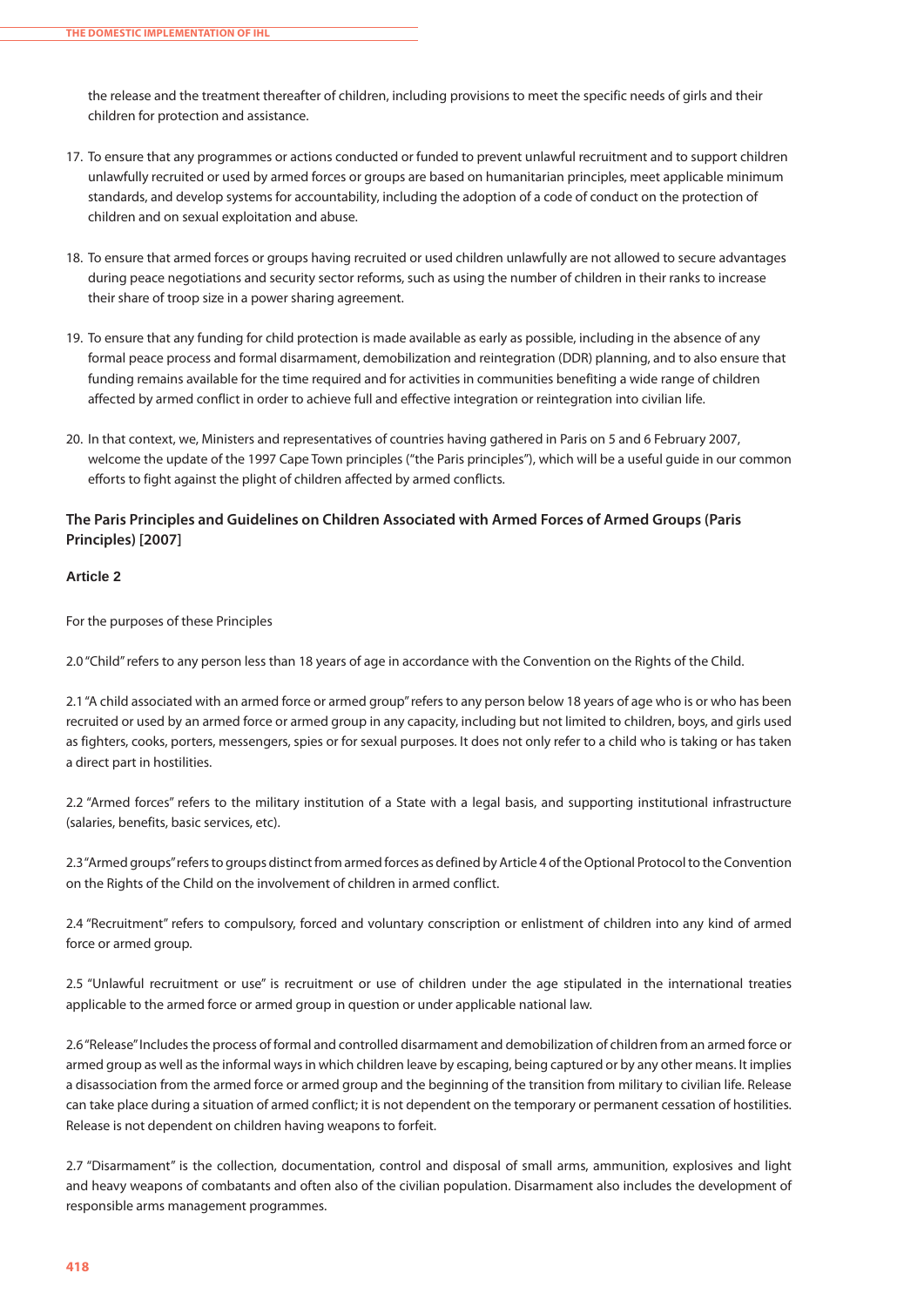2.8 "Demobilization" is the formal and controlled discharge of active combatants from armed forces or other armed groups. The first stage of demobilization may extend from the processing of individual combatants in temporary centres to the massing of troops in camps designated for this purpose (cantonment sites, encampments, assembly areas or barracks). The second stage of demobilization encompasses the support package provided to the demobilized persons, which is called reinsertion.

2.9 "Child Reintegration" is the process through which children transition into civil society and enter meaningful roles and identities as civilians who are accepted by their families and communities in a context of local and national reconciliation. Sustainable reintegration is achieved when the political, legal, economic and social conditions needed for children to maintain life, livelihood and dignity have been secured. This process aims to ensure that children can access their rights, including formal and non-formal education, family unity, dignified livelihoods and safety from harm.

2.10 "Formal DDR process" is a process that contributes to security and stability in a post-conflict recovery context by removing weapons from the hands of combatants, taking the combatants out of military structures and helping them to integrate socially and economically into society by finding livelihoods.

# **Article 8**

10. Where large numbers of people are facing criminal proceedings as a result of armed conflict, the processing the cases of children and of mothers who have children with them in detention should take priority.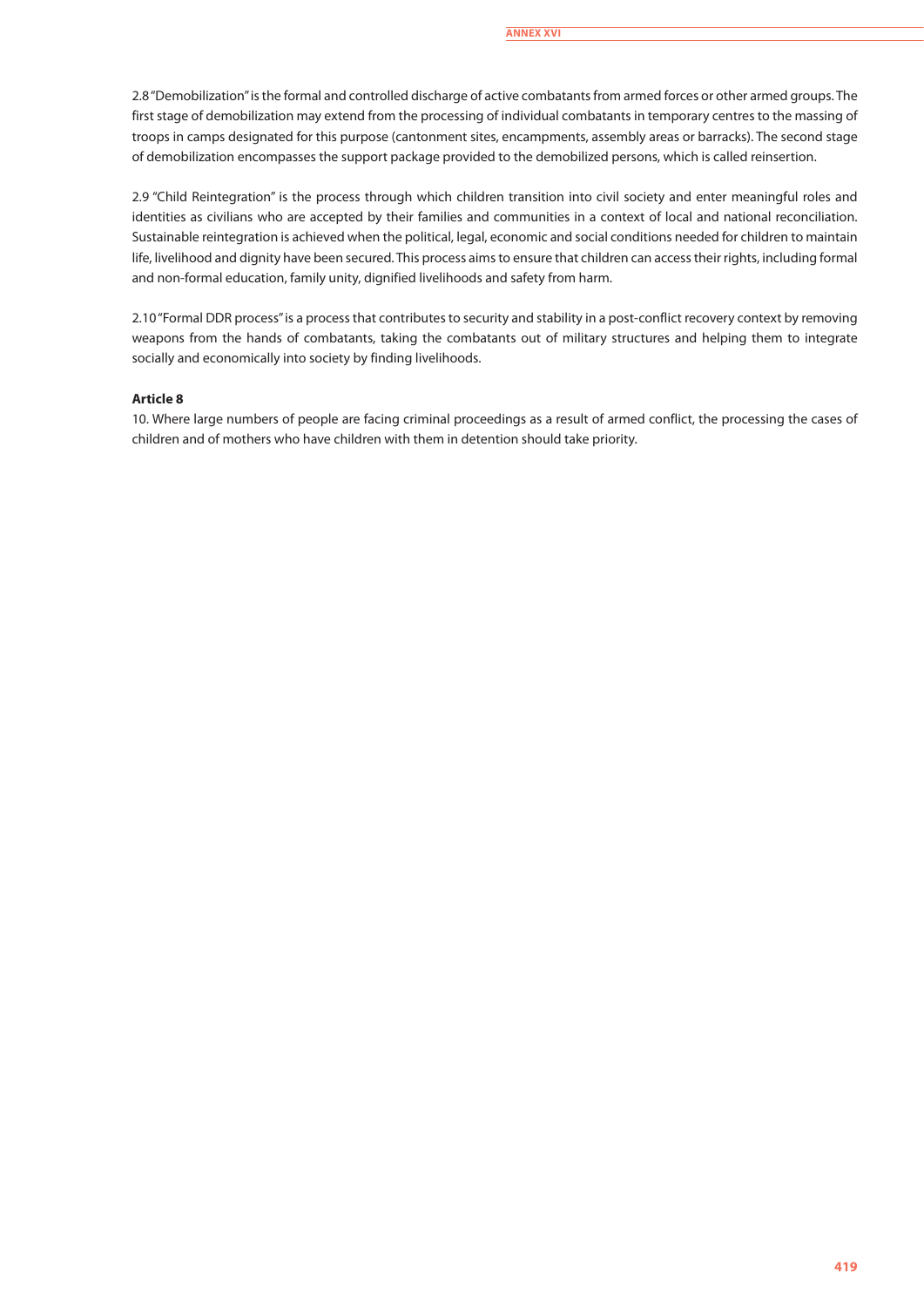# **Annex II**

# Resolutions and Reports

UN Security Council resolutions

- Security Council resolution 1261 (1999)
- Security Council resolution 1314 (2000)
- Security Council resolution 1379 (2001)
- Security Council resolution 1460 (2003)
- Security Council resolution 1539 (2004)
- Security Council resolution 1612 (2005)
- Security Council resolution 1882 (2009)
- Statement of its President on 24 July 2006
- Statement of its President on 28 November 2006
- Statement of its President on 12 February 2008
- Statement of its President on 17 July 2008
- • Statement of its President on 29 April 2009

Special Representative of the Secretary-General on Children and Armed Conflict

- Protection of Children affected by Armed Conflict: Report of the Special Representative of the Secretary-General for Children and *Armed Conflict,* 12 October 1998, A/53/482
- Protection of Children affected by Armed Conflict: Report of the Special Representative of the Secretary-General for Children and *Armed Conflict,* 1 October 1999, A/54/430
- Protection of Children affected by Armed Conflict: Report of the Special Representative of the Secretary-General for Children and *Armed Conflict,* 3 October 2000, A/55/442
- Protection of Children affected by Armed Conflict: Report of the Special Representative of the Secretary-General for Children and *Armed Conflict*, 9 October 2001, A/56/453
- Protection of Children affected by Armed Conflict: Report of the Special Representative of the Secretary-General for Children and *Armed Conflict,* 24 September 2002, A/57/402
- Protection of Children affected by Armed Conflict: Report of the Special Representative of the Secretary-General for Children and *Armed Conflict*, 29 August 2003, A/58/328
- Protection of Children affected by Armed Conflict: Report of the Special Representative of the Secretary-General for Children and *Armed Conflict,* 8 October 2004, A/59/426
- Protection of Children affected by Armed Conflict: Report of the Special Representative of the Secretary-General for Children and *Armed Conflict,* 7 September 2005, A/60/335
- Protection of Children affected by Armed Conflict: Report of the Special Representative of the Secretary-General for Children and *Armed Conflict,* 17 August 2006, A/61/275
- Protection of Children affected by Armed Conflict: Report of the Special Representative of the Secretary-General for Children and *Armed Conflict,* 13 August 2007, A/62/228
- Protection of Children affected by Armed Conflict: Report of the Special Representative of the Secretary-General for Children and *Armed Conflict,* 6 August 2008, A/63/227
- Protection of Children affected by Armed Conflict: Report of the Special Representative of the Secretary-General for Children and *Armed Conflict,* 6 August 2009, A/64/254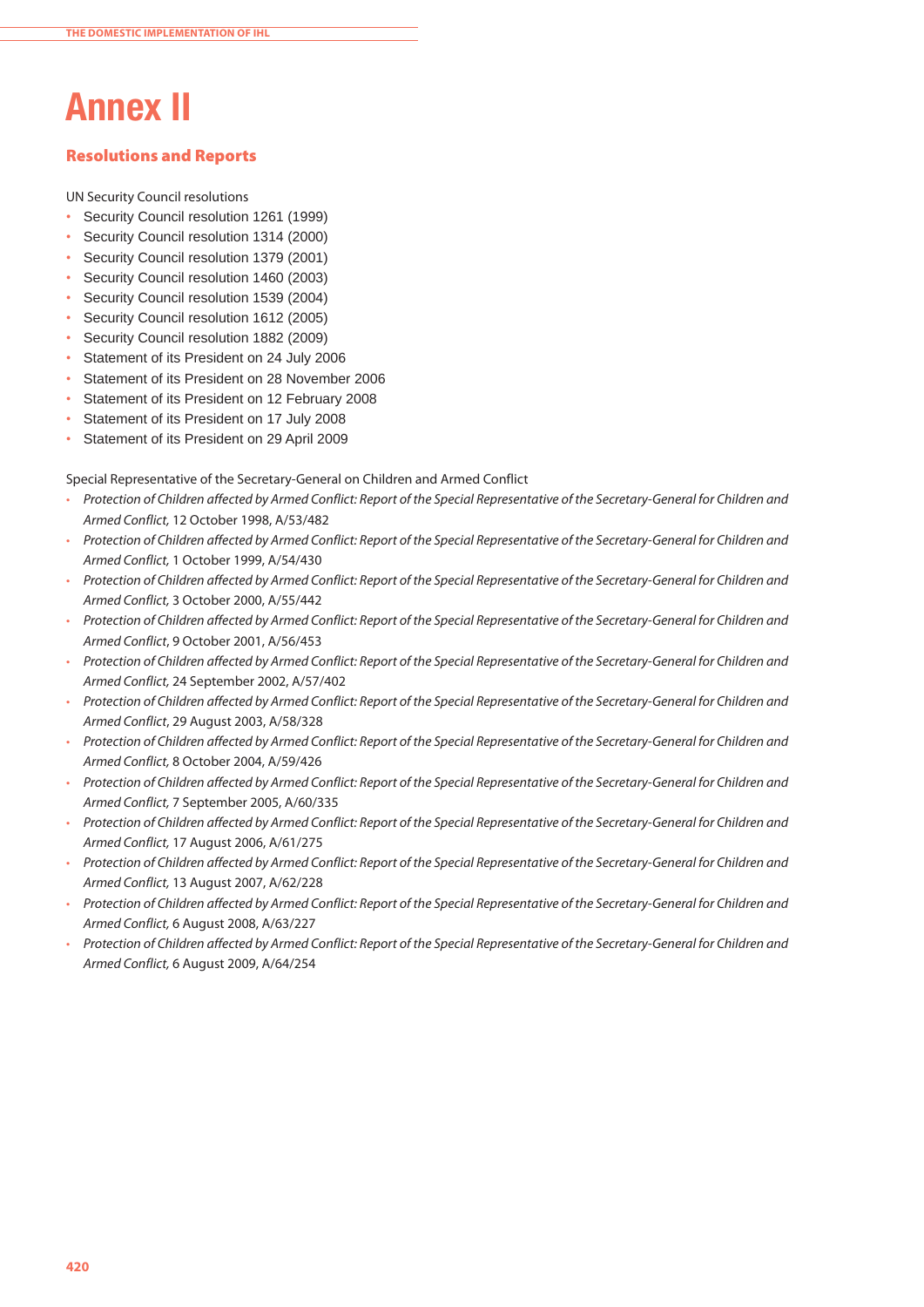UN Secretary-General

- • *Report on Children and Armed Conflict to the Security Council,* 19 July 2000, S/2000/712
- • *Report on Children and Armed Conflict to the Security Council,* 7 September 2001, S/2001/852
- • *Report on Children and Armed Conflict to the Security Council,* 26 November 2002, S/2001/1299
- • *Report on Children and Armed Conflict to the Security Council,* 10 November 2003, S/2003/1053
- • *Report on Children and Armed Conflict to the Security Council,* 9 February 2005, S/2005/72
- • *Report on Children and Armed Conflict to the Security Council,* 26 October 2006, S/2006/826
- • *Report on Children and Armed Conflict to the Security Council,* 21 December 2007, S/2007/757
- • *Report on Children and Armed Conflict to the Security Council,* 26 March 2009, S/2009/158

# General Assembly

- • *Guidelines for the Alternative Care of Children*, 30 October 2009, A/C.3/64/L.50
- • *Basic Principles and Guidelines on the Right to a Remedy and Reparation for Victims of Gross Violations of International Humanitarian Law*, 21 March 2006, A/RES/60/147

UN Secretary-General's report to the General Assembly on "The status of the Convention on the Rights of the Child," UN Doc. A/64/172, 27 July 2009

## UN Security Council

• "The rule of law and transitional justice in conflict and post-conflict societies," report of the Secretary-General, 23 August 2004, S/2004/616

## Convention on the Rights of the Child

- Guidelines regarding initial reports to be submitted by States party under Article 8(1) of the Optional Protocol to the Convention on the Rights of the Child on the involvement of children in armed conflict: 12/10/2001, CRC/OP/AC/1
- Revised Guidelines regarding initial reports to be submitted by States Parties under article 8 paragraph 1, of the Optional Protocol to the Convention on the Rights of the Child on the involvement of children in armed conflict: 19 October 2007, CRC/C/OPAC/2
- General Comment No. 10 (2007) Children's rights in Juvenile Justice: 25 April 2007, CRC/C/GC/10

## Soft law

- "The Paris Principles", The principles and guidelines on children associated with armed forces or armed groups, Paris, 2007
- "The Paris Commitments" The Paris Commitments to protect children from unlawful recruitment or use by armed forces or armed groups, Paris, 2007
- "The Cape Town Principles and Best practices", Adopted at the symposium on the prevention of the recruitment of children into armed conflicts and on demobilization and on social reintegration of child soldiers in Africa, South Africa, 1997
- • "The Beijing Rules", *The United Nations Standard Minimum Rules for the Administration of Juvenile Justice*, UN doc. A/40/53, 1985

## Economic and Social Council

Resolution: Guidelines on Justice in matters involving child victims and witnesses of crime, Res/2005/20, 22 July 2005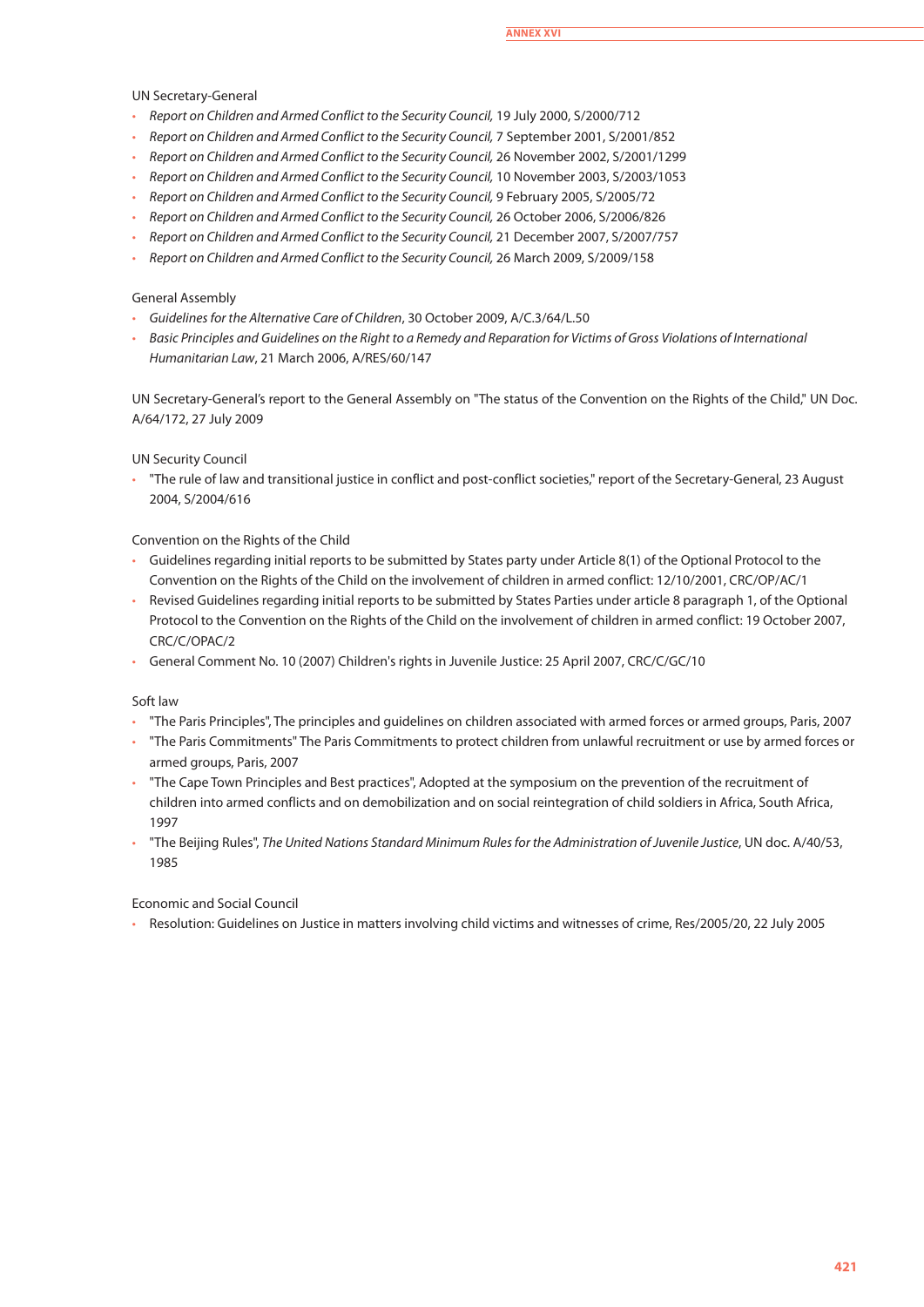# **Annex III**

# Bibliography

Ang Fiona, *A Commentary on the United Nations Convention on the Rights of the Child, Volume 38, Article 38: Children in Armed Conflicts*, Martinus Nijhoff Publishers, Leiden/ Boston, 2006

Barstad Kristin, "Preventing the recruitment of child soldiers: The ICRC approach", *Refugee Survey Quarterly*, Vol. 27, No. 4, 2009

Brett Rachel, "Adolescents volunteering for armed forces or armed groups", *International Review of the Red Cross (IRRC)*, Vol. 85, No. 852, 2003

Cassese Antonio, *International Criminal Law*, Oxford University Press, 2006

Clapham Andrew, *Human Rights Obligations of Non-State Actors*, Oxford University Press, 2006

Coalition to Stop the Use of Child Soldiers, *Child Soldiers: Global Report 2004*, London, 2004

Coalition to Stop the Use of Child Soldiers, *Child Soldiers: Global Report 2008*, London 2008

Decaux Emmanuel, "The definition of traditional sanctions: their scope and characteristics*"*, *IRRC,* Vol. 90, No. 870, 2008

Detrick Sharon, *A Commentary on the United Nations Conventions on the Rights of the Child, Article 38: Children in in armed conflicts*, Martinus Nijhoff Publishers, The Hague/Boston/London, 1999

Doswald-Beck Louise and Vité Sylvain, "International humanitarian law and human rights law", *IRRC*, No. 293, 1993

Dutli Maria Teresa and Bouvier Antoine, "Protection of children in armed conflict: The rules of international law and the role of the International Committee of the Red Cross", *International Journal of Children's Rights,* Vol. 4, 1996

Dutli Maria Teresa "Captured child combatant," *IRRC*, No. 278, 1990

Goodwin-Gill Guy and Cohn Ilene, *Child Soldiers: The Role of Children in Armed Conflict*, Clarendon Press, Oxford, 1994

Grossman Nienke, "Rehabilitation or Revenge: Prosecuting Child Soldiers for Human Rights Violations", *Georgetown Journal of International Law*, Vol. 38, No. 2, 2007

Grover Sonja, "Child soldiers as non-combatants: The inapplicability of the Refugee Convention exclusion clause", *International Journal of Human Rights*, Vol. 12, February 2008

Henckaerts Jean-Marie, Doswald-Beck Louise (with contributions by Caroline Alvermann, Knut Dörmann and Baptiste Rolle), *Customary International Humanitarian Law, Volume I: Rules*, ICRC/Cambridge University Press, 2005

ICRC, "Optional Protocol to the Convention on the Rights of the Child on the involvement of children in armed conflicts," *IRRC,* No. 322, 1998

ICRC, "Guidelines for ICRC action on behalf of children affected by armed conflict," 2008

Happold Matthew, "The Optional Protocol to the Convention on the Rights of the Child on the involvement of children in armed conflict," *International Humanitarian Law Yearbook*, 2000

Happold Matthew, *Child Soldiers in International Law*, Juris Publishing, Manchester University Press, 2005

Happold Matthew, "The Age of Criminal Responsibility for International Crimes under International Law" in *International Criminal Accountability and the Rights of Children*, The Hague, Hague Academic Press, 2006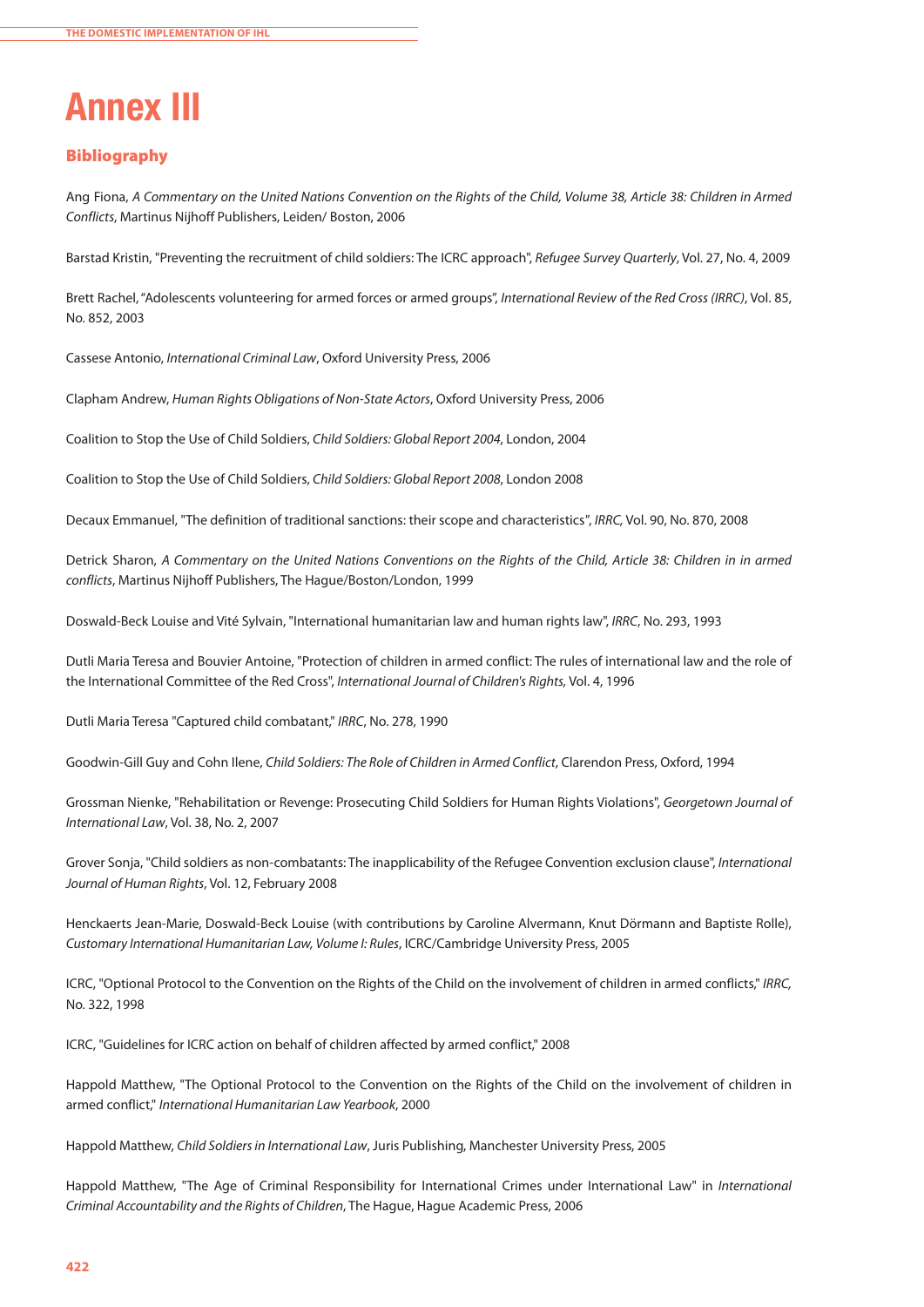Hofmann Claudia, "Engaging Non-State Armed Groups in Humanitarian Action", *International Peacekeeping*, Vol. 13, No. 3, September 2006

La Rosa Anne-Marie, "Sanctions as a means of obtaining greater respect for humanitarian law: A review of their effectiveness", *IRRC*. Vol. 90, No. 870, 2008

La Rosa Anne-Marie, Wuerzner Carolin, "Armed groups, sanctions and the implementation of international humanitarian law," *IRRC*, Vol. 90, No. 870, 2008

Machel Study 10 years strategic review *Children and Conflict in a Changing World*, UNICRF/Office of the Special Representative of the Secretary-General for Children and Armed Conflicts, 2009

McHugh Gerard, "Strengthening protection of children through accountability", Conflict Dynamics International, March 2009

Renaut Céline, "The impact of military disciplinary sanctions on compliance with international humanitarian law", *IRRC*, Vol. 90, No. 870, 2008

Redress "Victims, perpetrators or heroes? Child soldiers before the International Criminal Court", The Redress Trust, September 2006

Sheppard Ann, "Child soldiers: Is the Optional Protocol evidence of an emerging straight-18 consensus?" *International Journal of Children's Rights*, Vol. 8, 2000

Singer P.W, *Children at War*, Pantheon, New York, 2005

"Ratification and implementation guide of the Optional Protocol on the involvement of children in armed conflict", UNICEF/ Coalition to Stop the Use of Child Soldiers, 2003

UNICEF "Children and Transitional Justice" Background paper of the Expert discussion, Florence 12-13 June 2008.

Vanderwiele Tiny, *A Commentary on the United Nations Convention on the Rights of the Child. Optional Protocol. The Involvement of Children in Armed Conflicts*, Martinus Nijhoff Publishers, Leiden/ Boston, 2006

Villanueva Sainz-Pardo Pilar, "Is child recruitment as a war crime part of customary international law?" *International Journal of Human Rights*, Vol. 12, No. 4, September 2008

Williamson Jamie Allan "Some considerations on command responsibility and criminal liability," *IRRC,* Vol. 90, No. 870, 2008

#### **International Court of Justice**

International Court of Justice (ICJ), North Sea Continental Shelf case, judgment 20 February 1969, *ICJ Reports 1969*

# **International Criminal Court**

*Prosecutor* v. *Thomas Lubanga Dyilo*, Decision on the confirmation of charges, 29 January 2007, Pre-Trial Chamber 1, ICC-01/04- 01/06-803.

#### **Special Court for Sierra Leone**

*Prosecutor* v. *Sam Hinga Norman*. Decision on preliminary motion based on lack of jurisdiction (child recruitment), 31 May 2004, Case No. SCSL-2004-14-AR72 (E)

#### **International Criminal Tribunal for the former Yugoslavia**

*Prosecutor* v. *Anto Furundzija*, Judgment, Trial Chamber, 10 December 1998, Case No. IT-95-17/1-T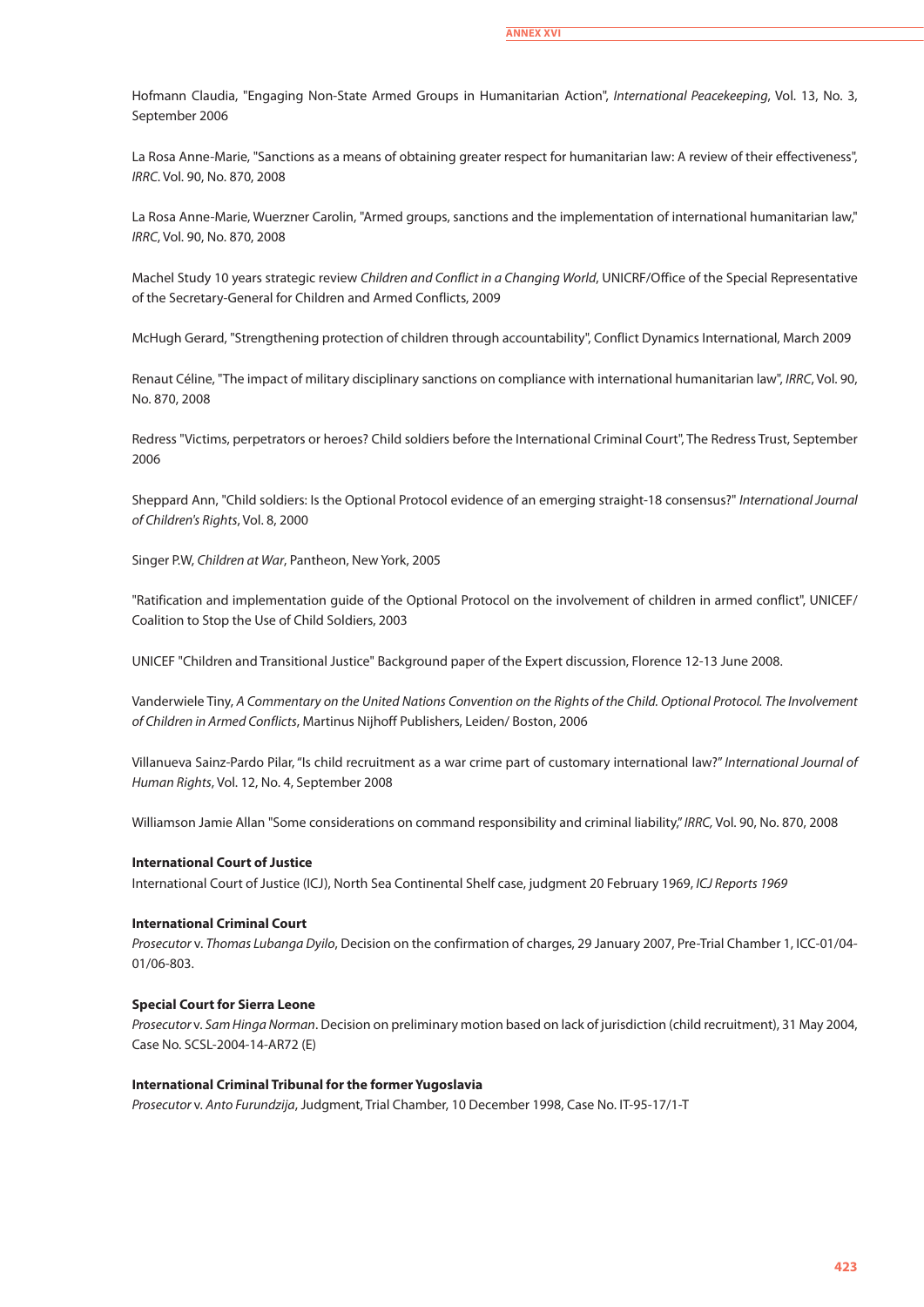**Checklist of States' Obligations relating to Children Associated with Armed Forces or Armed Groups** Checklist of States' Obligations relating to Children Associated with Armed Forces or Armed Groups

| <b>CRC</b>                               | Ensure"all<br>OP-CAC | GC III |                    | GC IV                                   | State Parties shall<br><b>API</b> | Children who<br><b>APII</b>        | <b>African Charter</b><br><b>States Parties</b><br>(Child) | Protocol to the<br>African Charter      | <b>Ibero-American</b><br>Convention   | <b>ILO Convention</b><br><b>182</b> |
|------------------------------------------|----------------------|--------|--------------------|-----------------------------------------|-----------------------------------|------------------------------------|------------------------------------------------------------|-----------------------------------------|---------------------------------------|-------------------------------------|
| State Parties shall<br>take all feasible | feasible             |        |                    |                                         |                                   |                                    | shall take all                                             | <b>States Parties</b><br>shall take all | <b>States Parties</b><br>undertake to |                                     |
| measures to                              | measures" are        |        |                    | ake all feasible<br>measures to         |                                   | have not attained<br>the age of 15 | necessary                                                  | necessary                               | assure youth                          |                                     |
| ensure that                              | taken so that        |        |                    | ensure that                             |                                   | years shall not                    | measures to                                                | measures to                             | under 18 years                        |                                     |
| persons who                              | those under 18       |        |                    | persons who                             |                                   | be allowed to                      | ensure that no                                             | ensure that no                          | of age that                           |                                     |
| have not attained                        | years of age do      |        |                    | have not attained   take direct part in |                                   |                                    | child shall take                                           | child, especially                       | they shall not                        |                                     |
| the age of 15                            | not take a direct    |        |                    | the age of 15                           |                                   | hostilities.                       | a direct part in                                           | girls under 18                          | be called up or                       |                                     |
| years do not take                        | part in hostilities. |        |                    | years do not take                       |                                   | (Art. 4(3)(c))                     | hostilities.                                               | years of age, take                      | involved, in any                      |                                     |
| a direct part in                         | (Art. 1)             |        |                    | a direct part in                        |                                   |                                    | (Art. 22(2))                                               | a direct part in                        | way, in military                      |                                     |
| hostilities.                             |                      |        |                    | hostilities.                            |                                   |                                    |                                                            | hostilities.                            | hostilities.                          |                                     |
| (Art. 38(2))                             |                      |        |                    | (Art. 77(2))                            |                                   |                                    |                                                            | (Art. 11 al.4)                          | (Art. 12(3))                          |                                     |
| <b>State Parties</b>                     | Ensure that those    |        | The Occupying      | <b>State Parties</b>                    | Children who                      |                                    | <b>States Parties</b>                                      | <b>States Parties</b>                   | Youth have the                        | Each Member                         |
| shall refrain from                       | under 18 years       |        | Power may not,     | hall refrain from<br>S                  | have not attained                 |                                    | shall take all                                             | shall take all                          | right to make                         | shall take                          |
| recruiting any                           | of age are not       |        | in any case,       | recruiting any                          | the age of 15                     |                                    | necessary                                                  | necessary                               | conscientious                         | effective                           |
| person who has                           | compulsorily         |        | change children's  | berson who has                          | years shall not be                |                                    | measures to                                                | measures to                             | objection                             | measures                            |
| not attained the                         | recruited into       |        | personal status,   | not attained the                        | recruited in the                  |                                    | refrain from                                               | ensure that no                          | towards                               | to prevent                          |
| age of 15 years                          | their armed          |        | nor enlist them    | age of 15 years                         | armed forces or                   |                                    | recruiting any                                             | child is recruited                      | obligatory                            | the forced or                       |
| into their armed                         | forces (Art. 2).     |        | in formations or   | into their armed                        | groups.                           |                                    | child. (Art. 22(2))                                        | as a soldier.                           | military service.                     | compulsory                          |
| forces. When                             | / Ensure that        |        | organizations      | forces. When                            | (Art. 4(3)(c))                    |                                    |                                                            | (Art. 11 al.4)                          | (Art. 12(1))                          | recruitment of                      |
| recruiting, State                        | States raise the     |        | subordinate to it. | ecruiting, State                        |                                   |                                    |                                                            |                                         |                                       | children for use                    |
| Parties shall                            | minimum age          |        | (Art. 50 para. 2)  | Parties shall                           |                                   |                                    |                                                            |                                         |                                       | in armed conflict.                  |
| endeavour to                             | for voluntary        |        |                    | endeavour to                            |                                   |                                    |                                                            |                                         |                                       | (Art. 7(2)(a))                      |
| give priority to                         | recruitment          |        |                    | give priority to                        |                                   |                                    |                                                            |                                         |                                       |                                     |
| those who are                            | (from the current    |        |                    | those who are                           |                                   |                                    |                                                            |                                         |                                       |                                     |
| oldest (between                          | minimum of 15        |        |                    | oldest (between                         |                                   |                                    |                                                            |                                         |                                       |                                     |
| 15 and 18 years).                        | years). (Art. 3(1))  |        |                    | 15 and 18 years).                       |                                   |                                    |                                                            |                                         |                                       |                                     |
| (Art. 38(3))                             |                      |        |                    | (Art. 77(2))                            |                                   |                                    |                                                            |                                         |                                       |                                     |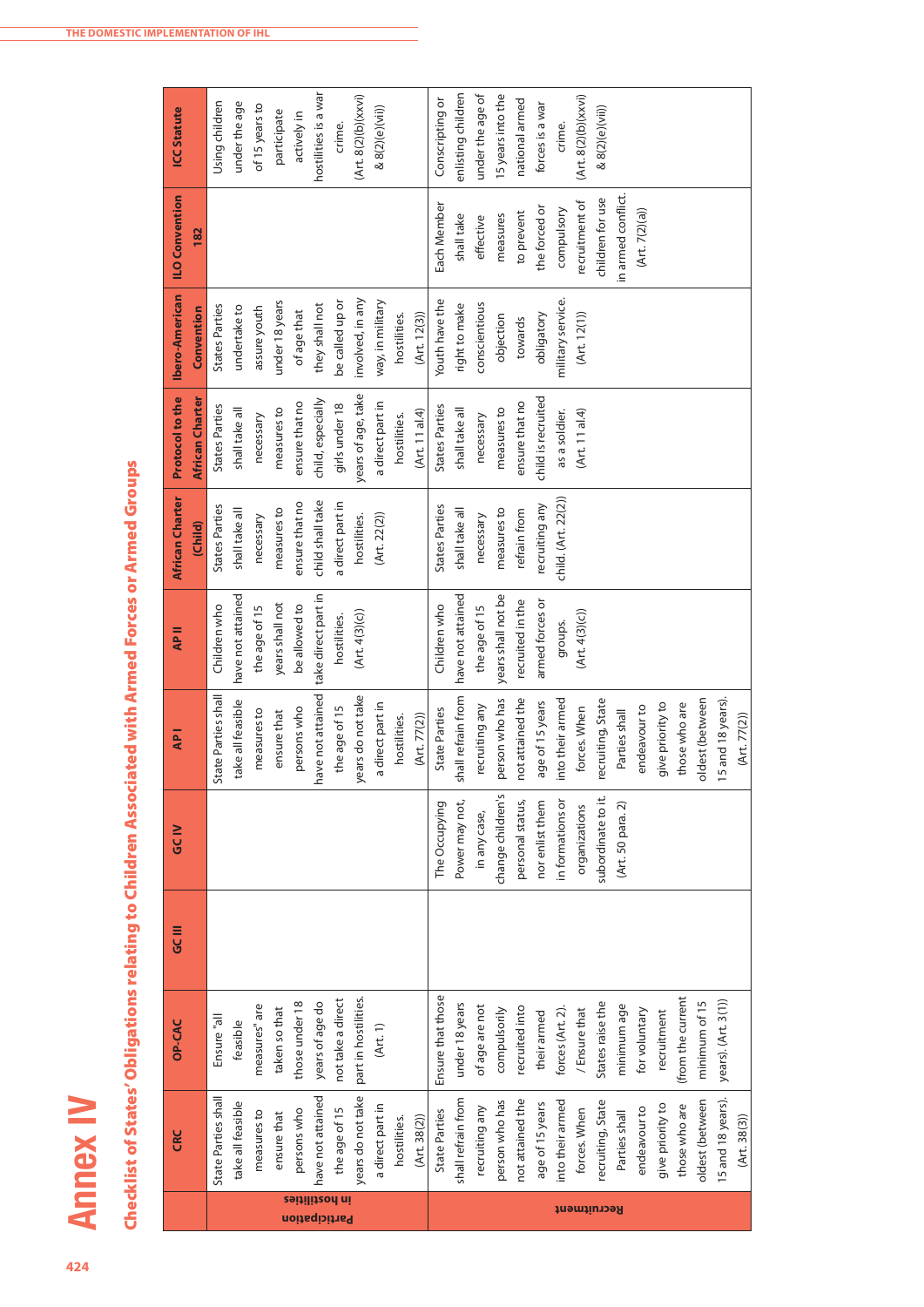| <b>ICC</b> Statute                        |                                                                                                                                                                                                                                                                                          |                                                                                                                                                                                                                                                                                 |
|-------------------------------------------|------------------------------------------------------------------------------------------------------------------------------------------------------------------------------------------------------------------------------------------------------------------------------------------|---------------------------------------------------------------------------------------------------------------------------------------------------------------------------------------------------------------------------------------------------------------------------------|
| <b>ILO Convention</b><br>182              |                                                                                                                                                                                                                                                                                          | other sanctions.<br>including penal<br>as appropriate,<br>Each Member<br>sanctions or,<br>shall take all<br>measures to<br>and enforce<br>implement<br>provisions<br>necessary<br>(Art. 7(1))                                                                                   |
| <b>Ibero-American</b><br>Convention       |                                                                                                                                                                                                                                                                                          | The States Parties<br>military service.<br>[conscientious<br>advance in the<br>pertinent legal<br>objection] and<br>the obligatory<br>elimination of<br>undertake to<br>promote the<br>measures to<br>the exercise<br>of this right<br>progressive<br>guarantee<br>(Art. 12(2)) |
| <b>African Charter</b><br>Protocol to the |                                                                                                                                                                                                                                                                                          |                                                                                                                                                                                                                                                                                 |
| <b>African Charter</b><br>(Child)         |                                                                                                                                                                                                                                                                                          |                                                                                                                                                                                                                                                                                 |
| <b>APII</b>                               |                                                                                                                                                                                                                                                                                          |                                                                                                                                                                                                                                                                                 |
| <b>API</b>                                |                                                                                                                                                                                                                                                                                          |                                                                                                                                                                                                                                                                                 |
| <b>GCIV</b>                               |                                                                                                                                                                                                                                                                                          |                                                                                                                                                                                                                                                                                 |
| GCIII                                     |                                                                                                                                                                                                                                                                                          |                                                                                                                                                                                                                                                                                 |
| OP-CAC                                    | permitted by law)<br>involved. (only if<br>guardians, upon<br>reliable proof of<br>full information<br>18 years of age<br>voluntary, with<br>recruitment of<br>age, providing<br>(if applicable)<br>those under<br>is genuinely<br>Ensure that<br>consent of<br>on duties<br>(Art. 3(3)) | Actors of persons<br>age is punishable<br>under 18 years of<br>recruitment and<br>use in hostilities<br>Ensure that the<br>offence. (Art. 4)<br>by Non-State<br>as a criminal                                                                                                   |
| CRC                                       |                                                                                                                                                                                                                                                                                          |                                                                                                                                                                                                                                                                                 |
|                                           | recruitment<br><b>Voluntary</b>                                                                                                                                                                                                                                                          | & redress<br>Enforcement                                                                                                                                                                                                                                                        |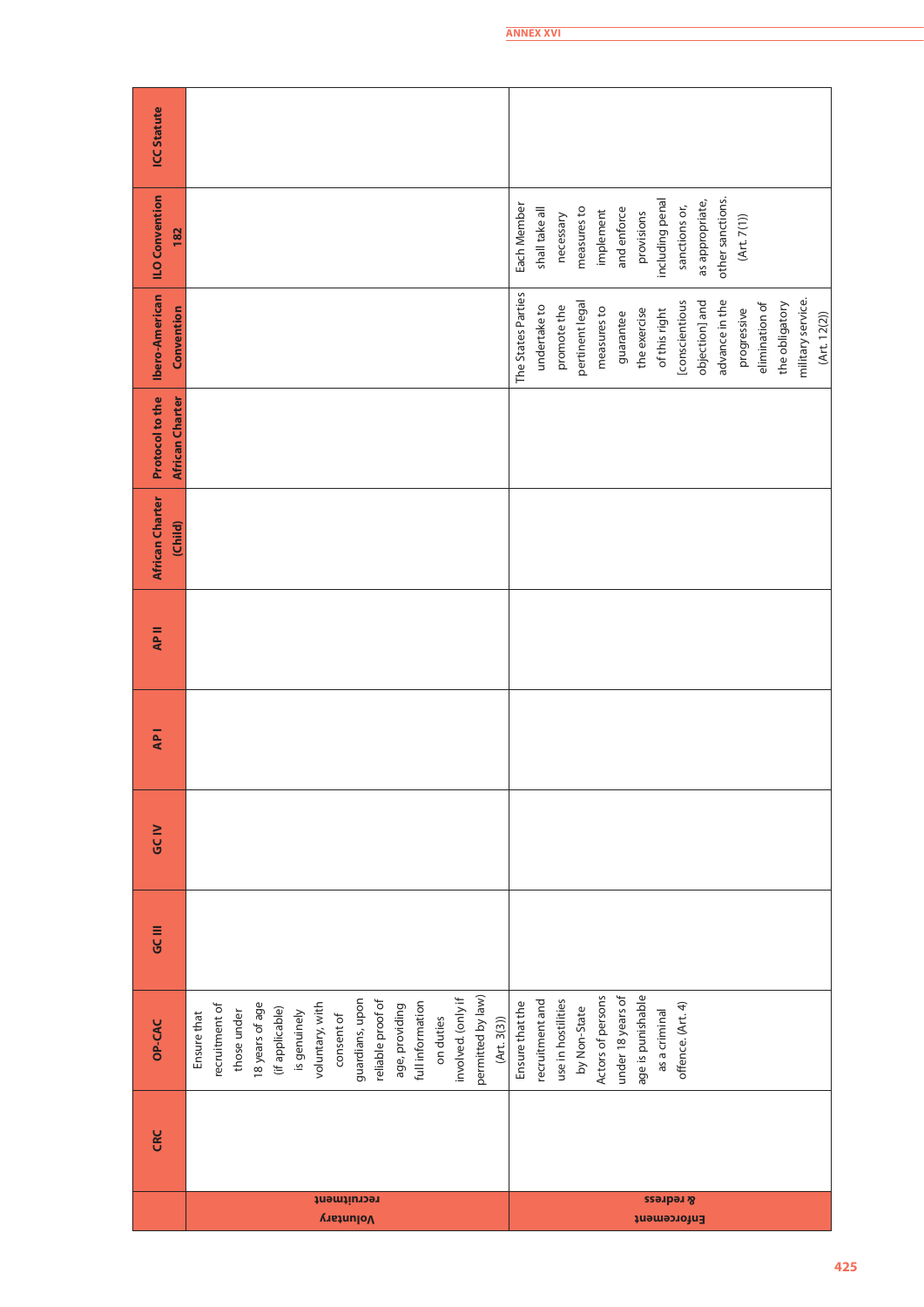| <b>ICC</b> Statute                  |                                                                                                                                                                         |                                                                                                                                                                                                                                                                                                   |
|-------------------------------------|-------------------------------------------------------------------------------------------------------------------------------------------------------------------------|---------------------------------------------------------------------------------------------------------------------------------------------------------------------------------------------------------------------------------------------------------------------------------------------------|
| <b>ILO Convention</b><br>182        |                                                                                                                                                                         |                                                                                                                                                                                                                                                                                                   |
| <b>Ibero-American</b><br>Convention |                                                                                                                                                                         |                                                                                                                                                                                                                                                                                                   |
| Protocol to the<br>African Charter  |                                                                                                                                                                         |                                                                                                                                                                                                                                                                                                   |
| African Charter<br>(Child)          | shall undertake<br>ensure for rules<br>affect the child.<br>to respect and<br><b>States Parties</b><br>of IHL which<br>(Art. 22(1))                                     |                                                                                                                                                                                                                                                                                                   |
| <b>APII</b>                         | them if they take<br>a direct part in<br>under 15 years<br>applicable to<br>shall remain<br>(Art. 4(3)(d))<br>to children<br>protection<br>hostilities.<br>Special      |                                                                                                                                                                                                                                                                                                   |
| <b>AP</b> <sub>1</sub>              |                                                                                                                                                                         | Children shall be<br>held in quarters<br>accommodated<br>as family units.<br>separate from<br>except where<br>the quarters<br>families are<br>(Art. 77(4))<br>of adults,                                                                                                                          |
| <b>GCIV</b>                         |                                                                                                                                                                         |                                                                                                                                                                                                                                                                                                   |
| GC III                              | by reason of their<br>[] age, [] all<br>may be accorded<br>treatment which<br>prisoners of war<br>shall be treated<br>any privileged<br>alike. (Art. 16)<br>Subject to  | account their age<br>[] and physical<br>view particularly<br>utilize the labour<br>aptitude, with a<br>them in a good<br>state of physical<br>to maintaining<br>health. (Art. 49)<br>The Detaining<br>fit, taking into<br>are physically<br>of prisoners<br>and mental<br>of war who<br>Power may |
| <b>OP-CAC</b>                       |                                                                                                                                                                         |                                                                                                                                                                                                                                                                                                   |
| <b>CRC</b>                          | State parties shall<br>who are affected<br>take all feasible<br>care of children<br>protection and<br>by an armed<br>(Art. 38(4))<br>measures<br>to ensure<br>conflict. |                                                                                                                                                                                                                                                                                                   |
|                                     | Protection                                                                                                                                                              | Detention                                                                                                                                                                                                                                                                                         |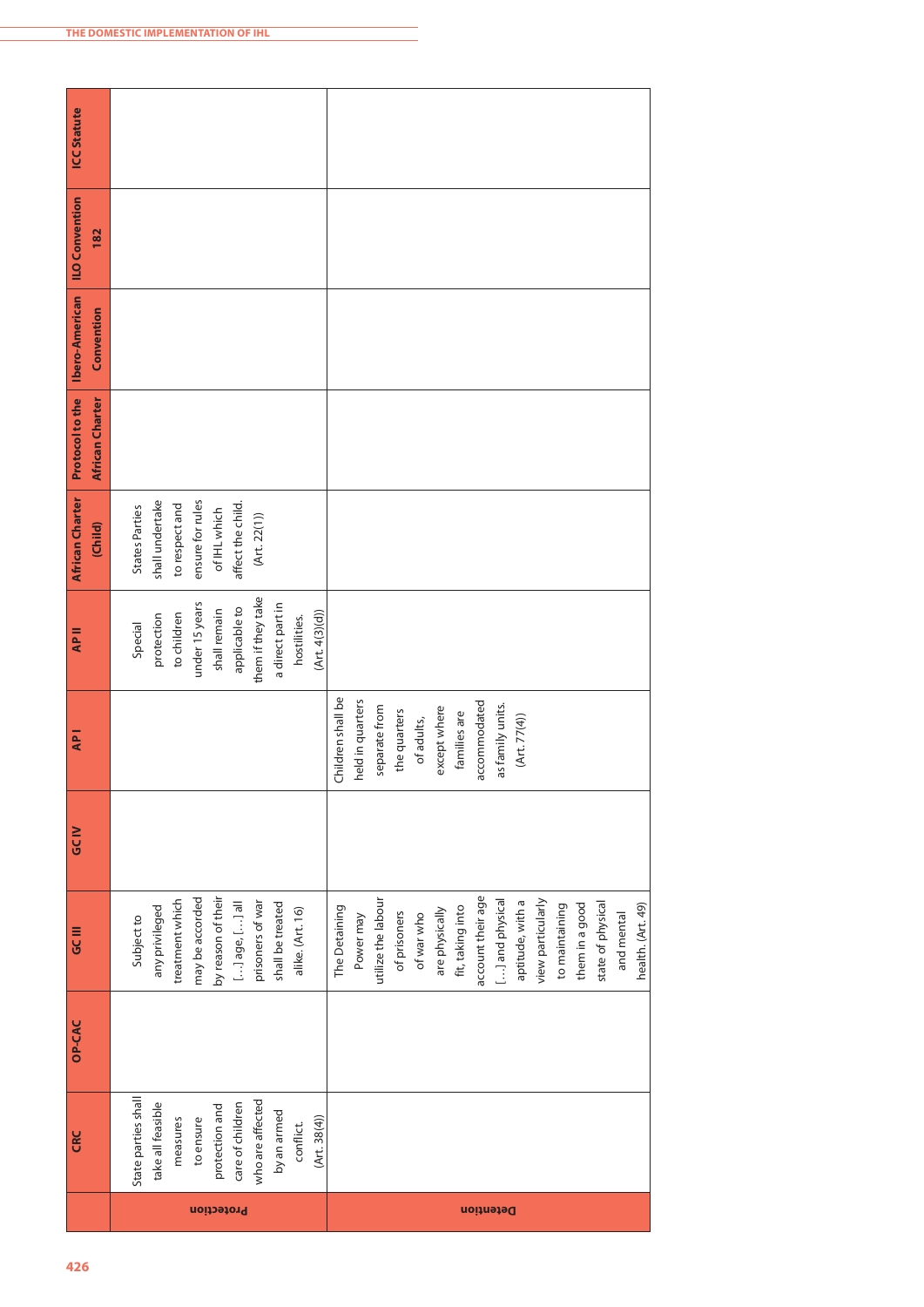| <b>ICC</b> Statute                        |                                                                                                                                                                                                                                                                                                                                     |                                                                                                                                                                                               |
|-------------------------------------------|-------------------------------------------------------------------------------------------------------------------------------------------------------------------------------------------------------------------------------------------------------------------------------------------------------------------------------------|-----------------------------------------------------------------------------------------------------------------------------------------------------------------------------------------------|
| <b>ILO Convention</b><br>182              |                                                                                                                                                                                                                                                                                                                                     |                                                                                                                                                                                               |
| <b>Ibero-American</b><br>Convention       |                                                                                                                                                                                                                                                                                                                                     |                                                                                                                                                                                               |
| Protocol to the<br><b>African Charter</b> |                                                                                                                                                                                                                                                                                                                                     |                                                                                                                                                                                               |
| African Charter<br>(Child)                |                                                                                                                                                                                                                                                                                                                                     |                                                                                                                                                                                               |
| <b>APII</b>                               | shall be executed<br>except pursuant<br>and impartiality.<br>shall be passed<br>and no penalty<br>a court offering<br>to a conviction<br>pronounced by<br>independence<br>guarantees of<br>of an offence<br>the essential<br>No sentence<br>found guilty<br>on a person<br>(Art. 6(2))                                              | at the time of the<br>offence. (Art. 6(4))<br>penalty shall not<br>on persons who<br>be pronounced<br>were under the<br>age of 18 years<br>The death                                          |
| <b>API</b>                                | except pursuant<br>court respecting<br>may be passed<br>to a conviction<br>by an impartial<br>regular judicial<br>and regularly<br>principles of<br>No sentence<br>the generally<br>pronounced<br>constituted<br>recognized<br>procedure.<br>(Art. 75(4))                                                                           | 8 years of age at<br>conflict may not<br>be executed on<br>offence related<br>persons under<br>penalty for an<br>to the armed<br>the offence.<br>the time of<br>The death<br>(Art. 77(5))     |
| <b>GCIV</b>                               |                                                                                                                                                                                                                                                                                                                                     |                                                                                                                                                                                               |
| GCIII                                     |                                                                                                                                                                                                                                                                                                                                     |                                                                                                                                                                                               |
| <b>OP-CAC</b>                             |                                                                                                                                                                                                                                                                                                                                     |                                                                                                                                                                                               |
| CRC                                       | to be in the best<br>by a competent,<br>(Art.40(2)(b)(iii))<br>have the matter<br>considered not<br>judicial body in<br>law, unless it is<br>shall ensure to<br>interest of the<br>without delay<br><b>States Parties</b><br>a fair hearing<br>independent<br>and impartial<br>according to<br>determined<br>authority or<br>child. | persons below 18<br>life imprisonment<br>punishment nor<br>years. (Art. 37(a))<br>Neither capital<br>committed by<br>possibility of<br>for offences<br>release shall<br>be imposed<br>without |
|                                           | htoceedings<br><b>Criminal</b>                                                                                                                                                                                                                                                                                                      | Sentencing                                                                                                                                                                                    |

**ANNEX XVI**